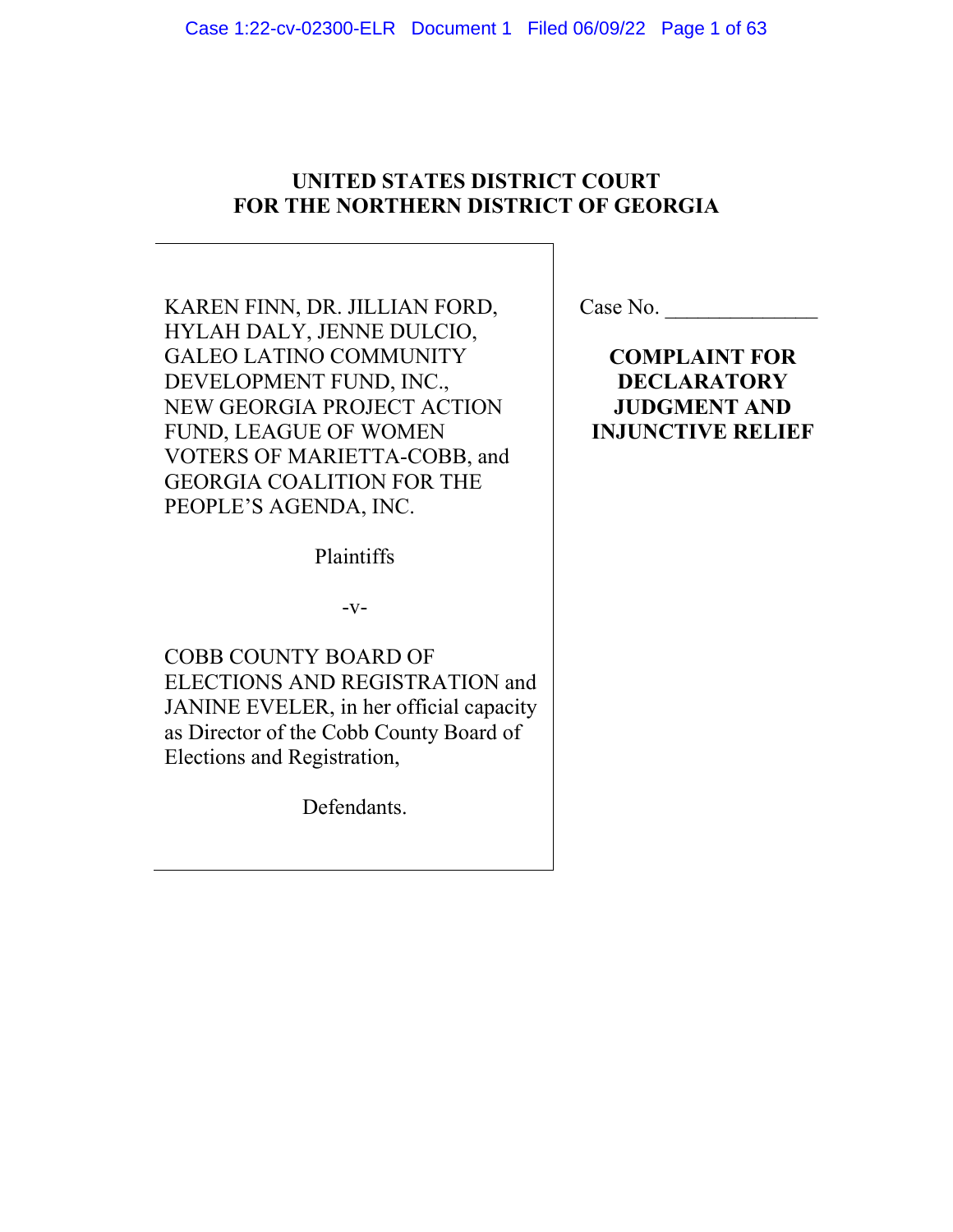## **INTRODUCTION**

1. In response to the rapid diversification of Cobb County and the growing political power of the County's Black and  $Latinx<sup>1</sup>$  population, the Cobb County Board of Education (the "Board") and state legislators improperly used race as a predominant factor in drawing the boundaries of districts 2, 3, and 6 ("District 2," "District 3," and "District 6," respectively, and together the "Challenged Districts") in the redistricting plan (the "Redistricting Plan" or the "Plan") for Board elections, recently enacted pursuant to House Bill 1028 ("HB 1028").

2. The Board's four white members—Randy Scamihorn, David Chastain, David Banks, and Brad Wheeler—forged ahead with a secretive map-drawing process to maintain their tenuous majority over the Board's three Black members— Dr. Jaha Howard, Leroy Tre' Hutchins, and Charisse Davis. The white Board members' actions regarding the Redistricting Plan fit within their pattern and practice of subjecting the Black Board members and their constituents of color to racially disparate policies enacted along racial lines over the course of the last several years.

 $<sup>1</sup>$  The term "Latinx" is a gender-neutral term that refers to people of Latin American</sup> origin or descent.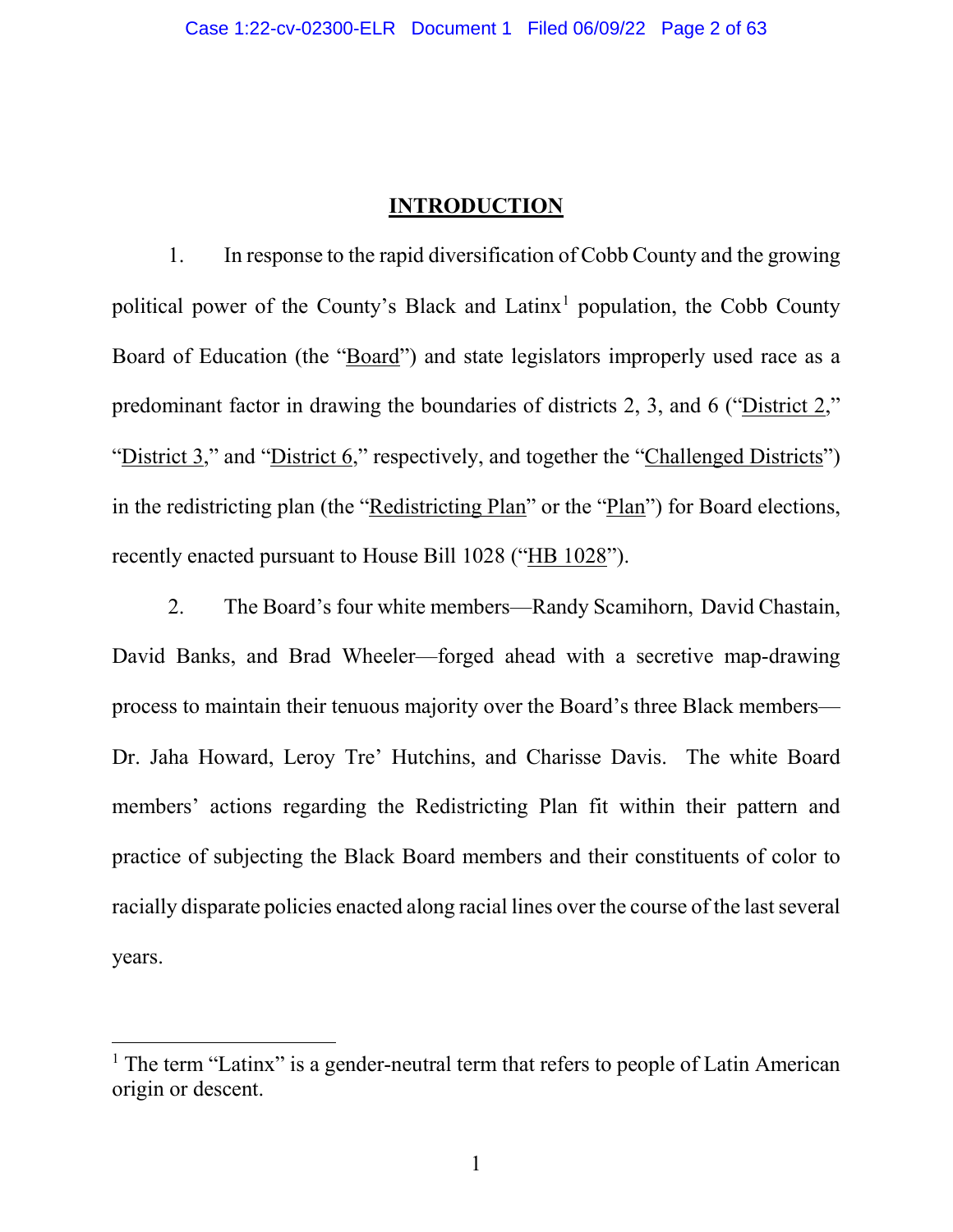3. Rather than cooperate with their Black counterparts on the Board and the members of Cobb County's legislative delegation, the Board's four white members voted on racial lines and without substantive debate to hire—at great expense to the County—a consulting firm to draw a proposed map. This process both the hiring of a third party to draw the redistricting maps and the Board's decision to forego bids from multiple firms—strayed from the Board's past practices.

4. The Board's white Chairman proposed the Board adopt the map exactly as drawn by the consulting firm hand-picked by the Board's white members. The Board approved the Chairman's proposed plan along racial lines, over the objections of the Board's Black members, while also rejecting a Black Board member's proposal to retain the 2012-enacted redistricting plan, which, upon information and belief, met the redistricting criteria available to the Board members at the time. In drawing the Plan, race predominated, with Black and Latinx voters being packed into the three Challenged Districts to dilute their political power.

5. The Redistricting Plan then proceeded to the Georgia General Assembly, where all county-level school board redistricting plans must be enacted as a matter of state law. Once there, state legislators singled out the Redistricting Plan—amongst other plans contemporaneously considered from most of Georgia's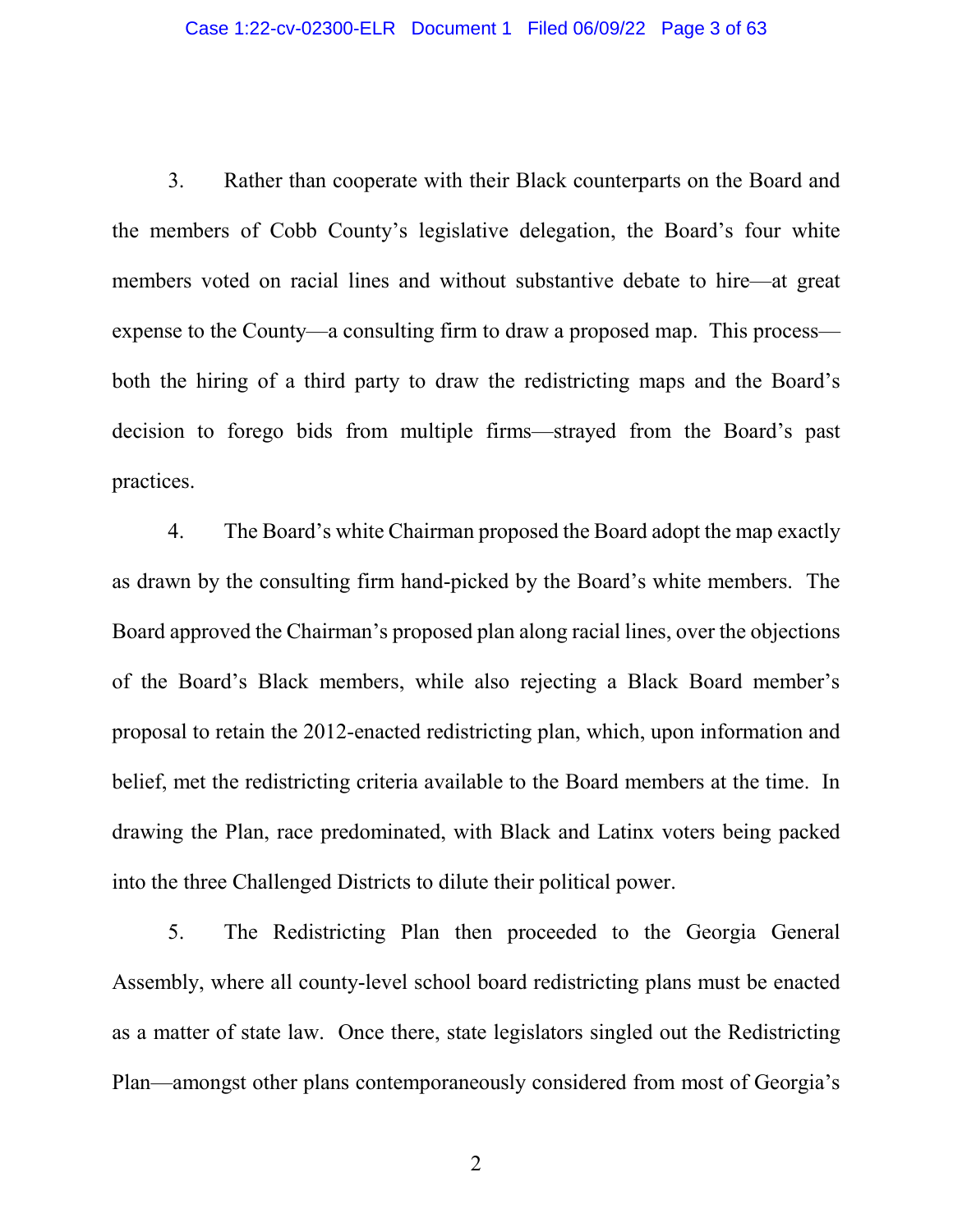159 counties—for atypical treatment. Specifically, the General Assembly decided to refer the Plan to the House Governmental Affairs Committee. In contrast, the vast majority of county-level plans were referred to the House Intragovernmental Coordination Committee or the Senate State and Local Governmental Operations Committee. Ultimately, the General Assembly adopted the Plan over the objections of the majority of Cobb County's state legislative delegation. Upon information and belief and as set forth further below, the manner in which the General Assembly debated and adopted the Redistricting Plan represented a massive departure from Georgia's long-standing practice for adopting county-level school board redistricting plans.

6. White Board members and legislative sponsors of the Plan repeatedly claimed that they used race to comply with federal law.

7. Using race as a predominant factor in redistricting may be justified in certain circumstances, such as ensuring compliance with Section 2 of the Voting Rights Act of 1965 ("VRA").

8. But, upon information and belief, neither the Board nor any of the state legislators conducted a functional analysis of each Challenged District to support the use of race for purposes of VRA compliance.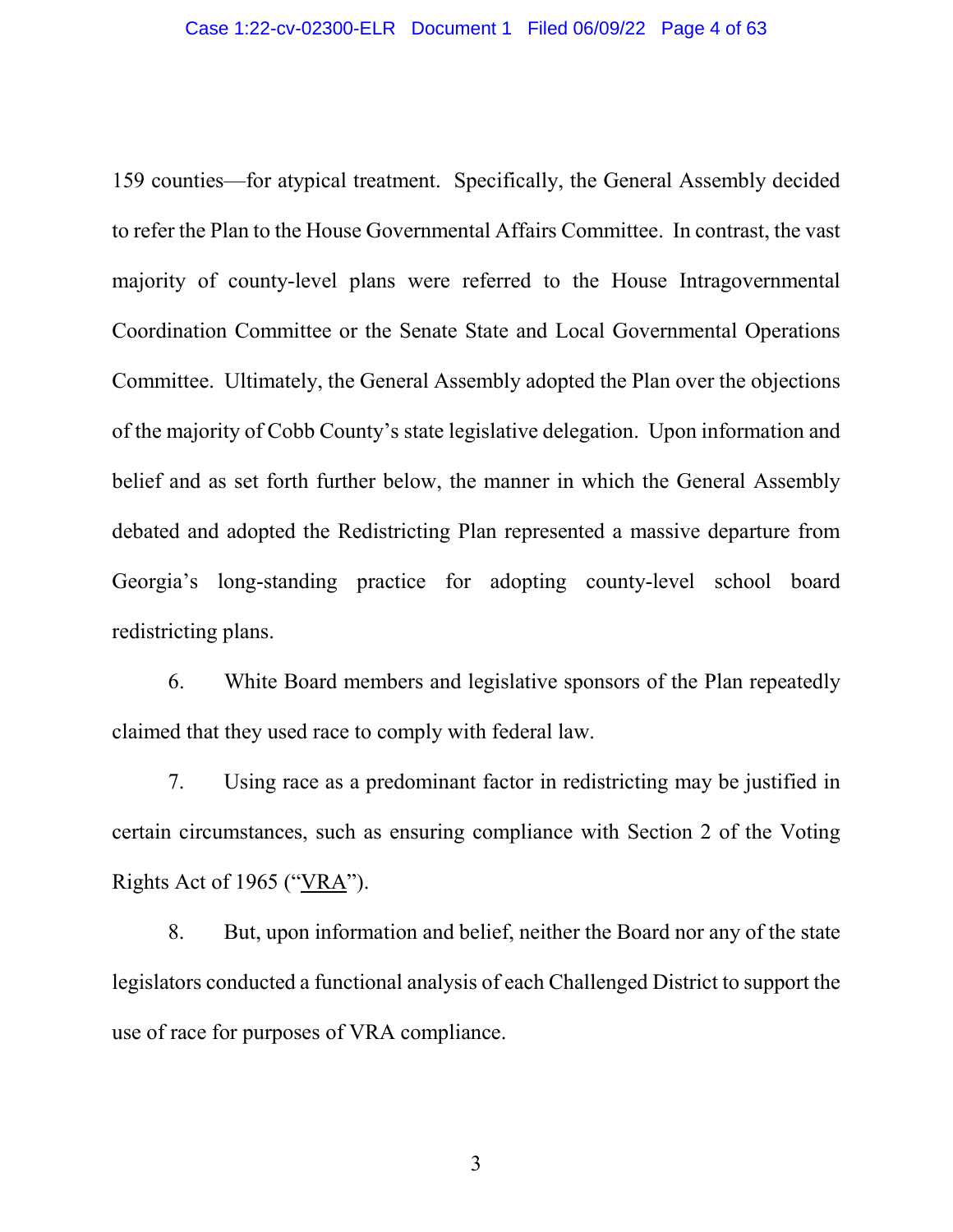9. Instead, Section 2 of the VRA was used as a pretext for the Board and state legislators to improperly separate voters of color from white voters to maintain the white members' slim majority on the Board.

10. Ultimately, the Board and General Assembly enacted a redistricting plan that whitewashed the northern, eastern, and western districts by packing Black and Latinx voters into the Challenged Districts, as a last-ditch effort to limit the power of their emerging political coalition. The Plan is a product of the Board's pattern and practice over the last several years to impose policies that disproportionately and negatively impact students of color and their families.

11. The Board and state legislators' use of race as the predominant factor in drawing the Challenged Districts, without narrowly tailoring that use to comply with a compelling governmental interest, violates the Equal Protection Clause of the Fourteenth Amendment to the United States Constitution, and the Redistricting Plan must be enjoined.

#### **JURISDICTION AND VENUE**

12. This Court has jurisdiction to hear this case under 28 U.S.C. §§ 1331, 1343, and 1357 because the matters in controversy arise under the Constitution and laws of the United States, as well as under 42 U.S.C. §§ 1983 and 1988.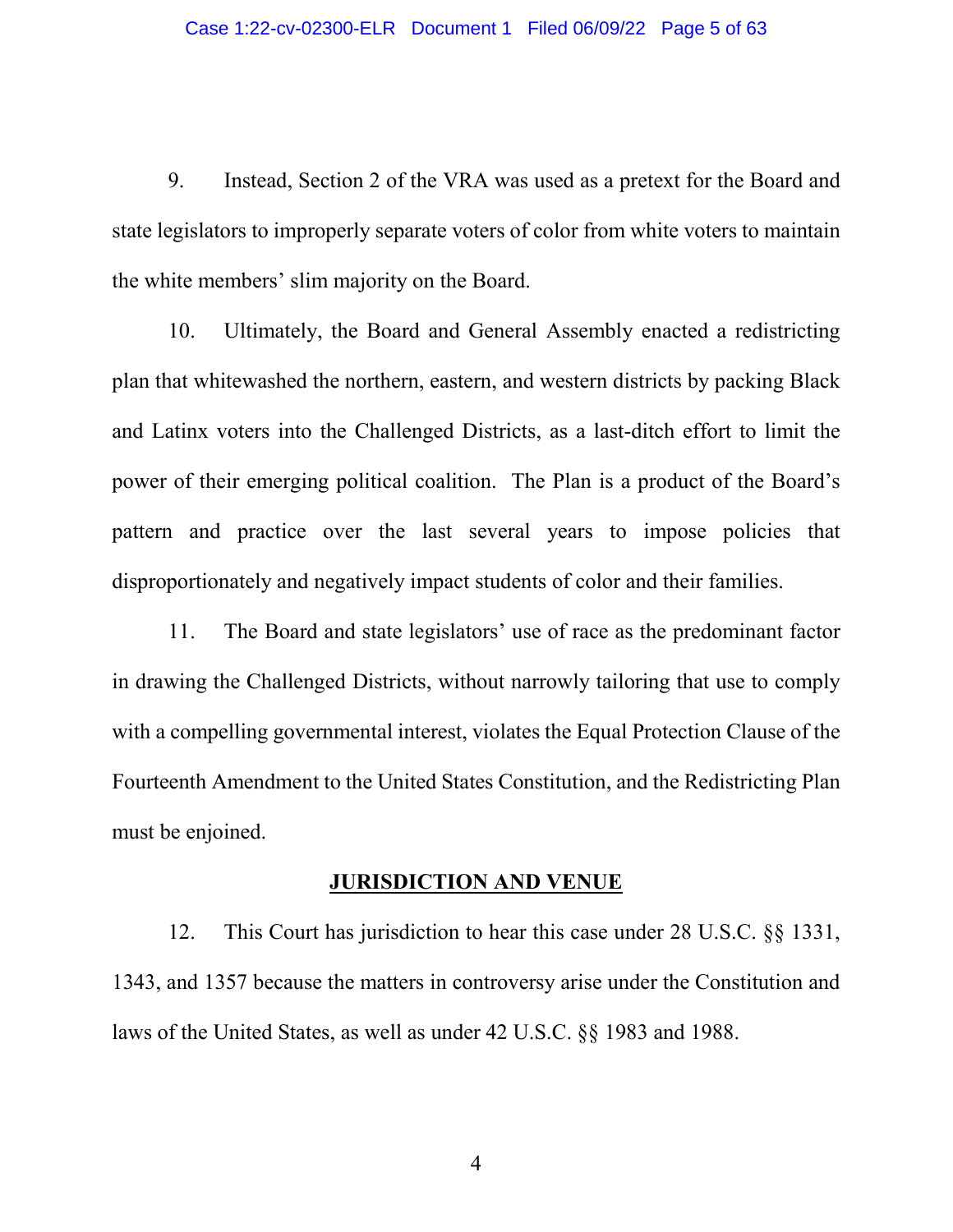13. The Court has jurisdiction to grant declaratory and injunctive relief under 28 U.S.C. §§ 2201 and 2202.

14. The Court has personal jurisdiction over the Defendants, who are all citizens and residents of Georgia and public entities of Georgia.

15. Venue is proper in this District and Division under 28 U.S.C. §§1391(b) and 90(a) because one or more Defendants officially resides therein.

#### **PARTIES**

16. Plaintiff Karen Finn is a registered voter residing in District 6 as set forth in the Redistricting Plan. Ms. Finn identifies as a Black/African American woman and is a parent to a student enrolled in public school in Cobb County.

17. Plaintiff Dr. Jillian Ford is a registered voter residing in District 2 as set forth in the Redistricting Plan. Dr. Ford identifies as Black/African American. She is a Professor at Kennesaw State University and a leader of Stronger Together, a grassroots community organization of parents, students, educators, advocates, and community members working to end racism in Cobb County schools.

18. Plaintiff Hylah Daly is a registered voter residing in District 2 as set forth in the Redistricting Plan. Ms. Hylah Daly identifies as a bi-racial woman and is a recent graduate of Cobb County schools.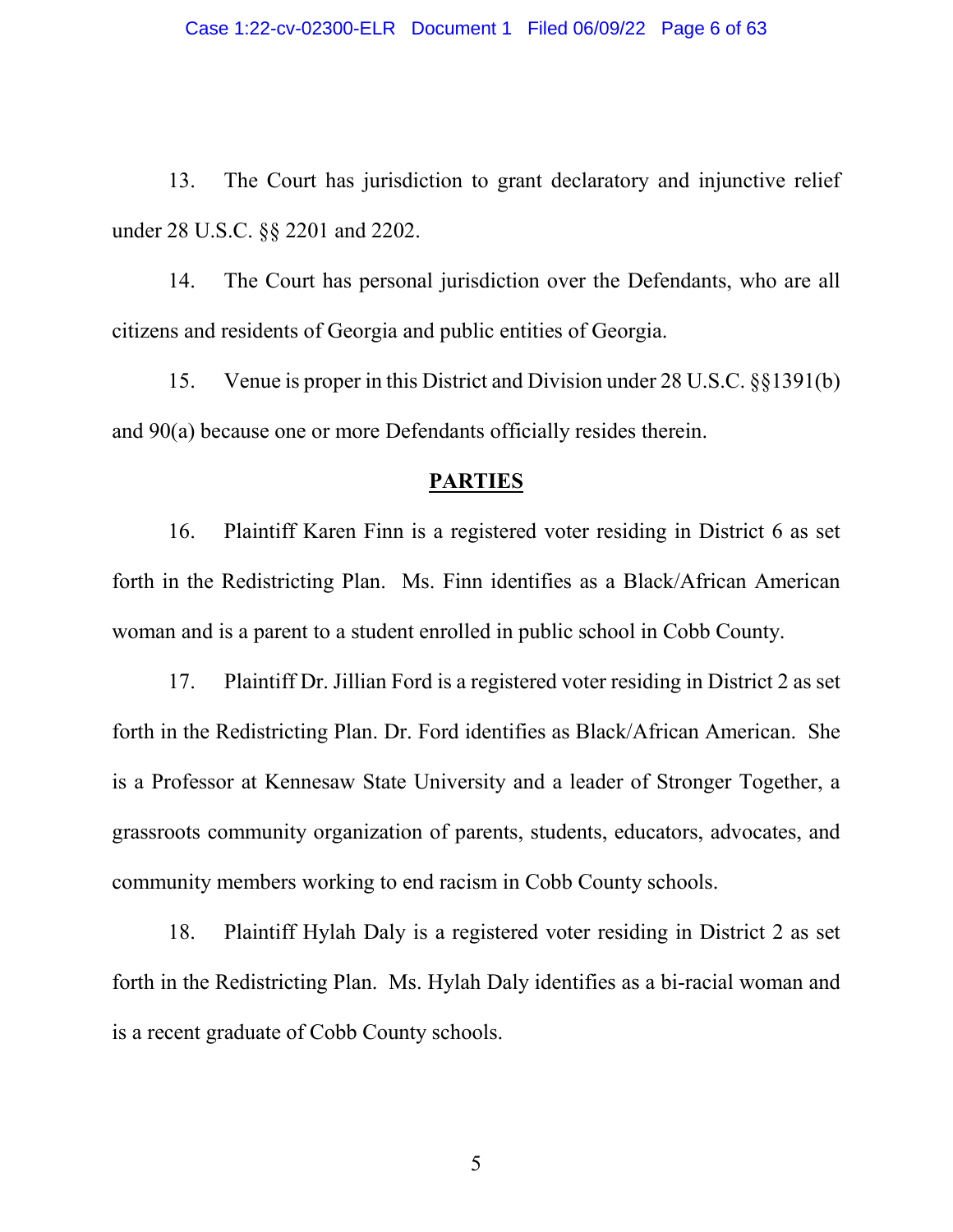19. Plaintiff Jenne Dulcio is a registered voter residing in District 3 as set forth in the Redistricting Plan. Ms. Dulcio identifies as a Black/Haitian American woman and is a recent graduate of Cobb County schools.

20. Plaintiff GALEO Latino Community Development Fund, Inc. ("GALEO") is a non-partisan, nonprofit corporation. GALEO is one of the oldest, largest, and most significant organizations promoting and protecting the civil rights of Georgia's Latinx community. GALEO is committed to greater civic engagement and leadership development by the Latinx community across Georgia. GALEO's work includes organizing voter education, civic engagement, voter registration drives, and get out the vote events aimed at energizing and empowering the Latinx community. GALEO also engages in state and local advocacy aimed at protecting and expanding the right to vote, increasing language access for limited English proficient voters, and ensuring that Latinx voters are not disenfranchised at the voting booth.

21. GALEO is headquartered in Norcross in Gwinnett County, but a substantial amount of GALEO's civic engagement, voter registration, and get out the vote work takes place in Cobb County.

22. GALEO has members in at least one or more of the Challenged Districts who identify as Latinx/Hispanic or Black. If the Challenged Districts are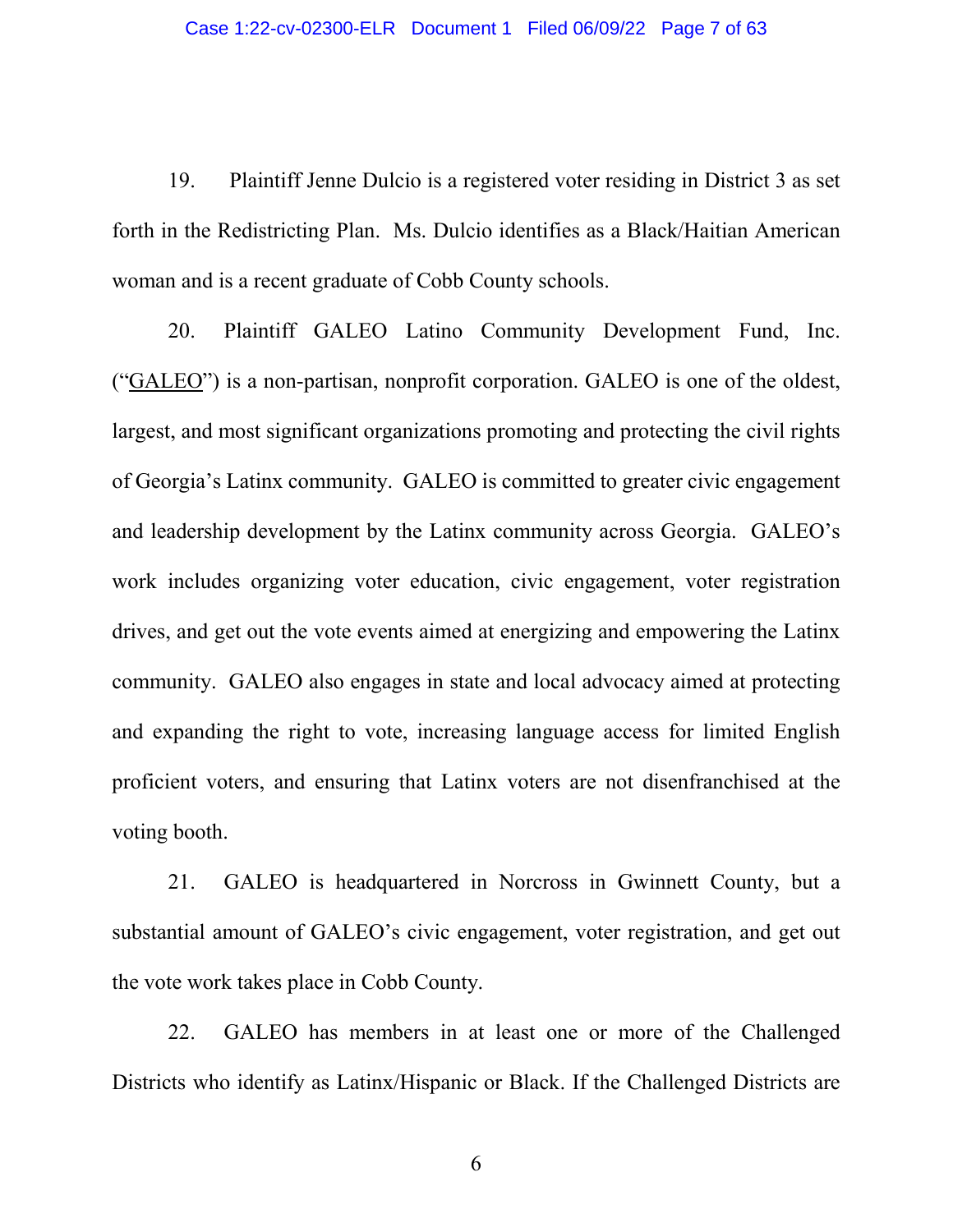#### Case 1:22-cv-02300-ELR Document 1 Filed 06/09/22 Page 8 of 63

not enjoined, these members will be harmed by living and voting in unconstitutionally racially gerrymandered districts.

23. GALEO brings this action on its own behalf and on behalf of its members who are residents of and registered voters in the Challenged Districts and who each have a right to representation on the Cobb County Board of Education that complies with the U.S. Constitution.

24. Unfair and discriminatory redistricting directly frustrates and impedes GALEO's core mission of protecting the rights of Latinx voters and forces GALEO to divert resources toward directly combatting the ill effects of unlawful redistricting.

25. Plaintiff New Georgia Project Action Fund ("NGPAF") is a non-profit corporation and nonpartisan civic engagement and democracy group organized and existing under the laws of the State of Georgia. Since its inception, NGPAF has worked to increase civic engagement and build power among Black and Latinx Georgians as well as other historically marginalized communities. NGPAF has worked with these communities through nonpartisan voter registration efforts, organizing, and advocacy, statewide, including in Cobb County. NGPAF assists voters with locating and getting to their polling locations, combats misinformation and disinformation about voting, and hosts town halls as well as voter registration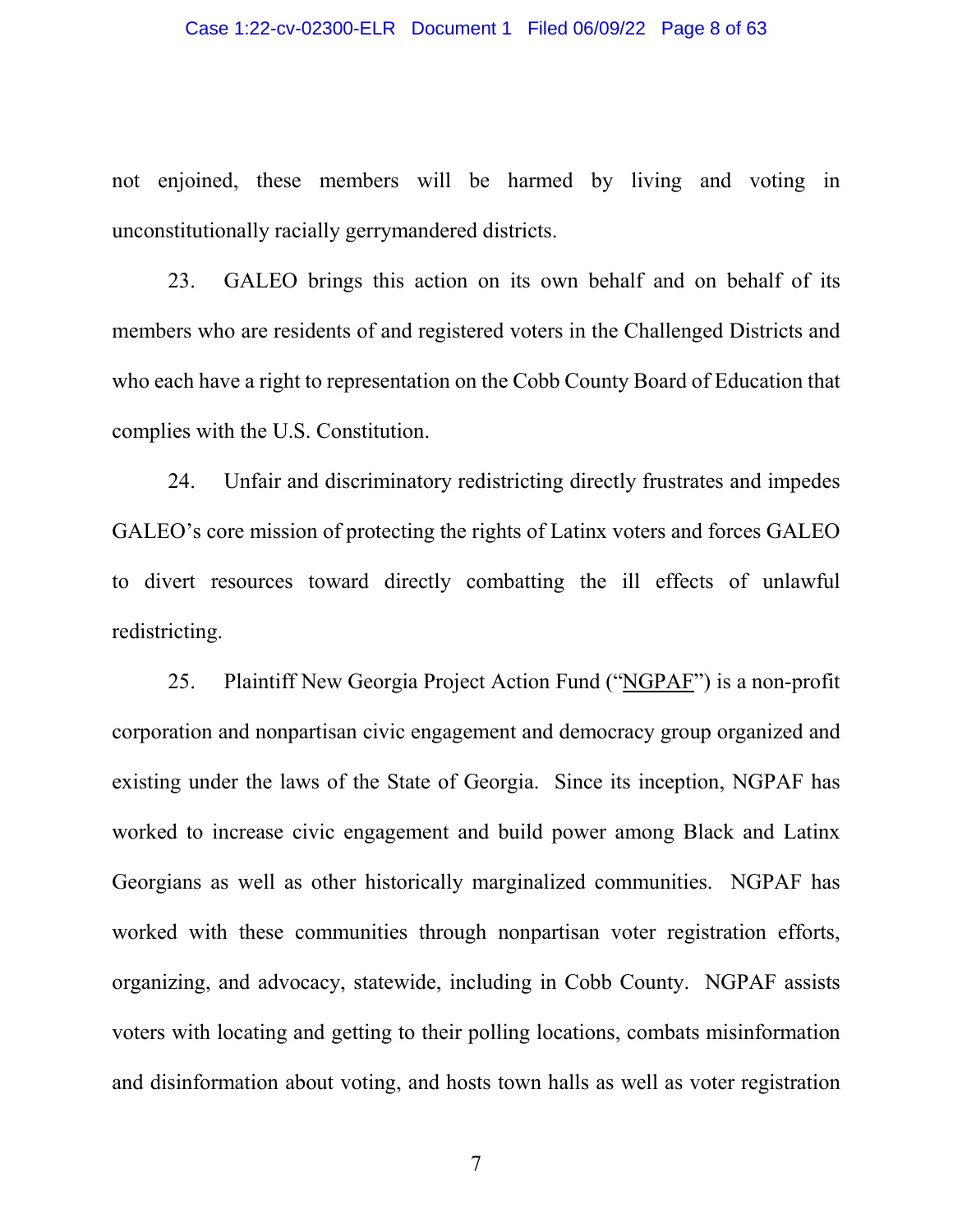drives throughout each of Georgia's 159 counties. Additionally, NGPAF provides public education materials to voters on the redistricting process and advocates for fair and constitutional maps.

26. NGPAF has one office located in Atlanta, Georgia and operates in Cobb County, among other counties in Georgia.

27. NGPAF has members in at least one or more of the Challenged Districts who identify as Black and/or Latinx/Hispanic. If the Challenged Districts are not enjoined, these members will be harmed by living and voting in unconstitutionally racially gerrymandered districts.

28. NGPAF brings this action on its own behalf and on behalf of its members who are residents of and registered voters in the Challenged Districts and who each have a right to representation on the Cobb County Board of Education that complies with the U.S. Constitution.

29. Unfair and discriminatory redistricting directly frustrates and impedes NGPAF's core mission of protecting the rights of voters NGPAF works to engage and forces NGPAF to divert resources toward directly combatting the ill effects of unlawful redistricting.

30. Plaintiff League of Women Voters of Marietta-Cobb ("LWVMC") is a local League with League of Women Voters of Georgia ("LWVGA") and is a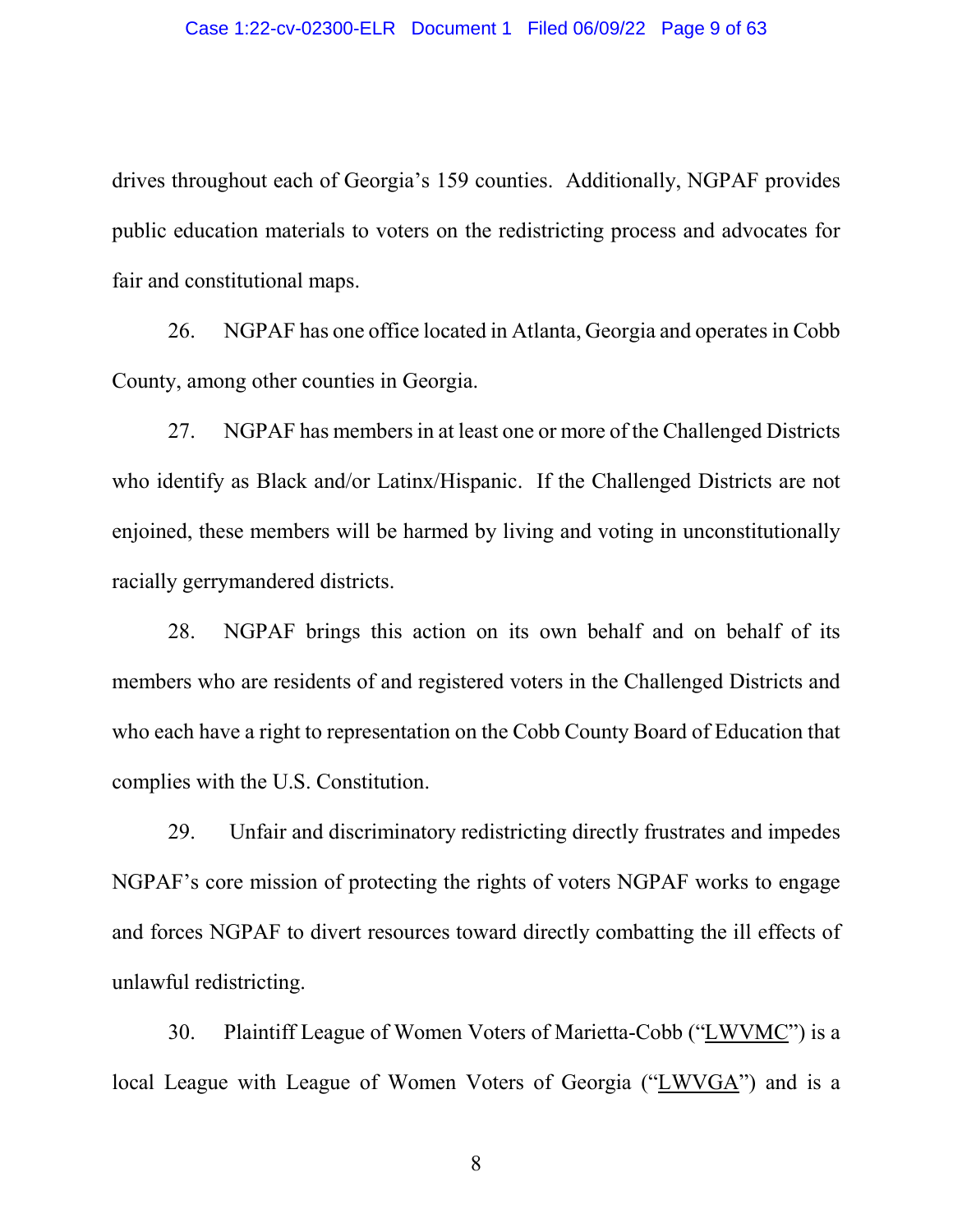grassroots, nonpartisan, community-based organization existing under the laws of the State of Georgia.

31. LWVMC and LWVGA are part of the League of Women Voters of the United States (collectively, "the League"), which has state and local leagues in all 50 states, the District of Columbia, Puerto Rico, the Virgin Islands, and Hong Kong.

32. LWVMC encourages the informed and active participation of citizens in government and influences public policy through education and advocacy. The League, including LWVMC, is dedicated to encouraging its members to exercise their right to vote as protected by the Constitution and the Voting Rights Act of 1965. The League impacts public policies, promotes citizen education, and makes democracy work by, among other things, working to remove unnecessary barriers to full participation in the electoral process through voter education and advocacy.

33. The League fights to protect the rights of all eligible voters and often focuses its work on underrepresented communities to expand access for Black and Latinx voters and other historically marginalized communities who have been left out of the democratic process. As part of its mission, the League assists voters in navigating the elections process, provides resources for voters to check their registration, determine their voting district and their polling locations, holds issue forums on important issues to the community, and mobilizes voters to engage in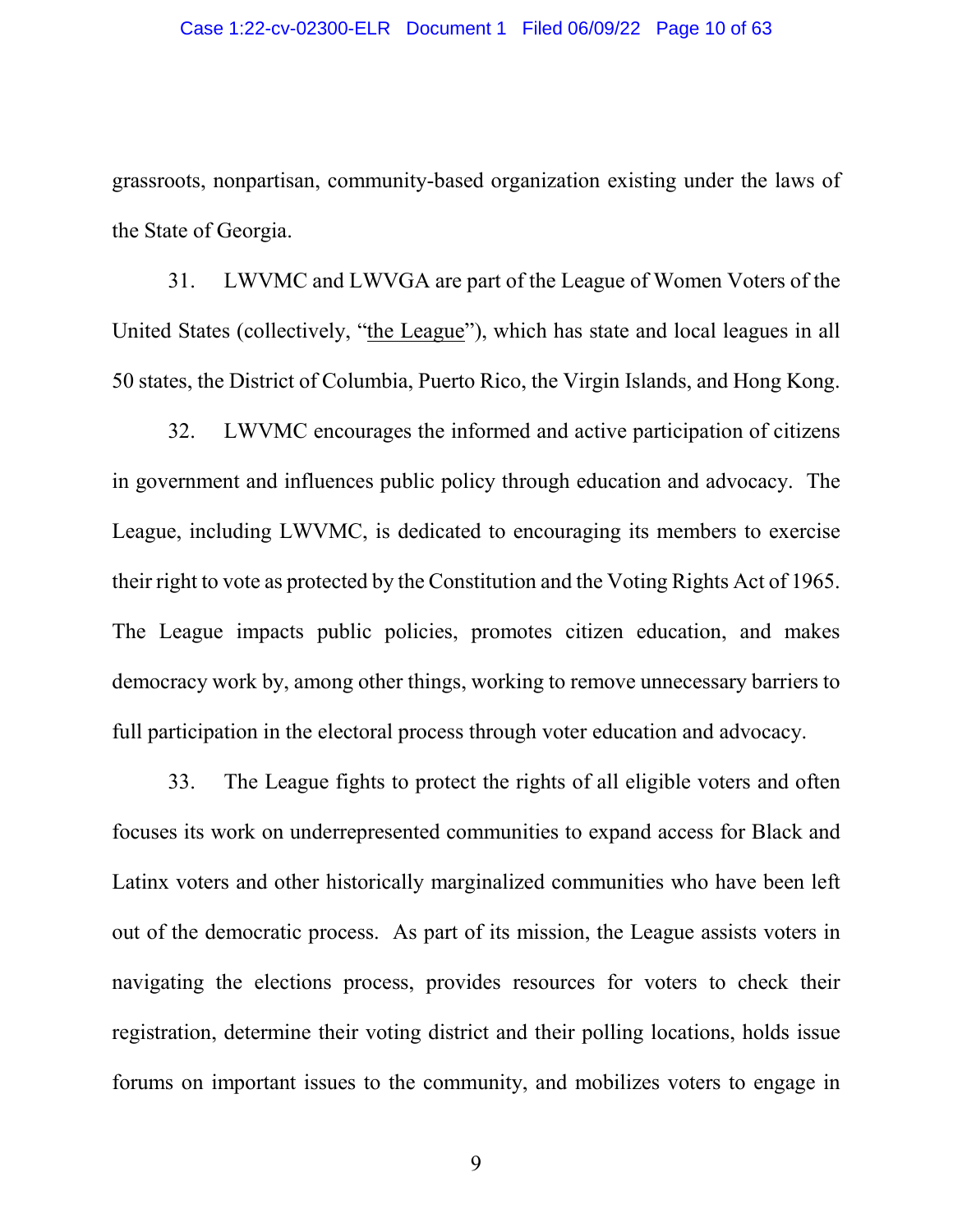issue advocacy. The League provides public education materials to voters on the redistricting process and advocates for government transparency and public engagement for fair and constitutional maps.

34. The League has members in at least one or more of the Challenged Districts who identify as Black and/or Latinx/Hispanic. If the Challenged Districts are not enjoined, these members will be harmed by living and voting in unconstitutionally racially gerrymandered districts.

35. The League brings this action on its own behalf and on behalf of its members who are residents of and registered voters in the Challenged Districts and who each have a right to representation on the Cobb County Board of Education that complies with the U.S. Constitution.

36. Unfair and discriminatory redistricting directly frustrates and impedes the League's core mission of defending democracy and empowering voters.

37. Plaintiff Georgia Coalition for the People's Agenda, Inc. ("GCPA") is a Georgia nonprofit corporation that convenes individual members as well as a coalition of more than 30 human rights, civil rights, and justice groups organizations, which collectively advocate for voting rights protections, elimination of barriers to the ballot box, and equal participation in the political process for Georgians of color, among other policy priorities. Since 1998, GCPA has committed time and resources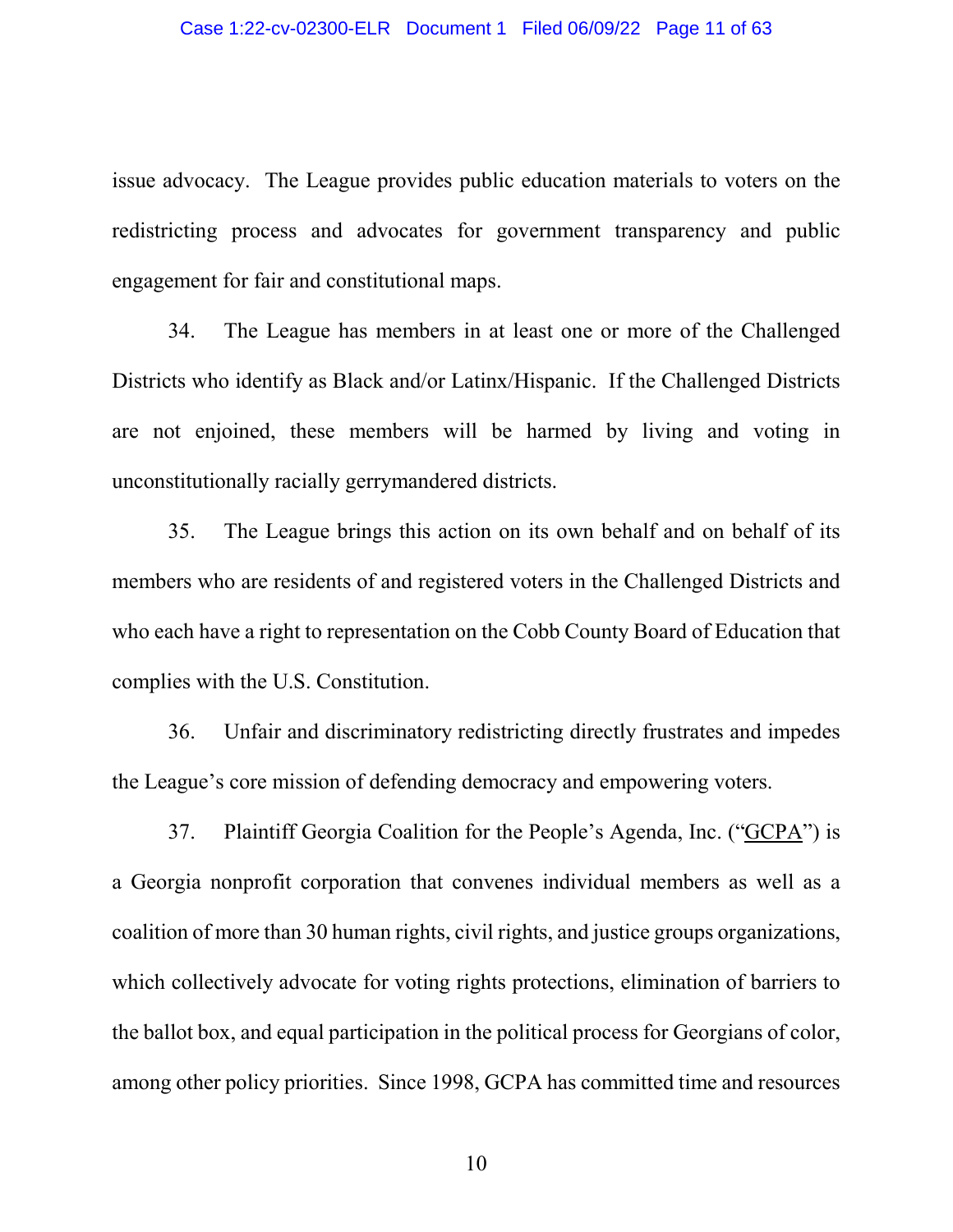to protecting voting rights through advocacy, legislation, communication, and outreach, including work to promote voter registration, voter education, get out the vote efforts, election protection, census participation, and litigation. GCPA also conducts voter registration drives, distributes civic education materials to voters and prospective voters, provides voter ID assistance, hosts events aimed at encouraging voter participation among Black and Brown voters and voters in historically underserved communities of color, arranges for rides to the polls for voters, and supports the nonpartisan Georgia Election Protection field program in order to assist voters on the ground near polling sites.

38. GCPA is headquartered in Atlanta, but it also has field offices in Athens, Albany, Augusta, Macon, Savannah, and LaGrange and it operates in Cobb County regularly.

39. GCPA has members in at least one or more of the Challenged Districts who identify as Black or Latinx/Hispanic. If the Challenged Districts are not enjoined, these members will be harmed by living and voting in unconstitutionally racially gerrymandered districts.

40. GCPA brings this action on its own behalf and on behalf of its members who are registered voters residing in Cobb County and who each have a right to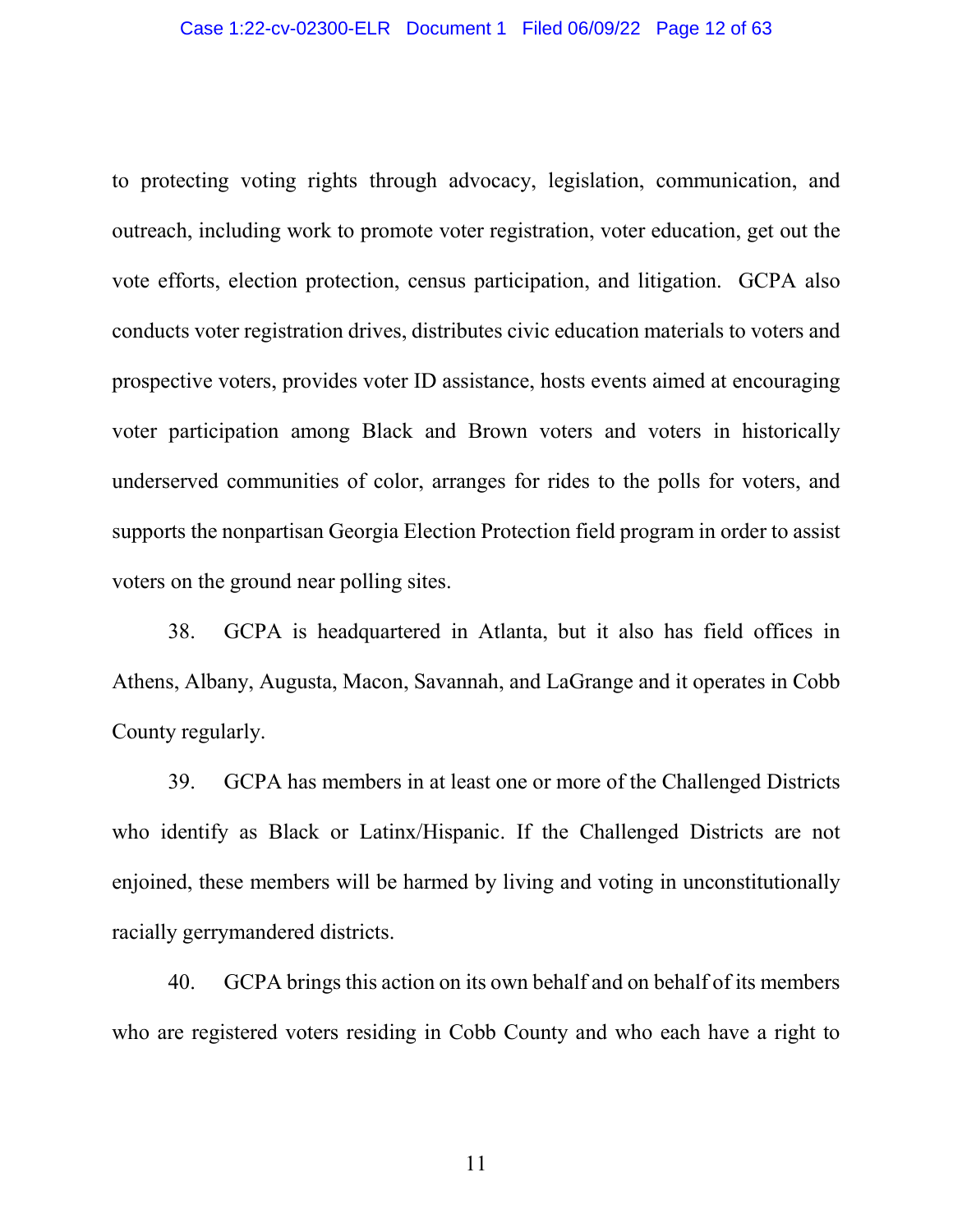representation on the Cobb County Board of Education that complies with the U.S. Constitution.

41. Unfair and discriminatory redistricting directly frustrates and impedes GCPA's core mission of protecting the rights of Black voters and other voters of color and forces it to divert resources toward directly combatting the ill effects of unlawful redistricting.

42. Defendant Cobb County Board of Elections and Registration is the entity charged with overseeing the conduct of Cobb County elections and implementing laws and regulations, including with respect to the Challenged Districts at issue in this litigation.

43. Defendant Janine Eveler is sued in her official capacity as the Director of the Cobb County Board of Elections and Registration. Defendant Eveler is Cobb County's chief election officer, responsible for overseeing the conduct of Cobb County elections and implementing laws and regulations, including with respect to the Challenged Districts at issue in this litigation.

## **STATEMENT OF FACTS**

44. On March 2, 2022, Governor Brian Kemp signed into law HB 1028, which redistricted the Cobb County Board of Education districts for the next ten years.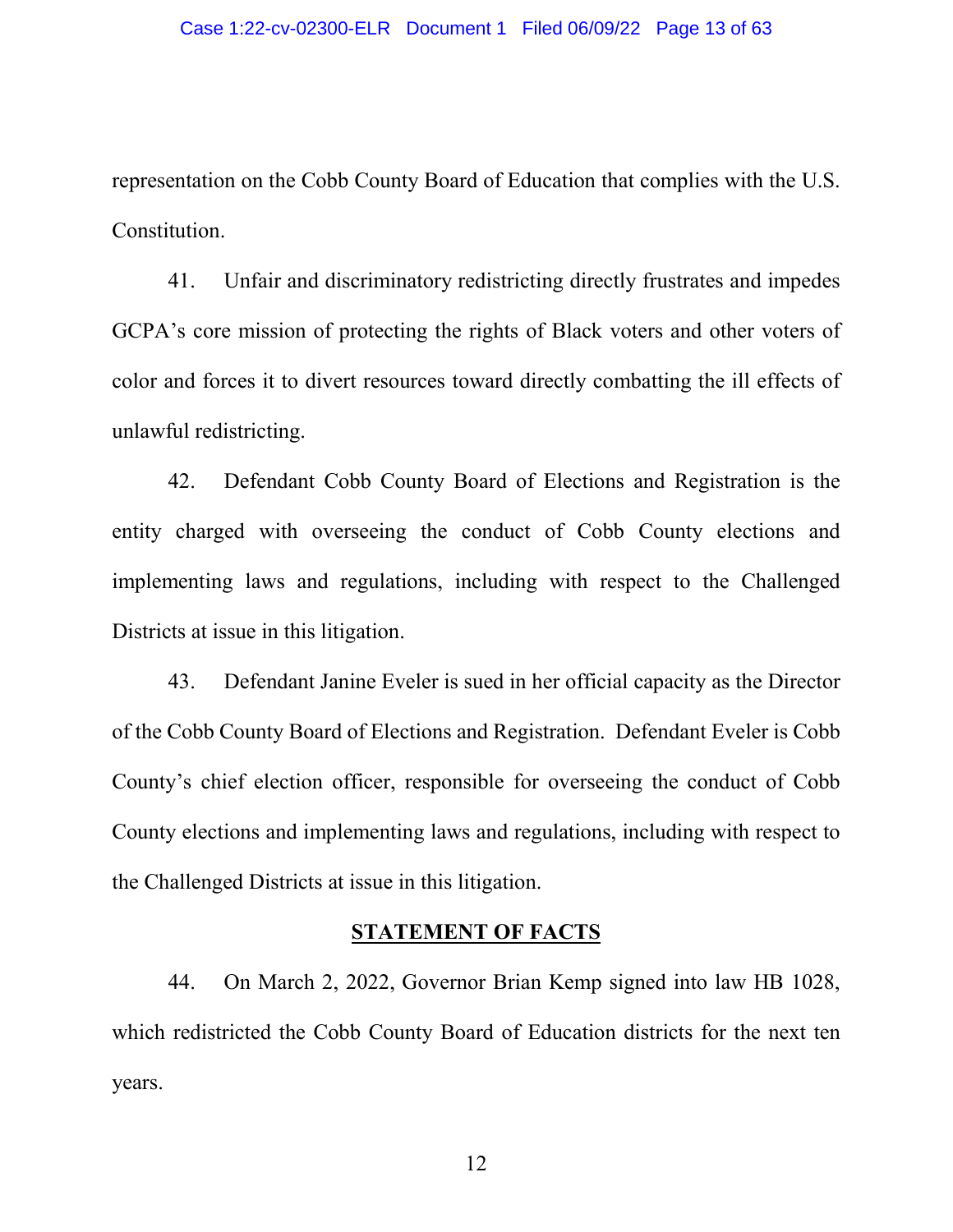45. Since the white-member majority on the Board shrunk from 6-1 to 4-3 following the 2018 election cycle, the Board has targeted Black and Latinx students and parents as well as the Black members of the Board for disparate treatment. The white majority's discriminatory actions are in furtherance of their efforts to create a firewall against the rising Black and Latinx political power in the county.

46. The Redistricting Plan, pursuant to HB 1028, and its use of race as a predominant factor, continues this effort to restrain Black and Latinx political power in Cobb County. Therefore, before turning to HB 1028 and the Redistricting Plan, some background is warranted.

# **I. Georgia's History of Suppressing the Black Vote**

47. Georgia has a long history of suppressing the voting rights of Black voters and other voters of color. *See King v. Chapman*, 62 F. Supp. 639, 650 (M.D. Ga. 1945) (discussing the Democratic Party of Georgia's "white primaries"), *aff'd,* 154 F.2d 460 (5th Cir. 1946); *United States v. Raines*, 189 F. Supp. 121, 132 (M.D. Ga. 1960) (discussing Georgia's use of "literacy tests" for voting); *Brooks v. State Bd. of Elections*, 848 F. Supp. 1548, 1560 (S.D. Ga. 1994) ("Georgia has a history chocked full of racial discrimination at all levels."); *Ga. State Conf. of the NAACP v. Fayette Cty. Bd. of Comm'rs*, 950 F. Supp. 2d 1294, 1314 (N.D. Ga. 2013) ("Generally, Georgia has a history chock full of racial discrimination at all levels.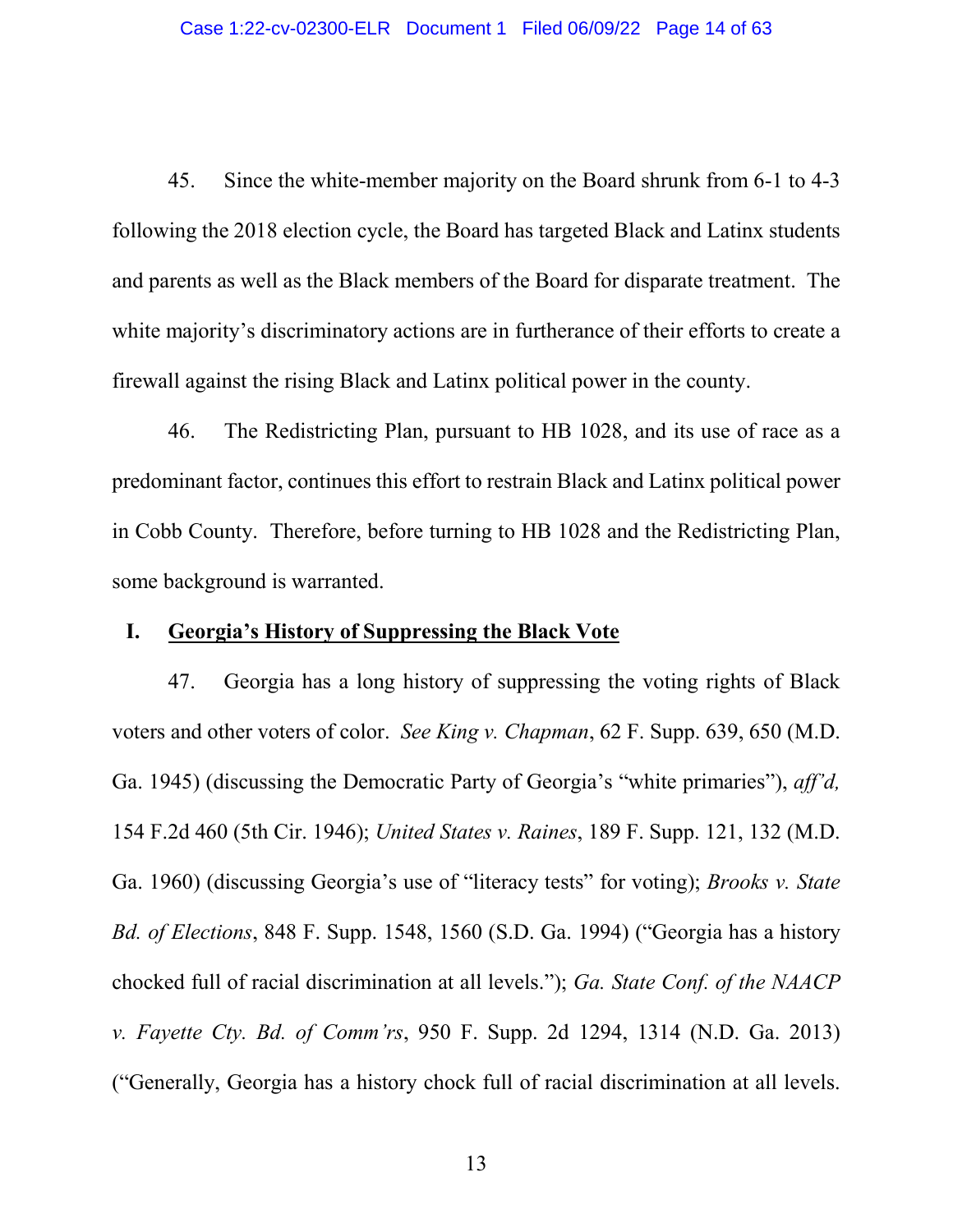This discrimination was ratified into state constitutions, enacted into state statutes, and promulgated in state policy. Racism and race discrimination were apparent and conspicuous realities, the norm rather than the exception.") (quotation marks omitted), *aff'd in part, vacated in part, rev'd in part and remanded*, 775 F.3d 1336 (11th Cir. 2015).

48. In fact, Georgia's history of disenfranchising voters of color through racially discriminatory voting laws has been so widespread that district courts have taken judicial notice of such practices. *See, e.g.*, *Johnson v. Miller*, 864 F. Supp. 1354, 1379–80 (S.D. Ga. 1994) ("[W]e have given formal judicial notice of the State's past discrimination in voting, and have acknowledged it in the recent cases."), *aff'd and remanded*, 515 U.S. 900 (1995); *Brooks*, 848 F. Supp. at 1560 (same).

49. Given this history of discrimination, Georgia was one of the nine states in 1965 required to get clearance from the Department of Justice before changing election rules under the VRA. While Georgia was subject to federal preclearance, the Department of Justice repeatedly objected to many of Georgia's proposed redistricting maps. *See, e.g.*, Letter from David L. Norman, Assistant Attorney General, U.S. Department of Justice, Civil Rights Division, to the Hon. Arthur K. Bolton, Attorney General, State of Georgia (Feb. 11, 1972),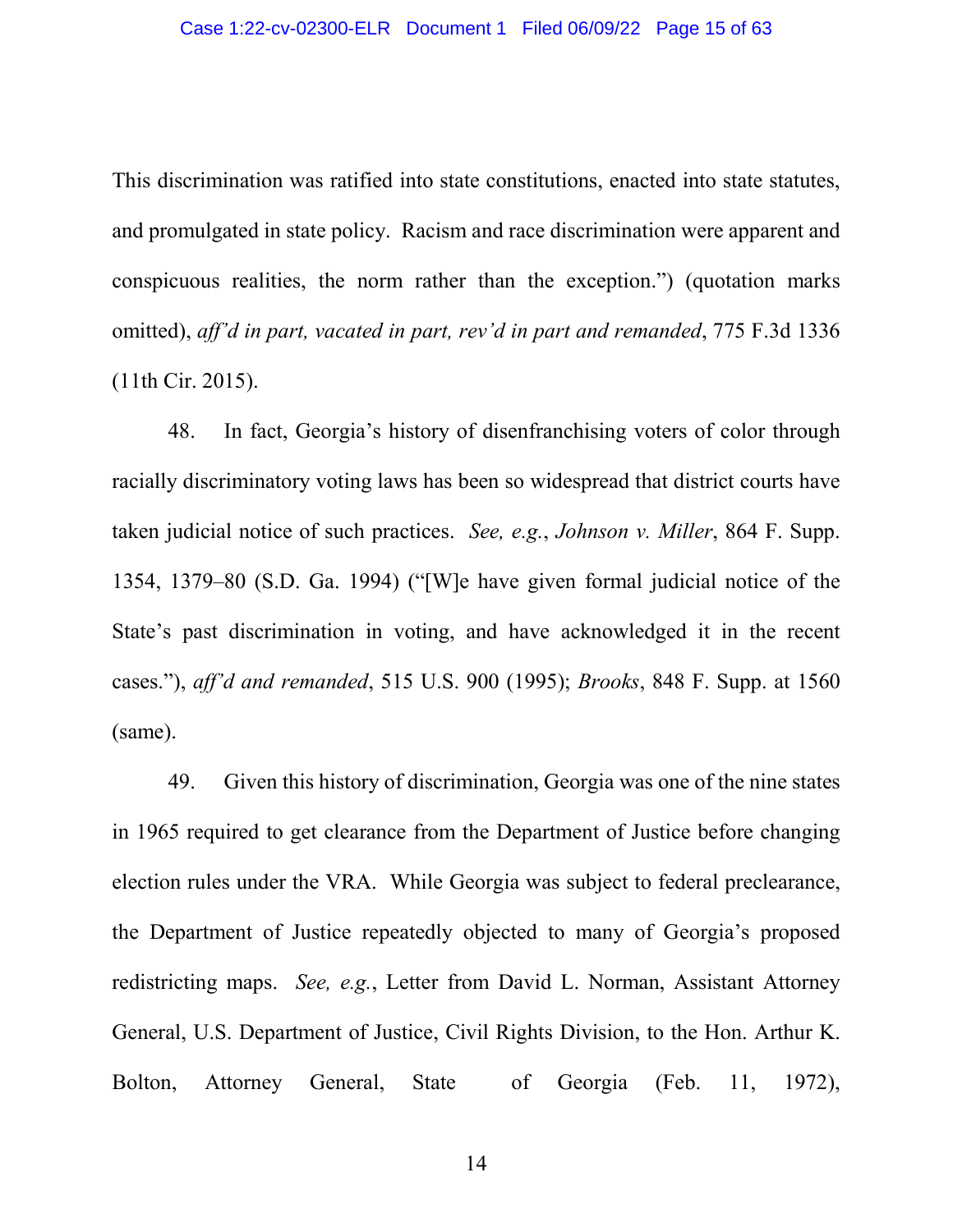### https://www.justice.gov/crt/records/vot/obj\_letters/letters/GA/GA-1140.pdf

(objecting to Georgia's first redistricting map following the passage of the VRA); Letter from William Bradford Reynolds, Assistant Attorney General, U.S. Department of Justice, Civil Rights Division, to the Hon. Michael Bowers, Attorney General, State of Georgia (Feb. 11, 1982), https://www.justice.gov/crt/ records/vot/obj\_letters/letters/GA/GA-1870.pdf (objecting to Georgia's 1981) congressional redistricting map); Letter from John R. Dunne, Assistant Attorney General, U.S. Department of Justice, Civil Rights Division, to Mark H. Cohen, Senior Assistant Attorney General, State of Georgia (Jan. 21, 1992), https://www.justice.gov/crt/records/vot/obj\_letters/letters/GA/GA-2330.pdf

(objecting to Georgia's 1992 congressional redistricting map); Letter from John R. Dunne, Assistant Attorney General, U.S. Department of Justice, Civil Rights Division, to Mark H. Cohen, Senior Assistant Attorney General, State of Georgia (Mar. 20, 1992), https://www.justice.gov/crt/records/vot/obj letters/letters/ GA/GA-2360.pdf (objecting to Georgia's second submission of its 1992 congressional redistricting map).

50. In 2013, however, the Supreme Court in *Shelby County v. Holder*, 570 U.S. 529 (2013), invalidated the coverage provision that identified jurisdictions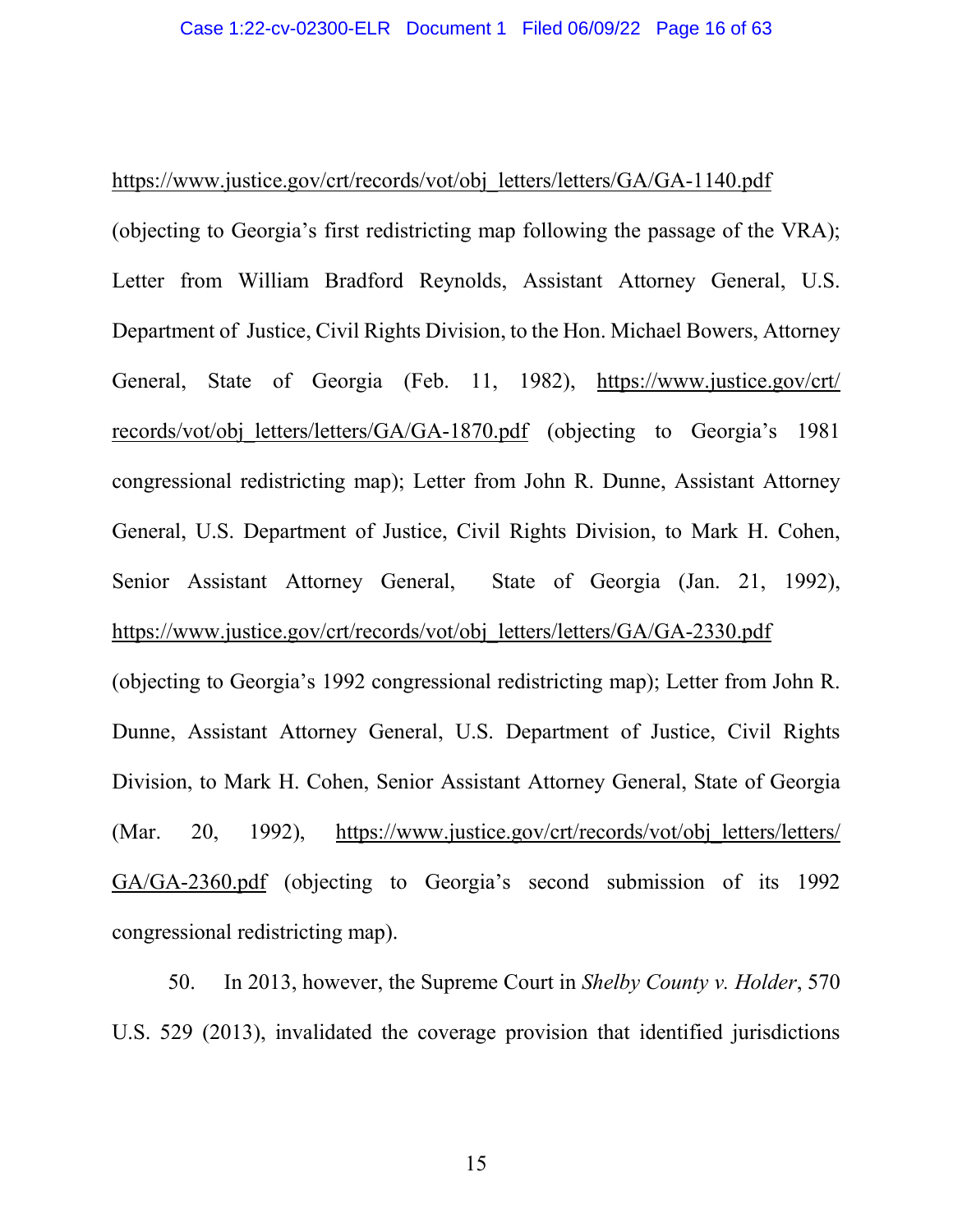subject to the preclearance requirement under the VRA, effectively removing Georgia and other previously covered jurisdictions from its requirements.

51. HB 1028 is the Board's first redistricting plan to be enacted since the end of the VRA's preclearance requirement that applied for the last five redistricting cycles to states and local jurisdictions with a demonstrated record of racial discrimination in voting, including Georgia and Cobb County.

# **II. Cobb County Rapidly Diversifies, Resulting in the Growing Political Strength of the Black and Latinx Electorate**

52. For the Board's white members and the state legislators who wished to entrench the Board's white majority, the lifting of the preclearance requirement could not have come at a better time, as Cobb County's racial diversification has accelerated substantially since the 2010 census. According to the U.S. Census Bureau's [2](#page-53-0)020 redistricting data, Cobb County's white<sup>2</sup> adult population decreased from 60.08% in 2010 to 51.25% in 2020, an 8.83 percentage-point decrease.

53. By contrast, Cobb County's communities of color all saw population growth during that period. In 2010, Cobb County's Black population made up 25%

 <sup>2</sup> The white population as described here are individuals who responded 'No, not Spanish/Hispanic/Latino' and who reported 'white' as their race in the 2020 census questionnaire.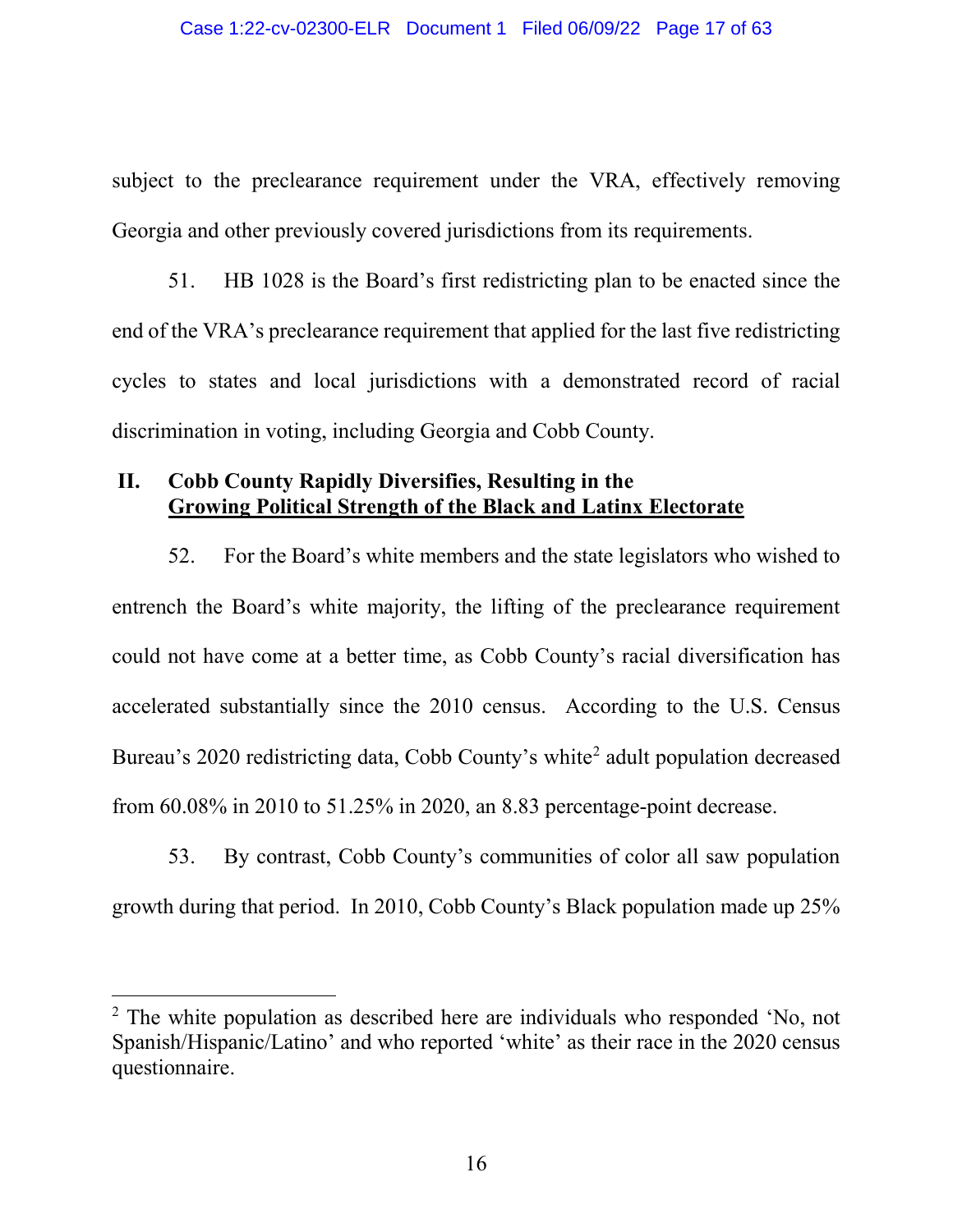of the County; it now makes up 26.6% of the County. [3](#page-53-0) Cobb County's Latinx population made up 12.3% of the County in 2010; it now makes up 14.5% of the County. And these trends are likely to continue in the coming years, since Cobb County's youth population skews heavily Black and Latinx. Between 2010 and 2020, the white children (under 18 years of age) of Cobb County decreased by 7.57 percentage points, from 45.36% of the youth population to 37.80%. Meanwhile, the Black and Latinx youth population saw an increase of 2.32 percentage points, from 45.83% in 2010 to 48.16% in 2020.

54. These changing demographics have corresponded with increases in the political strength of Cobb County's communities of color, as the results in the last three national elections demonstrate. In 2012, President Barack Obama—the preferred candidate of Cobb County's Black and Latinx communities—lost Cobb County by 12 percentage points. Since then, Cobb County's shifting demographics have impacted Georgia's election results. In 2016, Hillary Clinton—the Black- and Latinx-preferred candidate—won Cobb County by 2 percentage points, even though she lost Georgia state-wide. And Joe Biden—the Black- and Latinx-preferred

<sup>&</sup>lt;sup>3</sup> "Black population" as described here are Census respondents who replied that they were any part Black. "Latinx population" as described here are Census respondents who replied they were of Hispanic or Latino origin.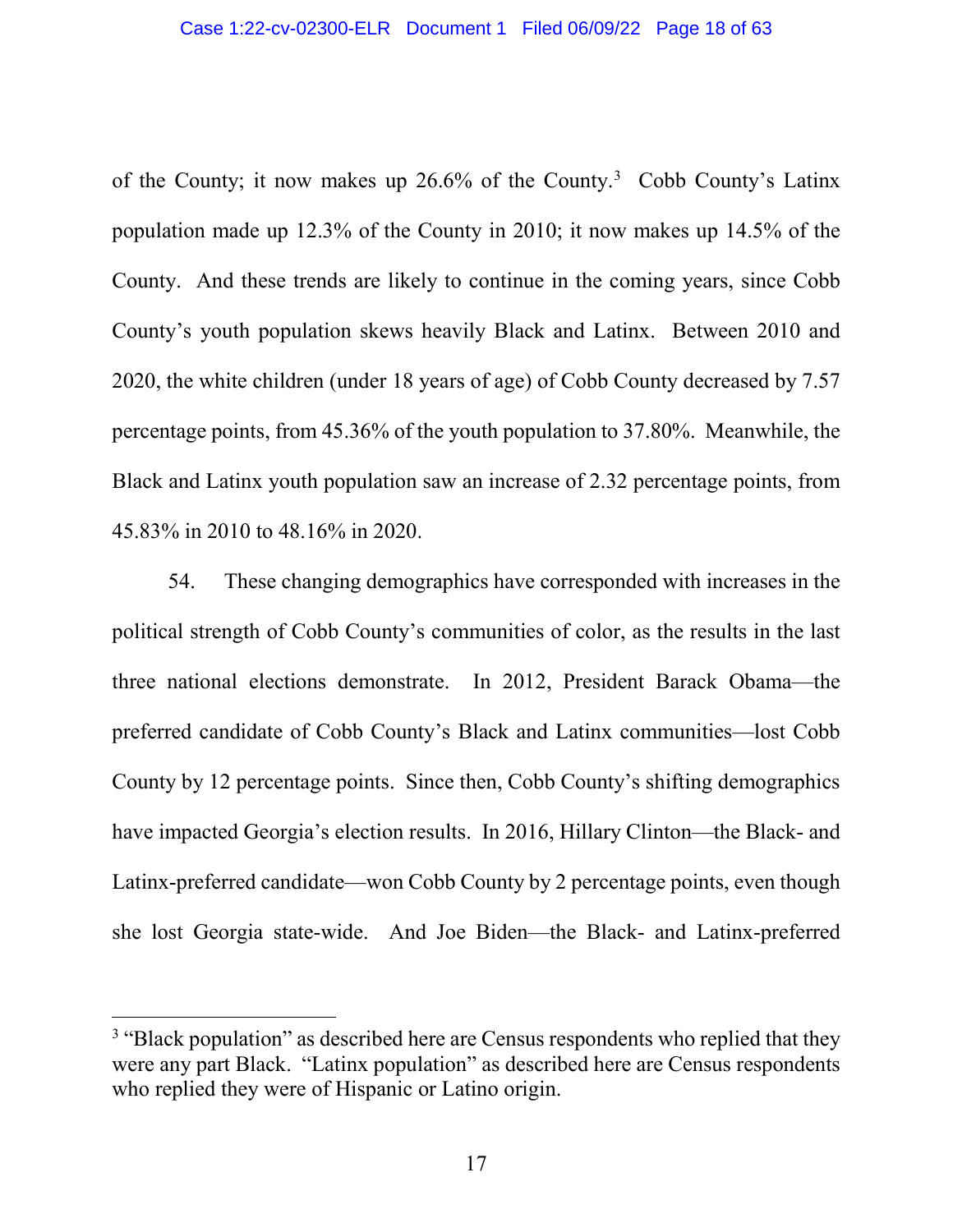candidate in 2020—won Cobb County by 14 percentage points.

55. The political strength of Cobb County's Black and Latinx population has not been limited to presidential elections. Cobb County's communities of color have boosted their preferred candidates up and down the ballot in recent elections. Stacey Abrams, a Black woman, who narrowly lost Georgia's 2018 gubernatorial election and was the Black- and Latinx-preferred candidate, won Cobb County by 9 percentage points. Two years later, they also elected the County's first Black County Commissioner, Lisa Cupid, who was the Black and Latinx-preferred candidate. In that same 2020 election, Cobb County also elected its first Black District Attorney and first Black Sheriff. And in 2021, majorities in Cobb County helped lift both Reverend Raphael Warnock and Jon Ossoff—the Black- and Latinx-preferred candidates—to victories in the United States Senate runoff elections.

56. Cobb County's changing demographics have also had a direct impact on the Board's racial makeup in recent years. Prior to the 2018 election, the 7 member Board was made up of six white members and one Black member, David Morgan. That changed in 2018 when Board members Dr. Jaha Howard and Charisse Davis, both Black and the preferred candidates of Black and Latinx voters, won their seats and replaced two white Board members. In 2020, Leroy Tre' Hutchins replaced David Morgan, resulting in the three seats currently held by Black Board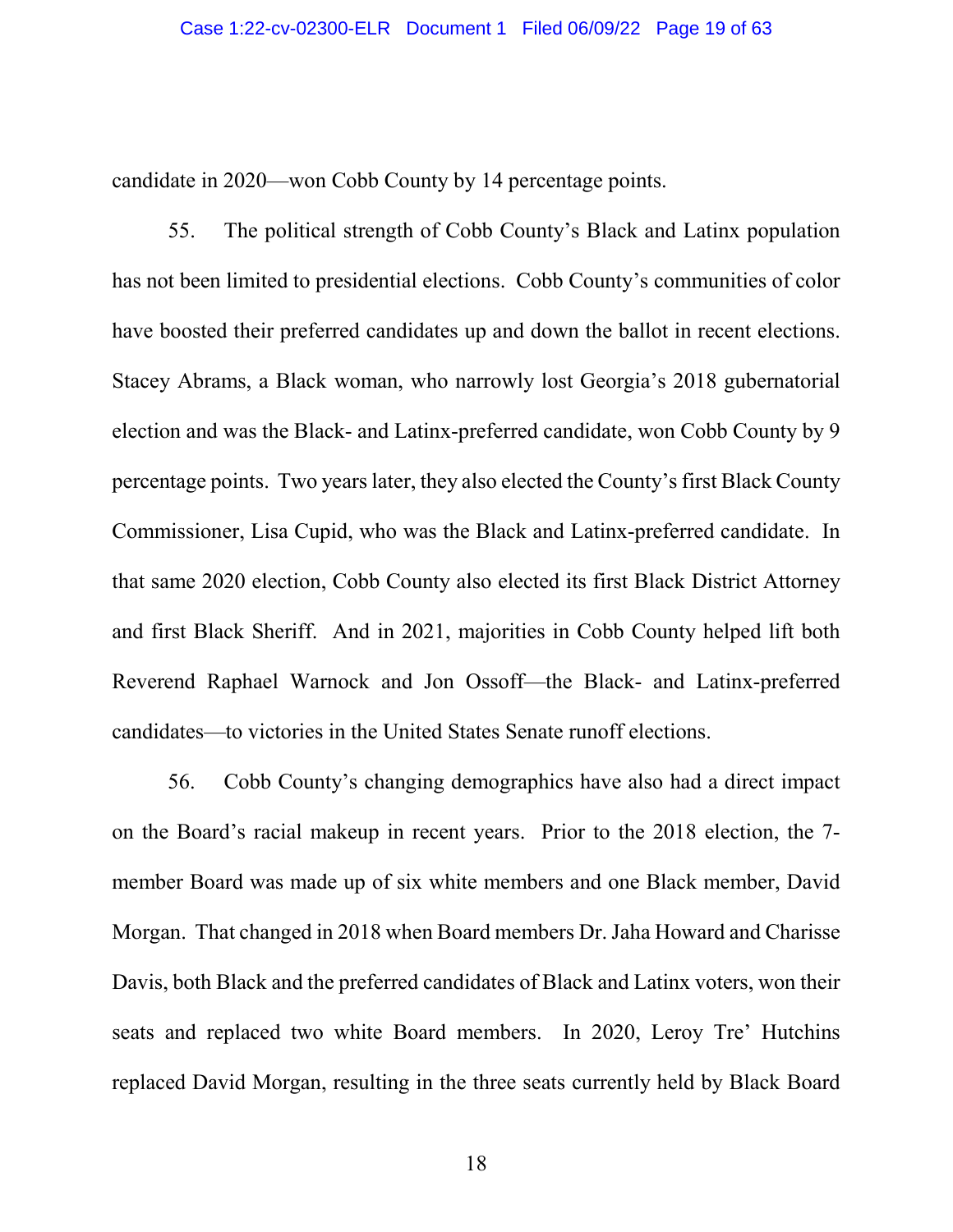members. These three Black Board members represent the majority of Cobb County's Black and Latinx population. The white members' 4-3 majority became even more precarious in 2020, when the preferred candidate of voters of color in District 7—Lindsay Terrebonne—came within approximately 3 points of defeating the preferred candidate of white voters—incumbent Brad Wheeler.

57. The Board's white members were keenly aware of these demographic changes—and the political impact such changes would have—when they began the 2020 redistricting process.

# **III. The Board's White Majority Reacts to Cobb County's Changing Demographics by Silencing Black Board Members and Their Black and Latinx Constituents**

58. Soon after the white Board members' firm 6-1 majority over non-white Board members diminished following the 2018 election to the slim 4-3 majority in place today, the white members began enacting arbitrary policies based on race that grant white Board members the ability to address key concerns with respect to the Cobb County school system, while silencing and ignoring the concerns of the Black Board members to the detriment of Black and Latinx students and their families. The white majority's discriminatory actions culminated in their approval of the Redistricting Plan in 2021, but began earlier, in 2018.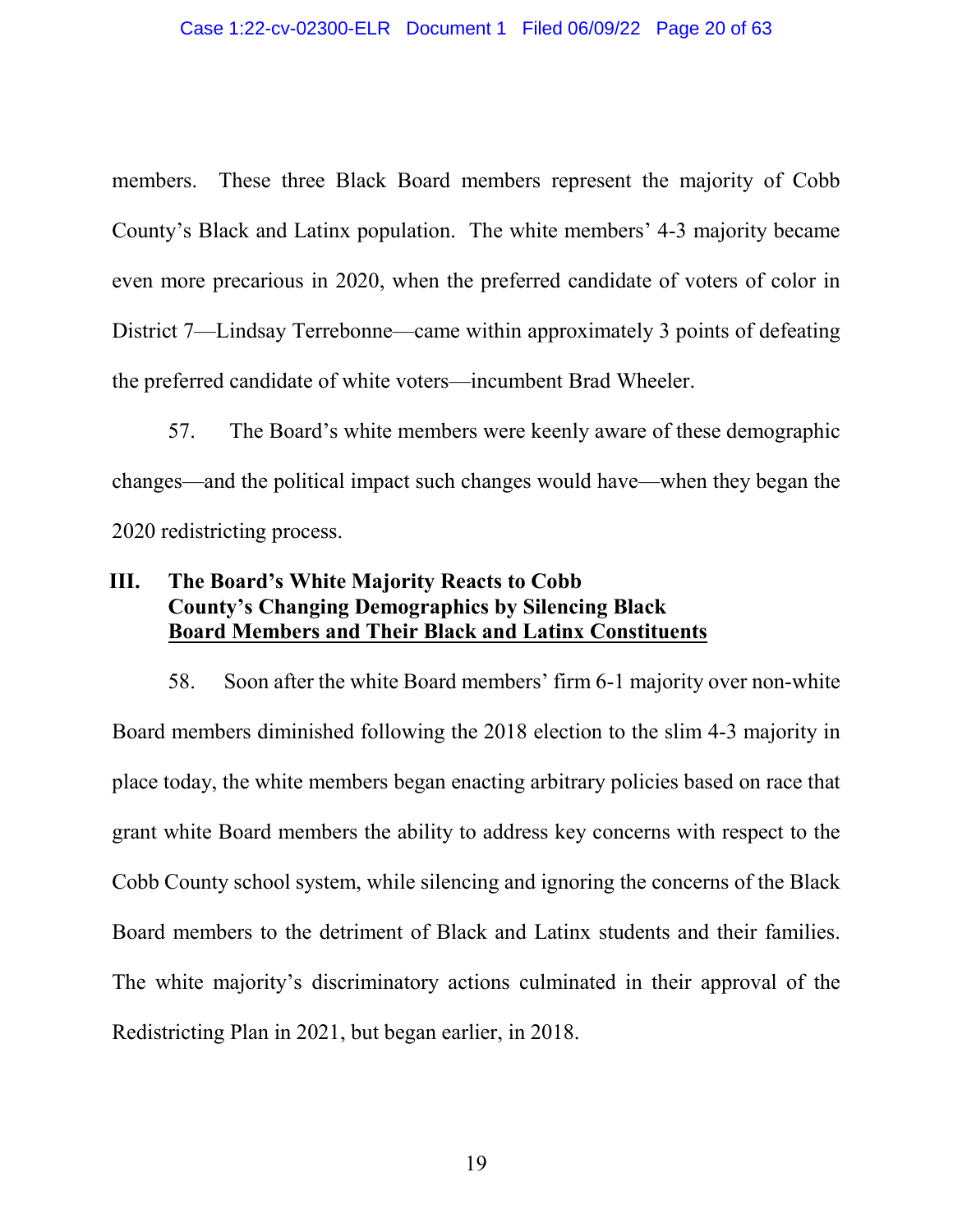# **A. The Board's White Members Impose Antidemocratic Policies That Prohibit Black Members from Raising Issues Concerning People of Color**

59. Before Black members threatened the continuation of the Board's longtime white majority, members of the Board were able to freely discuss matters of importance or interest to them at the end of Board meetings. This long-standing practice allowed for the exchange of ideas among Board members without the need to formally add such items to the Board agenda in advance of the meeting.

60. Upon their election, the two newest Black Board members, Dr. Jaha Howard and Charisse Davis, used their new position to voice concerns about racism and inequity in Cobb County schools. Board member Howard, for instance, had used time at the end of meetings to discuss several topics concerning race, including the 400th anniversary of enslaved Africans arriving in America, as well as children and families who had been impacted by Immigration and Customs Enforcement raids. These topics, which were of personal importance to Board member Howard, were also concerns of his Black and Latinx constituents.

61. The Board imposed a measure after the 2018 election that ended the longstanding practice of discussing important issues at the end of the agenda, prohibiting Board member Howard and his Black colleagues from speaking freely on the subject of race and on other social justice issues.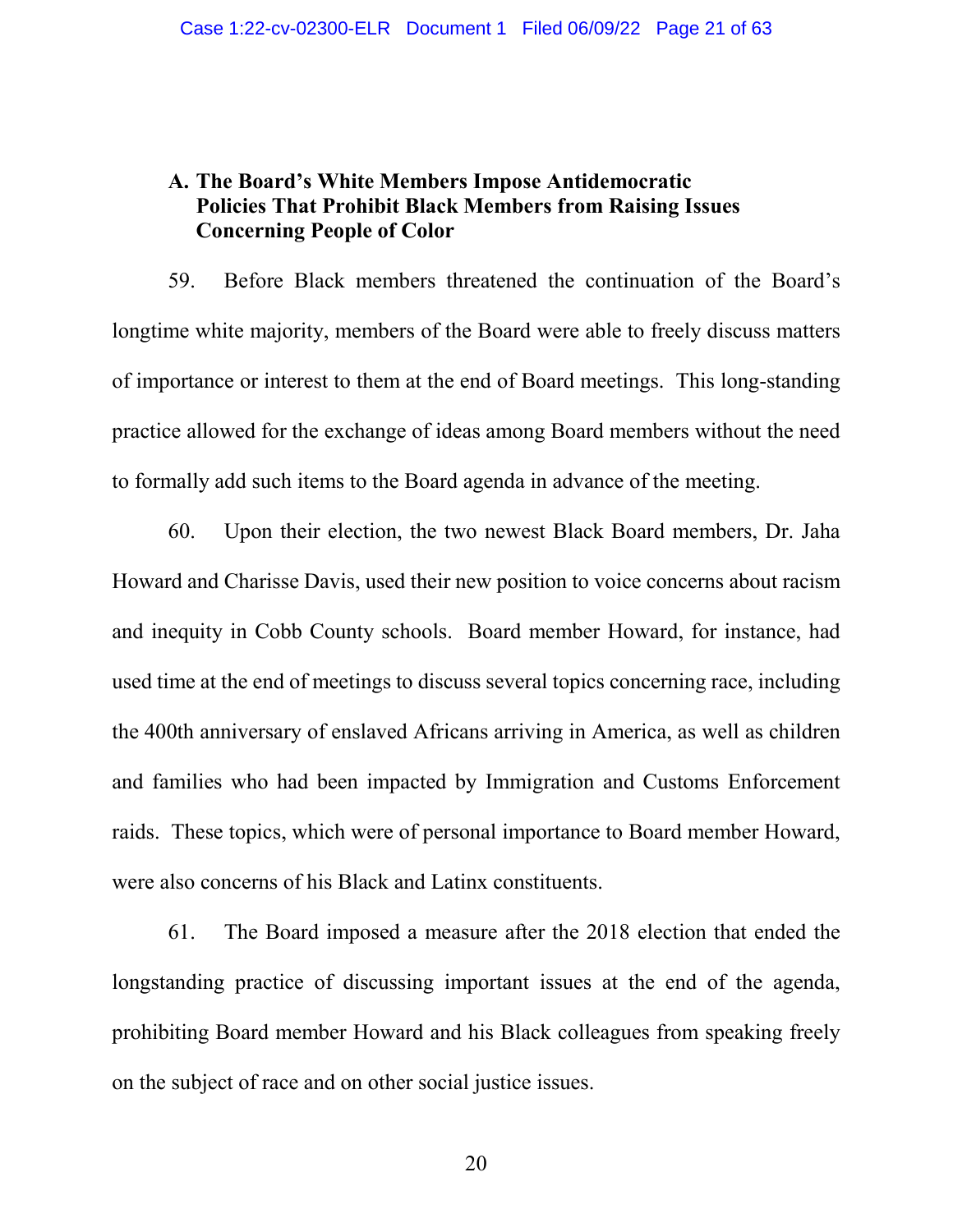62. In November 2020, the four white Board members voted to increase the number of votes to place an item on a meeting agenda to four. Prior to Board members Howard and Davis being elected, the Board required three votes to add an item to the agenda. The white Board members changed that number from three to four votes, permitting the four white Board-member majority to effectively block any agenda item raised by any of the three Black Board members. What is more, upon information and belief, the white members deprived Black members of prior notice of the proposed rule change or the rationale behind the proposed change. The measure was approved along racial lines at the same meeting the new rule was introduced.

63. When asked for his rationale for making this change, current-Board Chairman Chastain responded that his intent was to avoid discussions of "subjects not pertinent to our children," despite the "subjects" previously raised by Black Board members being clearly "pertinent" to Black and Latinx children and parents.

64. In addition to requiring 4 members to approve agenda items, the new policy also granted the Board Chairman greater authority in determining which items could be discussed and voted on by the Board.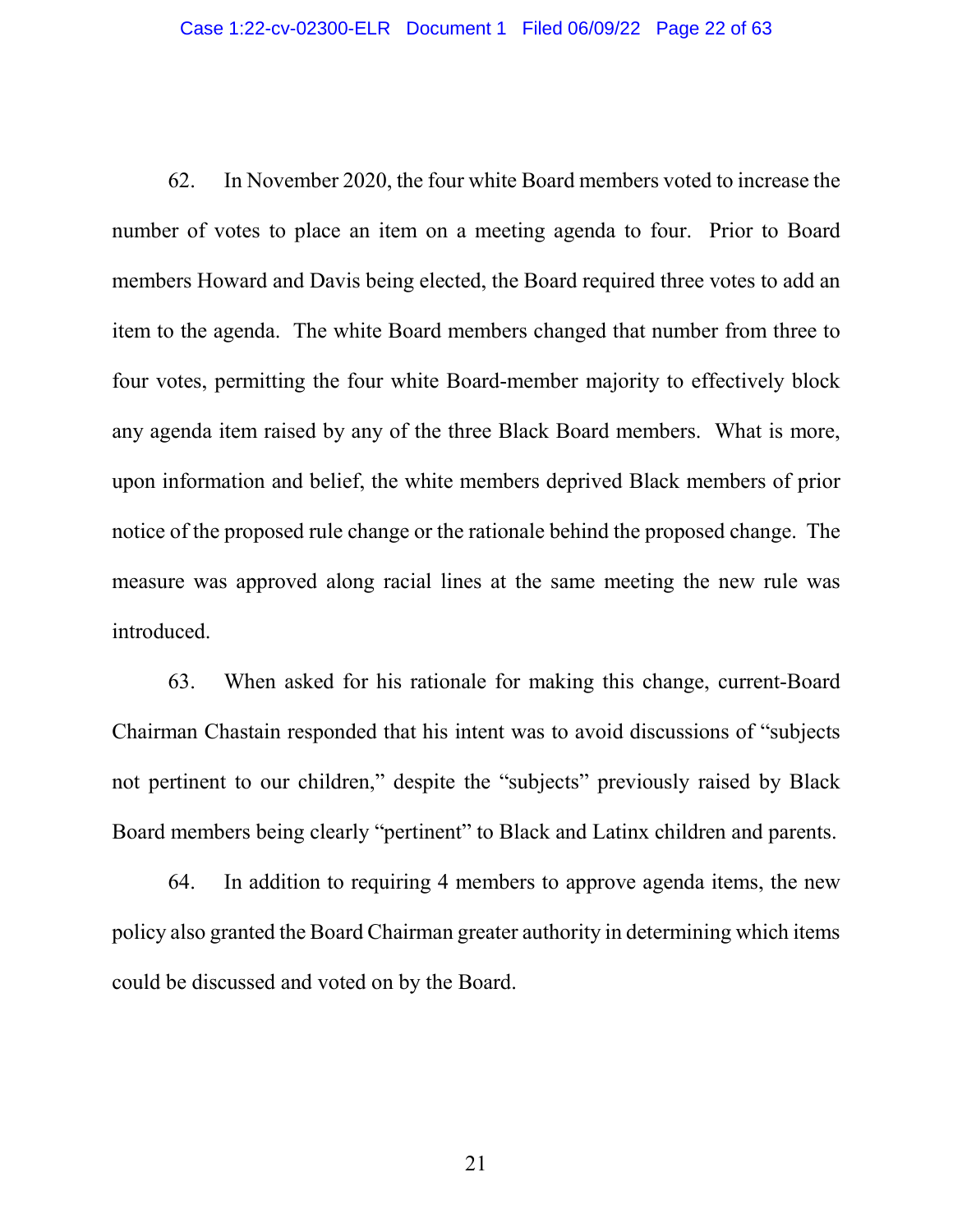65. Taken together, the Board's procedural changes requiring four votes to add an item on the meeting's agenda and eliminating speaking time at the end of meetings effectively silenced Black voices on the Board.

66. The white Board members' decision to limit the Black members' ability to add agenda items, moreover, drew the concern of the school accrediting body, Cognia, who submitted a report in November 2021 questioning how the Board allocated resources, how the Board made financial decisions, how Board members communicate with each other, and how the Board relayed information to the public. While Cognia recently withdrew several of these findings, Cognia retained its initial findings that the Board is fractured, to the detriment of the School Board's ability to effectively serve its students.

- 67. Specifically, Cognia said members of the Board should:
	- a. Adhere to Board policies to develop a culture of trust and cooperation among Board members, employees, and the stakeholders within the District; and
	- b. Review the Code of Ethics to develop, implement, and monitor a plan of accountability to ensure adherence to Board policy and that all Board members execute their established roles and responsibilities effectively and efficiently.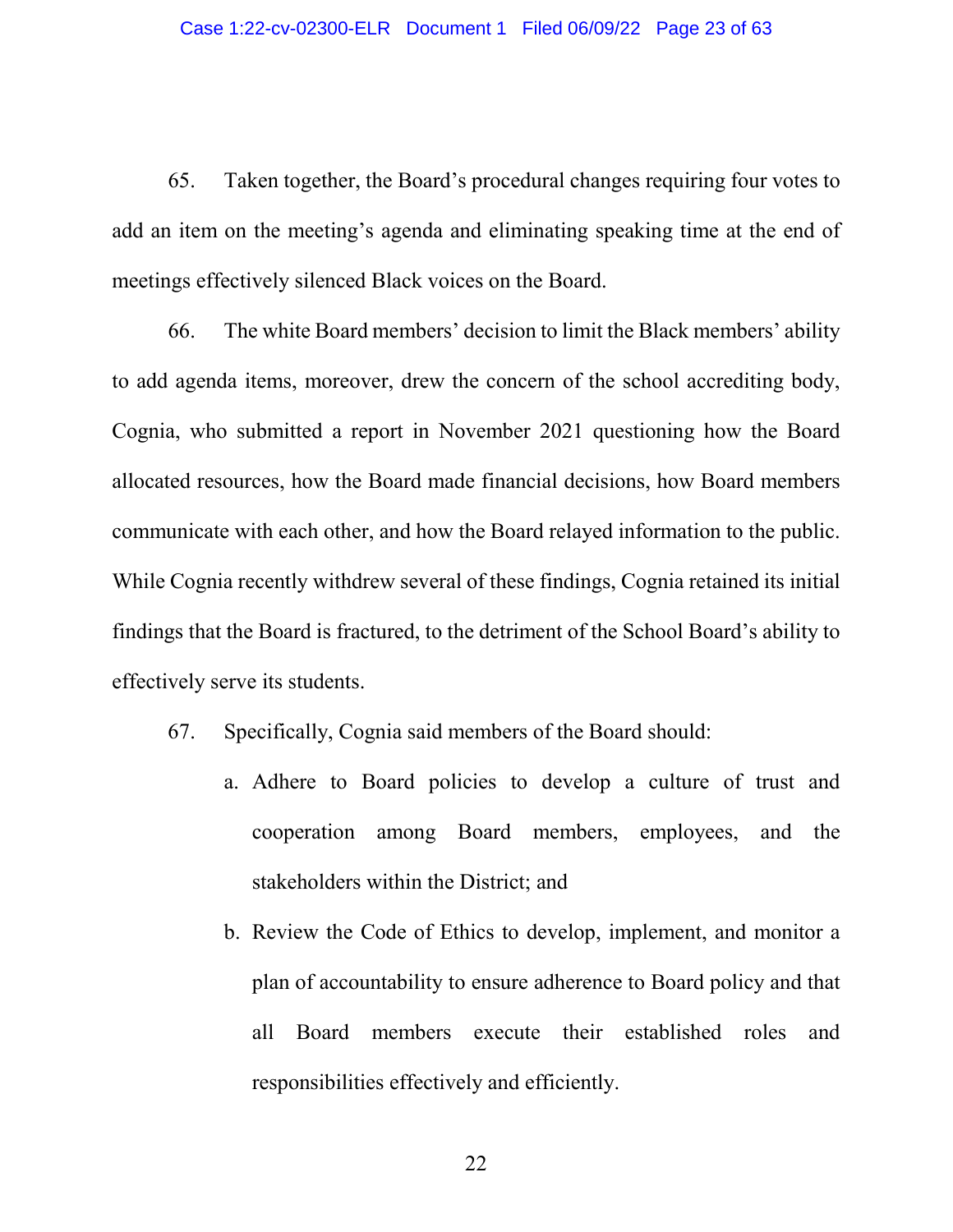68. Despite Cognia's directives to the Board to endeavor to cooperate, the white Board members have continued to silence and ignore the Black members, including in connection with their rubber-stamping of the Redistricting Plan without substantive debate or legitimate consideration of alternatives.

## **B. The Board's White Members Suppress Efforts to Advance Issues Raised by Students and Parents of Color**

69. The white Board members' discrimination against the Black and Latinx population of Cobb County is not limited to their discriminatory treatment of Black Board members. In fact, as set forth in this section, the white Board members have engaged in a pattern and practice of ignoring the concerns of Cobb County's Black and Latinx parents and students, shutting them out of critical Board decisions affecting their families. This includes issues related to the Redistricting Plan.

# *i. The Board's White Members Vote to Dissolve the Committee Tasked With Renaming High School Named After a Confederate Soldier*

70. Joseph E. Wheeler High School is a high school in eastern Cobb County named after a Confederate soldier who after the Civil War served as a congressman from Alabama. Students of color make up around 74% of Wheeler High School's student body. In the spring and summer of 2020, thousands of Wheeler High students and other community members petitioned the Board to change the name of the school.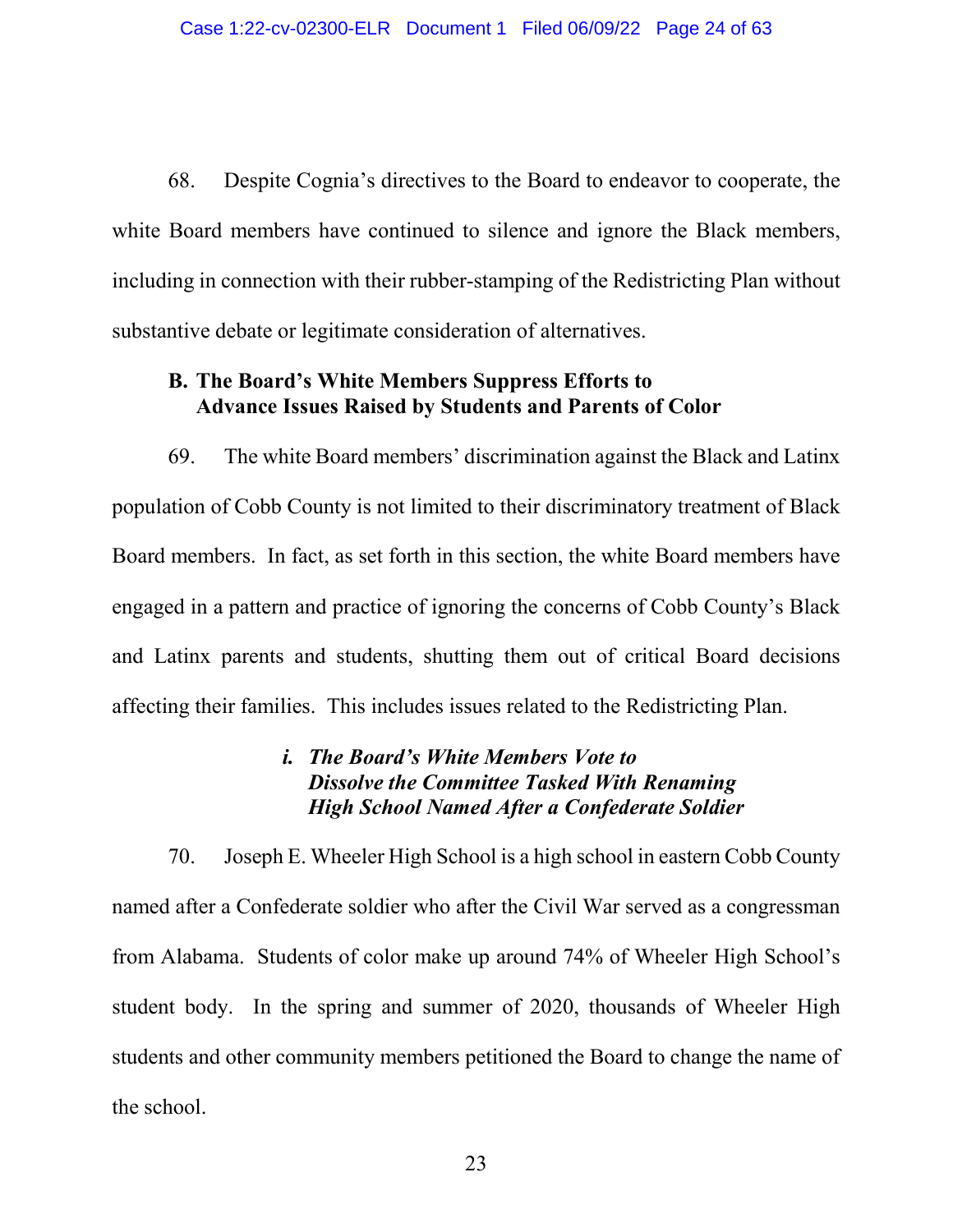71. In response, in August 2020 the Board initially voted to form a committee to consider a potential name change to Wheeler High School. However, after the election in November 2020 and before the committee began meeting, white Board members used its newly enacted speaking restrictions and agenda-setting limitations to vote along racial lines to disband the committee.

72. Since disbanding the committee, the Board has refused to change the name of the school. This refusal is despite Cobb's Black and Latinx students' and parents' continued concern about the racist legacy of Joseph E. Wheeler. For instance, on April 22, 2021, around five months after the Board disbanded the committee, student organizers spoke for 30 minutes in support of the Wheeler name change before the Board.

73. By leaving Wheeler High School's name, Black students, who make up a majority of the school's student body, are reminded every day of Georgia's racially insidious past, and of the fact that their voices are given less weight by the Board than their white peers. The educational experience for students has been likened to "living inside a Confederate statue[.]"

# *ii. The Board's White Majority Votes to Ban Critical Race Theory and Lessons Influenced by the 1619 Project*

74. In June 2021, the white Board members again voted along racial lines in favor of a resolution that banned the use of critical race theory ("CRT") and the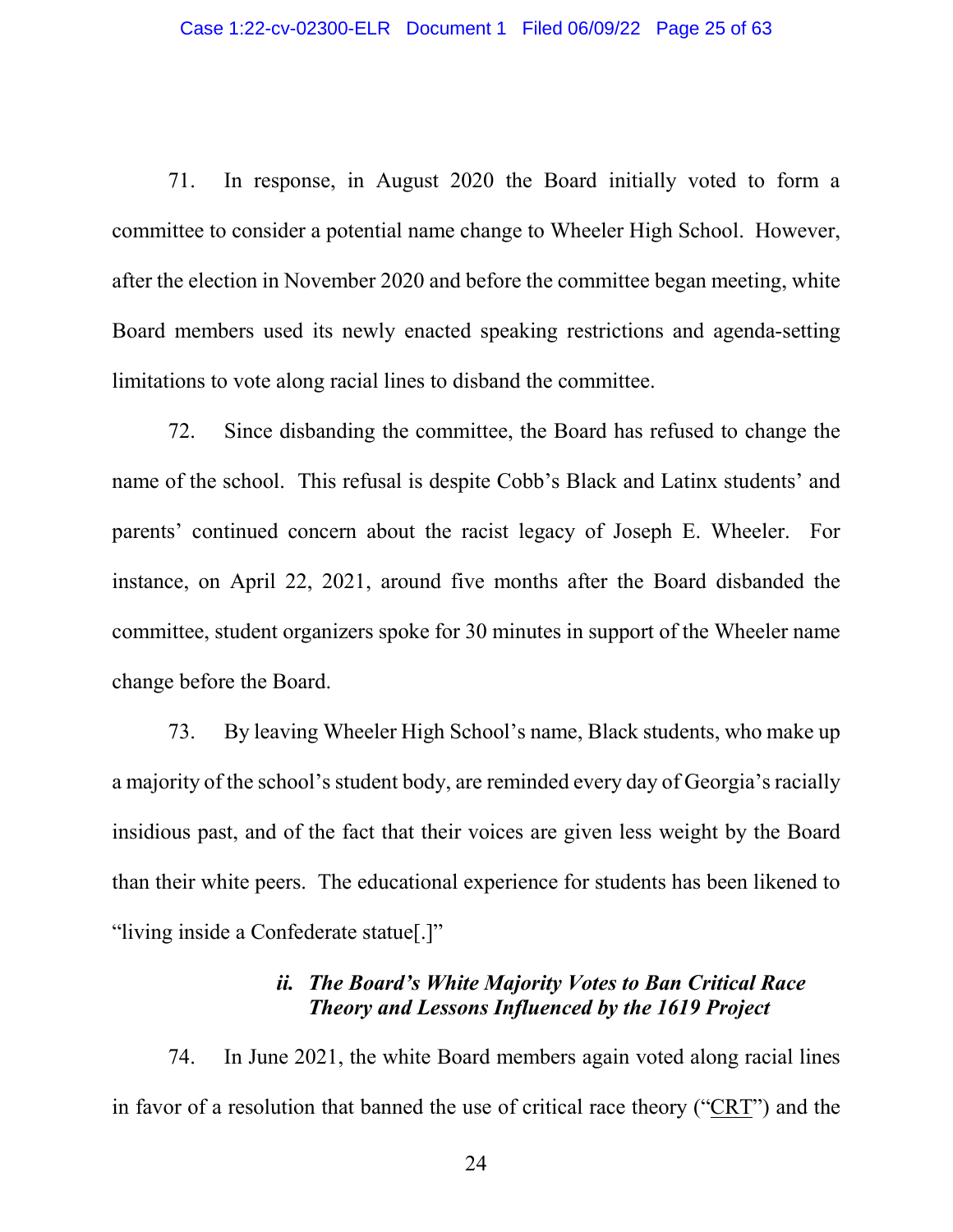1619 Project by teachers, well before the General Assembly considered these topics in January 2022.

75. At the hearing about the resolution, then-Chairman Randy Scamihorn<sup>4</sup> ignored the concerns of the Black Board members over the move to ban CRT despite lacking a coherent definition and understanding of CRT. The white majority refused to clarify the meaning of CRT before voting to approve the resolution.

76. At the hearing the Black Board members also expressed alarm that the resolution would endanger long-standing County programs, such as No Place for Hate. No Place for Hate, an Anti-Defamation League initiative, had been particularly important to Cobb's Black and Latinx communities because it rallied schools around creating a welcoming community and stopping all forms of bias and bullying. The threatened programs, as Board member Leroy Tre' Hutchins explained, "support children and make sure that they're academically well in the buildings." As Board member Tre' Hutchins predicted, the No Place for Hate program was halted altogether shortly after the adoption of the resolution, even though CRT was never defined.

<sup>&</sup>lt;sup>4</sup> During most of the period leading up to the passage of the Redistricting Plan, Randy Scamihorn was the Board's Chairman. He is therefore referred to as "Chairman Scamihorn" throughout. The present Chairman, however, is David Chastain.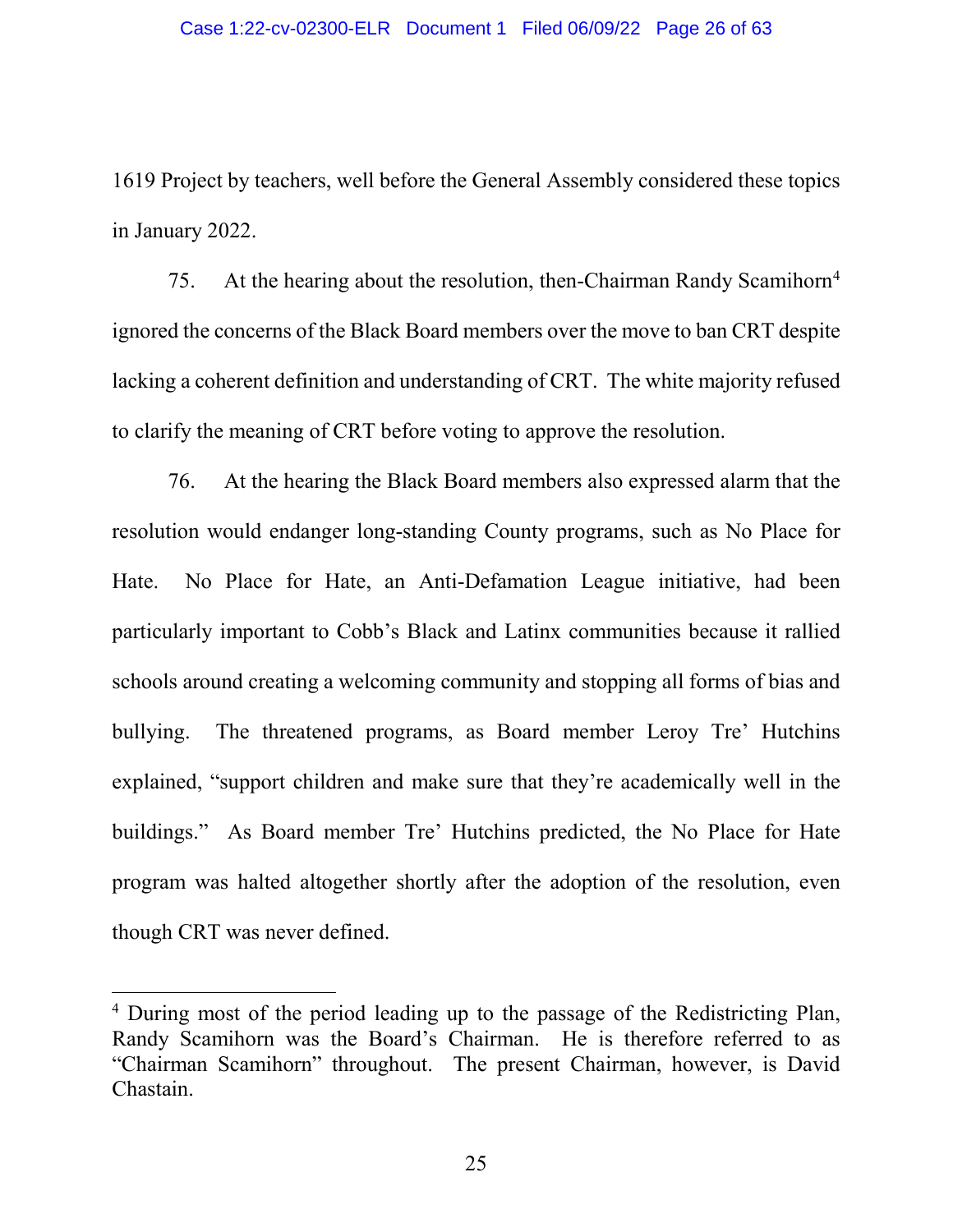77. This resolution, as well as the white Board members' decision to ignore the objections by the Black Board members, is particularly concerning against the backdrop of Cobb County's checkered racial past. As Board member Davis explained during the meeting where the proposal was considered, Cobb County parents and students of color have long been singled out for "threats . . ., racist assignments, and bigoted comments by students and staff." Board member Davis then contrasted the swift action by the Board on CRT and the 1619 Project to the muted response the Board gave to parents and staff of color that "[came] to board meetings and contact [ed] us via email to share their stories" of racism.

78. Plaintiff Dr. Jillian Ford, a Black professor at Kennesaw State University and District 2 constituent, attended the June 2021 school board meeting to provide public comment on how students have been impacted by racism in Cobb County. In her testimony, Dr. Ford quoted racist remarks directed at Black Cobb County students. Chairman Randy Scamihorn, however, found Dr. Ford—rather than the incidents of racism—to be "vulgar" and silenced her microphone. She was then required to leave the meeting.

79. The anti-CRT resolution drove Jennifer Susko, a well-known white school counselor and active Post 6 constituent, to resign in protest. In her resignation letter, Susko explained that she could no longer work at a district that prioritized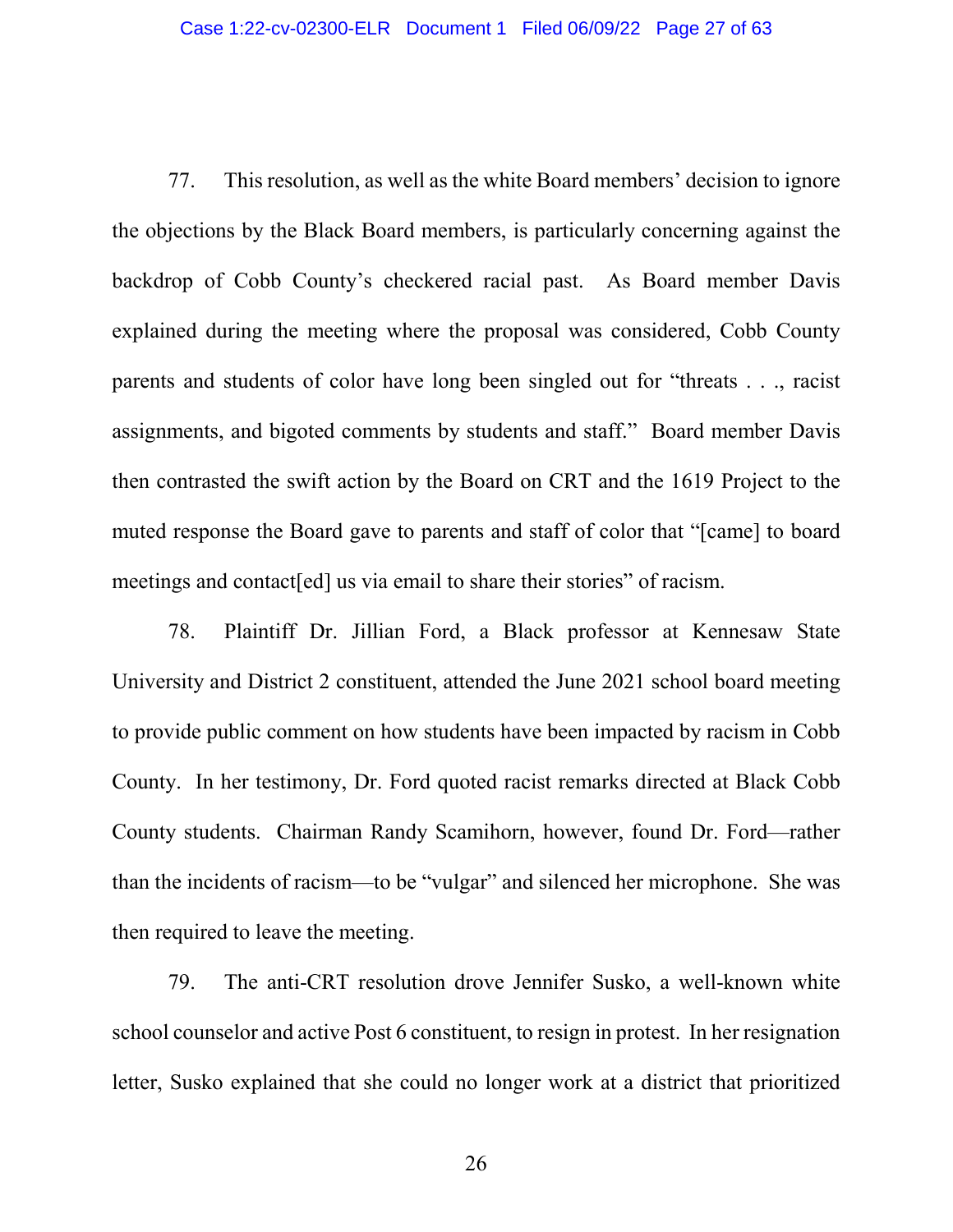"dismantl[ing] any effort causing white people discomfort" over ameliorating "the district's longstanding mistreatment of Black families." Susko also recounted in her letter how white Board members Banks and Scamihorn ignored Black parents and students as they shared "their lived experiences of race-based trauma in [Cobb] schools."

# *iii. The Board's White Majority Refuses Requests From Parents and Students of Color to Discuss Safety Improvements in Response to the COVID-19 Pandemic*

80. Centers for Disease Control and Georgia Department of Health studies show that the COVID-19 pandemic has disproportionately impacted people of color, resulting in higher hospitalization and death for people of color as compared to white people. *See Health Equity Considerations and Racial and Ethnic Minority Groups*, CDC (last updated Jan. 25. 2022), https://www.cdc.gov/coronavirus/2019 ncov/community/health-equity/race-ethnicity.html; *Covid-19 Status Report*, Georgia's Department of Public Health (last visited May 16, 2022), https://dph.georgia.gov/covid-19-status-report. As such, Cobb County parents of color have understandably heightened concerns regarding COVID policy. Ignoring the wishes of parents of color, the Board has implemented the most lenient COVID-19 protocols of the eight metro Atlanta school districts. The effect of these policies has been substantial: Cobb County saw a 458% rise in COVID-19 cases in August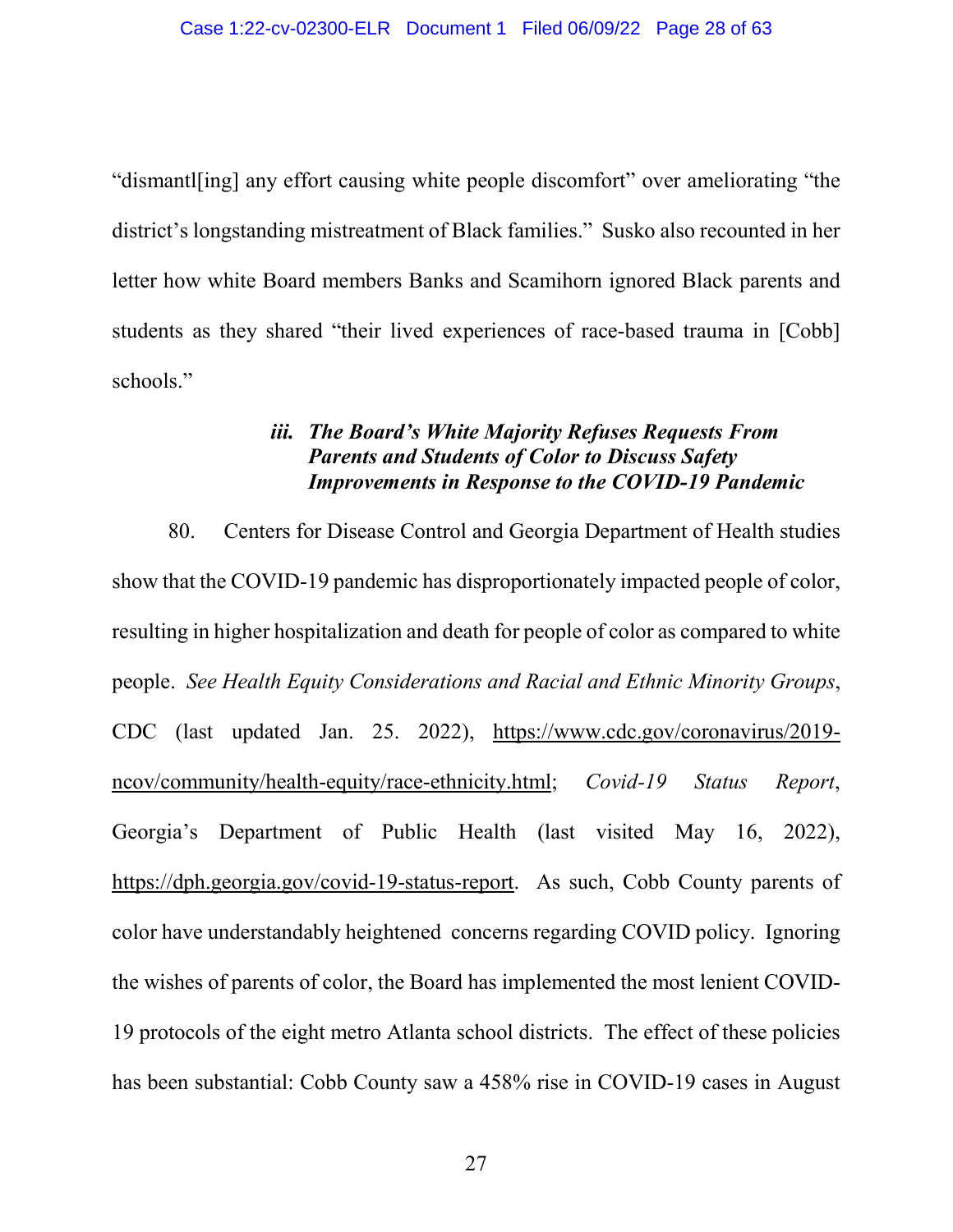2021, directly coinciding with the first month of the school year.

81. Even with this alarming rise in cases and testimonials from Cobb parents, particularly parents of color, the Board's all-white majority has at times refused to discuss the COVID-19 pandemic at Board meetings.

82. For instance, as COVID-19 cases skyrocketed in August 2021, Black Board member Tre' Hutchins requested the topic of "COVID Protocols" be added to the Board agenda as a discussion item. After Chairman Scamihorn rejected this request because, according to him, COVID-19 was not an "emergency topic," Board member Howard sought a definition of "emergency."

83. Rather than respond to or even acknowledge Board member Howard's reasonable question, Chairman Scamihorn admonished the Black Board member for "speaking out of order." Chairman Scamihorn then belittled his fellow Board member, calling him "very impolite and rude" for attempting to clarify what constituted an "emergency topic."

84. Chairman Scamihorn also used his authority as Chairman to keep discussion of "COVID protocols" off the meeting agenda, refusing to entertain a vote to see whether four members would approve adding the item to the meeting agenda for discussion.

85. While parents of color pleaded with the Board to discuss COVID safety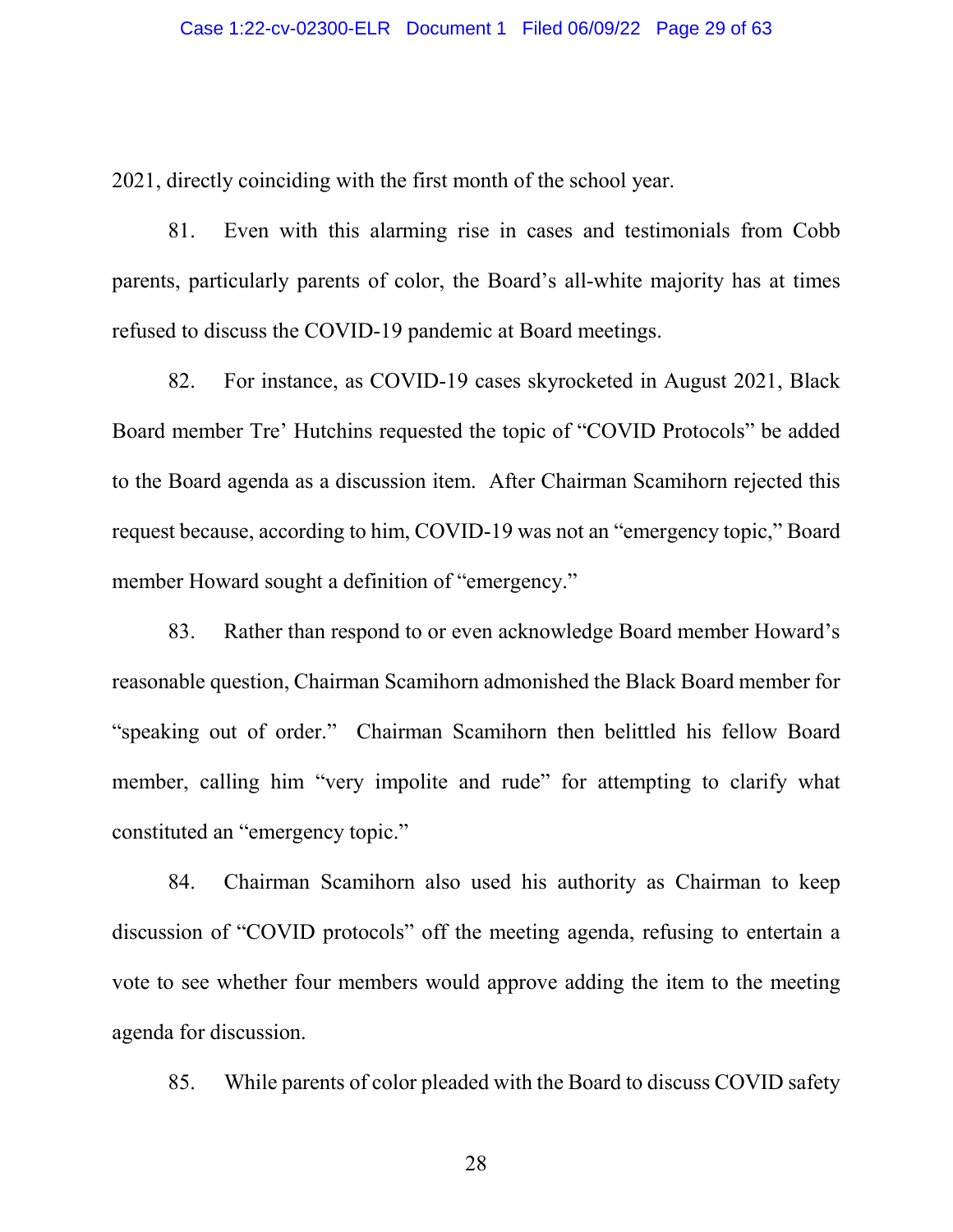protocols, white Board members have responded with racially offensive statements. Board member Banks, who is white, has called COVID-19 "the China virus," while Chairman Scamihorn has blamed "illegal immigrants" for the County's high COVID positivity rate in justifying ignoring the concerns of Cobb's Black and Latinx parents over the County's lax response to COVID-19.

# *iv. The White Board Members Have Ignored the Concerns of Cobb County Students and Parents About Racism on the Board and in Schools*

86. For years, Cobb County Black and Latinx parents and students have experienced the indignity of the Board's unequal treatment and racialized comments. For instance, white Board member Banks has opined on "black-on-black" racial problems in the south Cobb area as "a cultural thing," saying that "when 70 percent [of south Cobb students] don't have fathers in the house, that's a problem." He has also blamed "illegal aliens" for Los Angeles's high murder rate. White Board member Chastain's campaign website fondly called the Civil War the "War for Southern Independence."

87. Such racially offensive comments and actions are not reserved to the Board. In one incident, a Cobb County teacher joked to a class about the Ku Klux Klan. The class had been working through a math problem and the answer consisted, in part, of the letters "K-K-K." Ignoring the concerns of students of color, the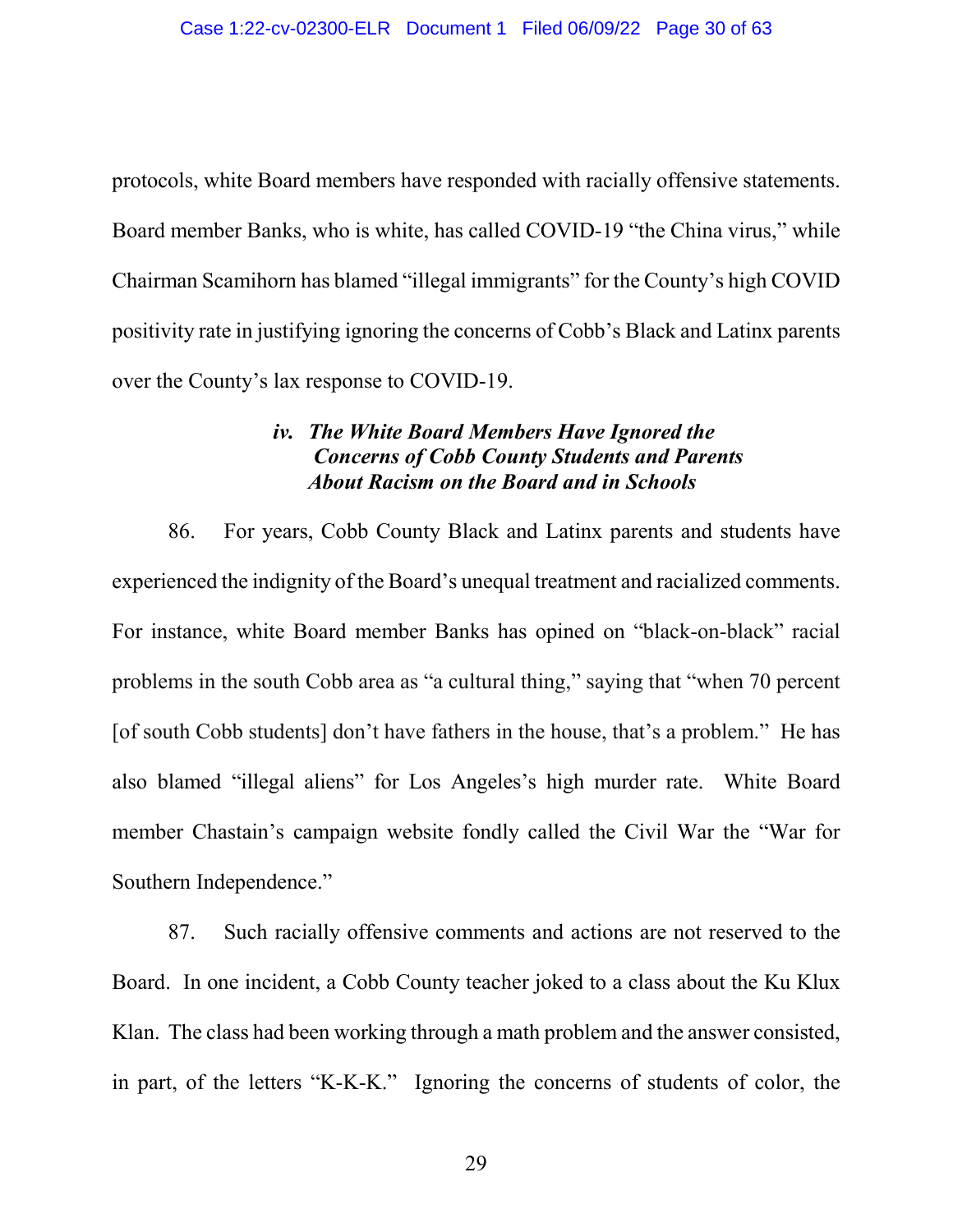teacher drew attention to these letters and laughed to the class about them. Radiya Ajibade, a senior and student body president at Campbell High School, recounted before the Board how "[i]n my four years, there have been concerning comments and instances in regard to race with slurs and blackface from some of my white counterparts." And in March 2017, a parent of color documented a white student's Facebook posts calling for the return of slavery and the need to "exterminate[] all [N-words]."

88. The rampant use of such bigoted language is not the end of Cobb County school system's race problems. In fact, race disparities in school discipline and referrals to law enforcement in Cobb County have persisted for years. For example, Black students were three times as likely to be referred to law enforcement than white students in the 2017-2018 Cobb County school year. *See* Rebecca Gaunt, *Cobb Schools Data Shows Black And Disabled Students More Likely To Be Referred To Law Enforcement*, Cobb Cnty. Courier (Sept. 9, 2021), https://cobbcountycourier.com/2021/09/cobb-school-law-enforcement/ (analyzing data from the U.S. Department of Education).

89. A statistical breakdown of that school year is harrowing. Of the 515 referrals in Cobb County schools to law enforcement, Black students accounted for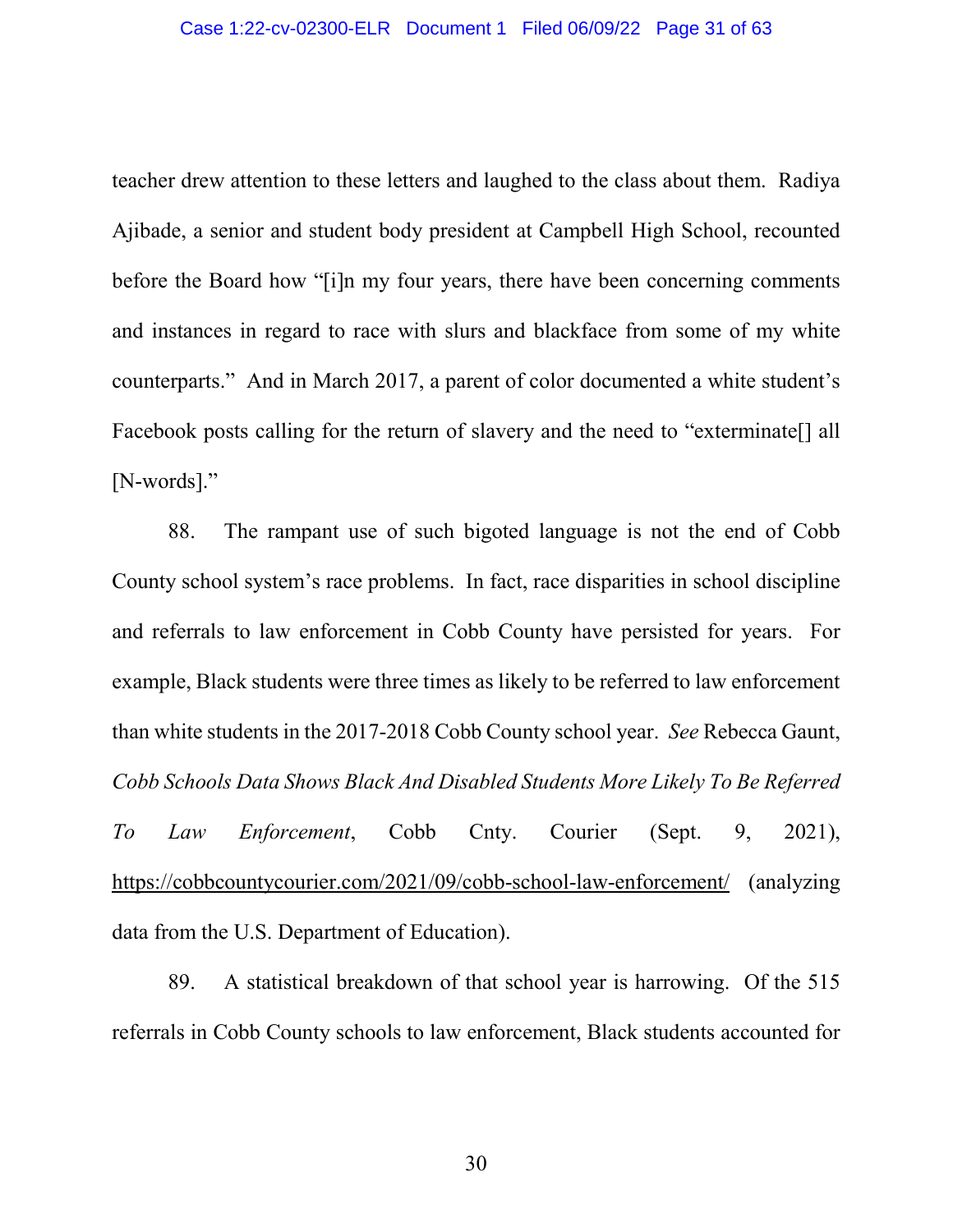57% of such referrals despite Black students making up 31% of Cobb County's school population.

90. Despite the well-publicized unequal application of school discipline and law enforcement referrals, and the persistent concerns of students and parents of color of racist incidents in Cobb County schools, the Board has not affirmatively responded or acted to change its policies and practices.

91. Indeed, the Board's lack of response to unrelenting racially discriminatory acts and statements pushed Cobb County parents and students to take matters into their own hands. For instance, a coalition of students, mostly from Campbell High School, silently protested during the Board's March 2022 meeting. This student coalition urged the Board to respond to incidents of harassment and bullying and to end racist incidents in their schools. As of this Complaint, the Board has ignored these students' pleas.

92. The Board's inaction also spurred Cobb parents and community members to create an advocacy group: Stronger Together. This organization is "a collection of students, families, educators, and community members advocating for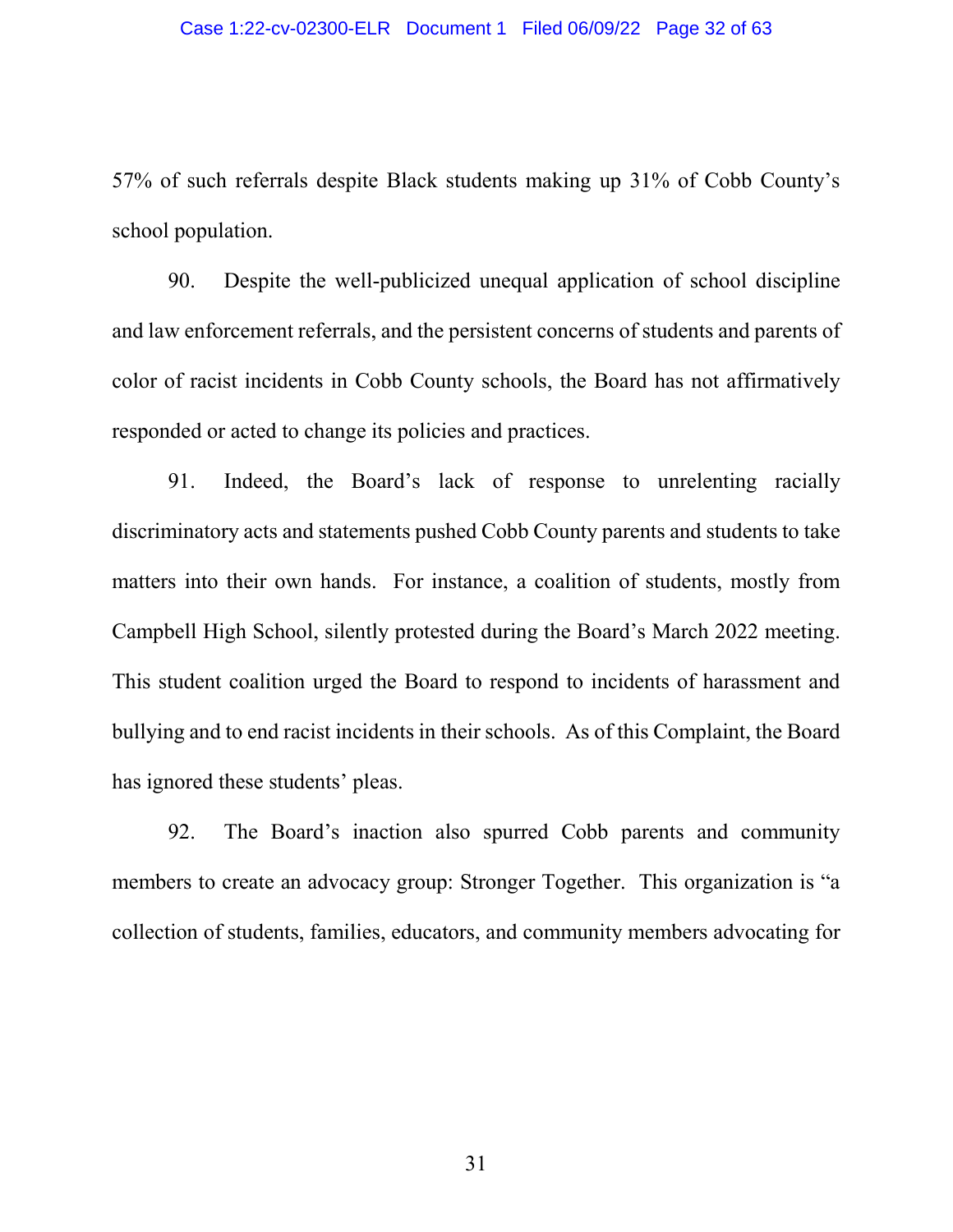racial justice in Cobb County School District."<sup>[5](#page-53-0)</sup> Stronger Together has helped shine a light on the racial inequities in Cobb County, but its impact will continue to be limited if the white Board members remain insulated from the voices of Cobb's residents of color via their racially gerrymandered redistricting plan.

93. In protest over the Board's continued failure to address the concerns of Cobb's students and parents of color, the three Black Board members walked out of the September 2021 voting session.

# **IV. The Board of Education's and Georgia Legislature's Redistricting Process Excluded Black Members and Departed from Historical Practice**

# **A. The Board's Redistricting Process**

94. At a Board meeting held on July 15, 2021, Chairman Scamihorn first mentioned to the Board's Black members the possibility that Cobb County's districts would need to be reapportioned and that the Board would be hiring an outside firm to help with drawing the map.

95. At the meeting, the Black members inquired how the outside firm would be selected, suggesting that a request for proposal be sent out so that the Board could consider several options. In response, white members noted the possibility of

 <sup>5</sup> *Stronger Together*, AROMA (Jan. 3, 2022), https://activismatlanta.com/strongertogether#:~:text=Stronger%20Together%20is%20a%20collection,of%20racial%20 violence%20within%20CCSD.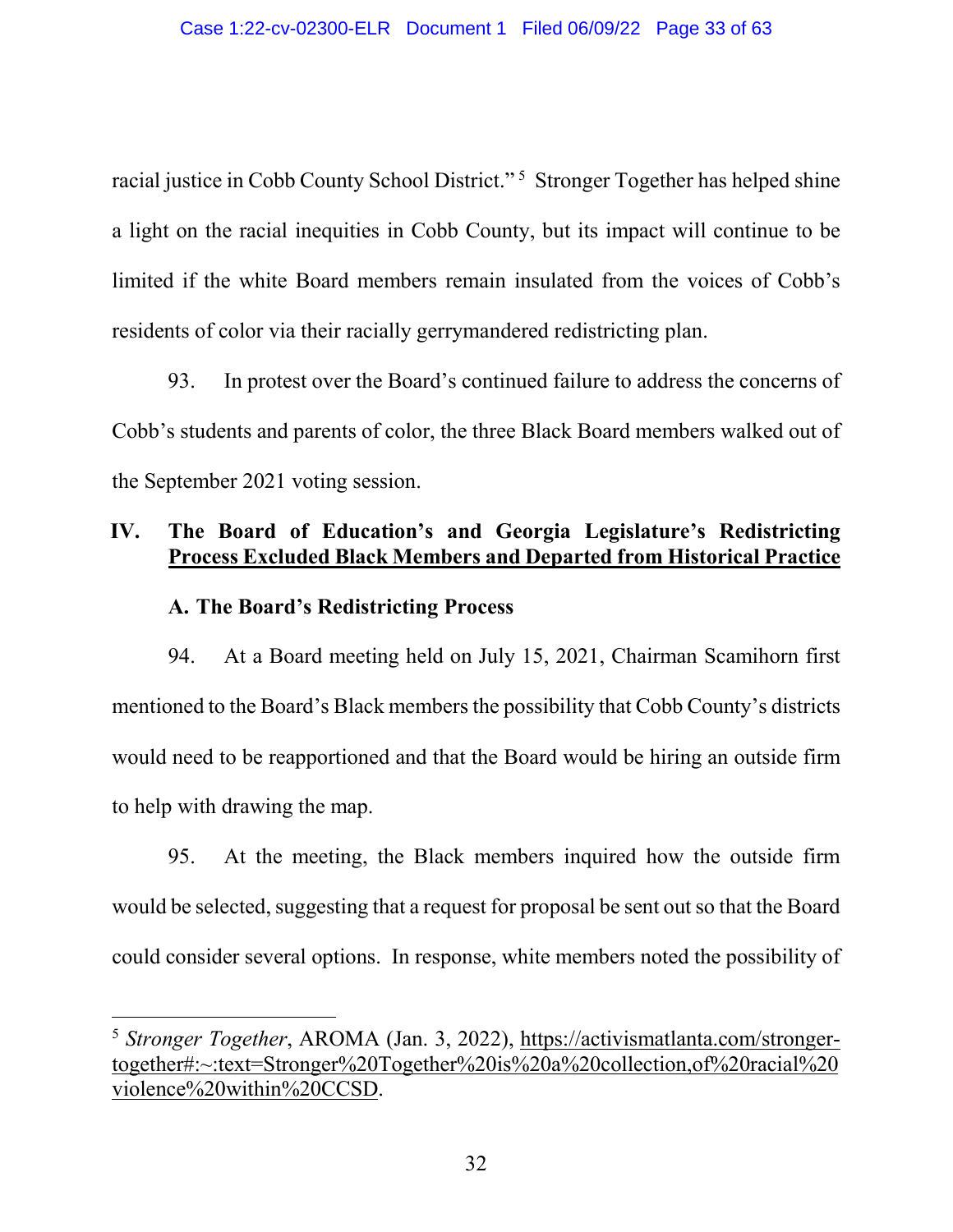working with a firm with whom they already had a pre-existing relationship. The white members agreed to work cooperatively with the Black members in connection with the redistricting process.

96. Even with these assurances, none of the Black Board members were contacted concerning redistricting until the next Board meeting, held on August 19, 2021. At the meeting, Chairman Scamihorn recommended to the Board the retention of Taylor English Duma LLP ("Taylor English"), a law firm, to draw the new districting map. That was the first time any Black Board members had been presented with the possibility of Taylor English being hired, despite the fact that Taylor English had been approached by white members of the Board several months prior. To that end, Board member Howard, in a December 2021 Facebook video post, recounted being "surprised" by the vote on Taylor English, as he had no input in the selection.

97. When asked how many other firms were considered before selecting Taylor English during the August 2021 Board meeting, Chairman Scamihorn admitted that it was the only firm considered by the white Board members. This, as Black Board member Tre' Hutchins pointed out, strayed from Board precedent, as the Board "always get[s] three bids at a minimum." Indeed, Board member Tre'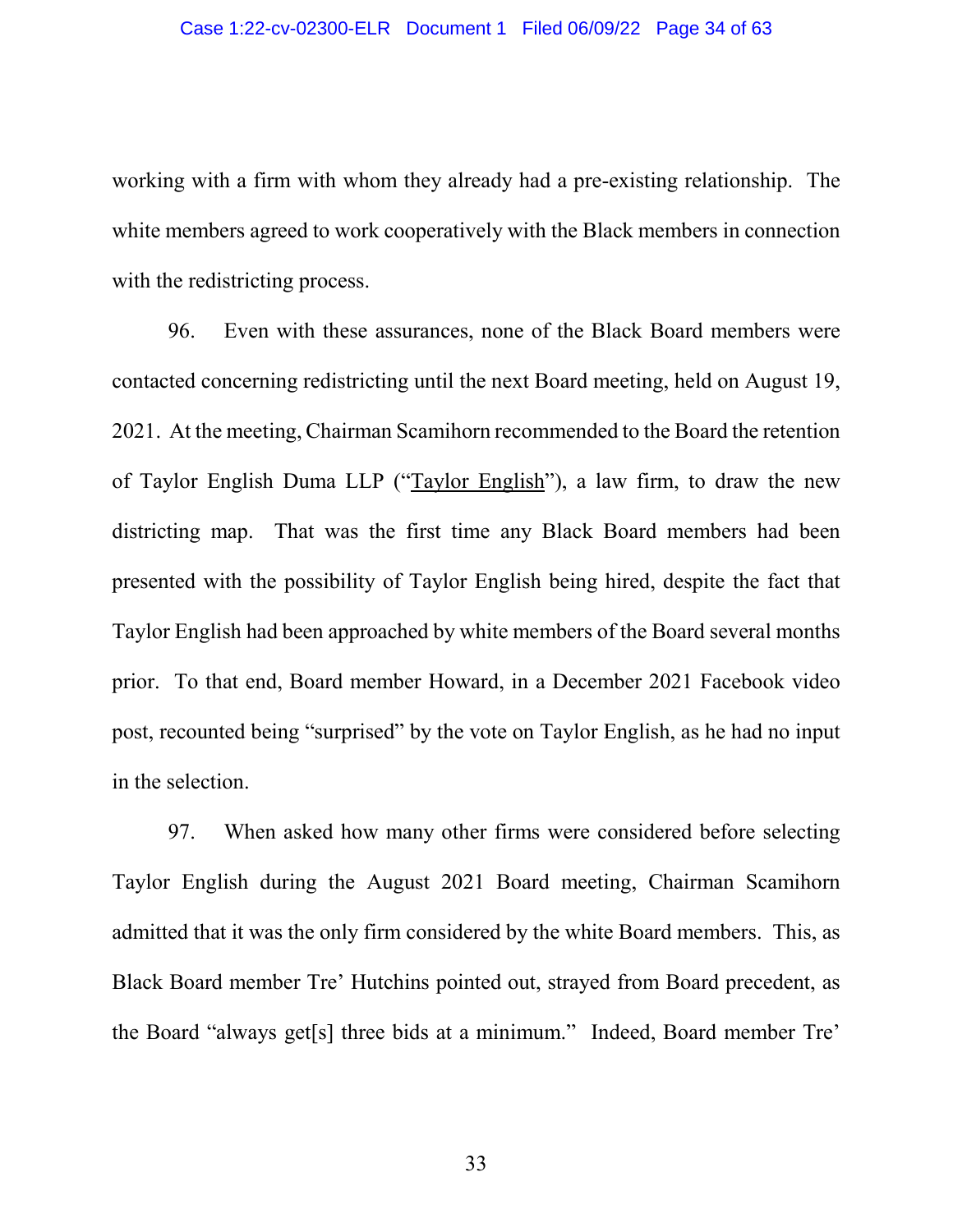#### Case 1:22-cv-02300-ELR Document 1 Filed 06/09/22 Page 35 of 63

Hutchins explained that this three-bid precedent was followed in March 2021, when the Board was searching for new counsel.

98. White Board member Banks, who had been on the Board for the last redistricting cycle, confirmed that this new procedure—of utilizing one outside firm without any other bids—was not followed during the last map-drawing process. However, Chairman Scamihorn, without consulting the Black Board members, "saw no need" to look at other firms.

99. That same day, on August 19, 2021, the white Board members voted to approve the hiring of Taylor English, with all three Black members opposing the measure. The white Board members refused requests from the Black members that a cost analysis be performed before hiring Taylor English.

100. The white Board members hired Taylor English with full knowledge of a potential conflict of interest. Specifically, the CEO of Taylor English Decisions, the firm's subsidiary and consulting arm, is former state-Representative Earl Ehrhart, a white man who is married to state-Representative Ginny Ehrhart, who had already been identified as the Georgia House member who would be sponsoring the bill that would send the redistricting plan to the General Assembly. Given this conflict, Black Board member Howard, during the August 2021 meeting, raised concerns about whether hiring Taylor English was in the best interest of the County.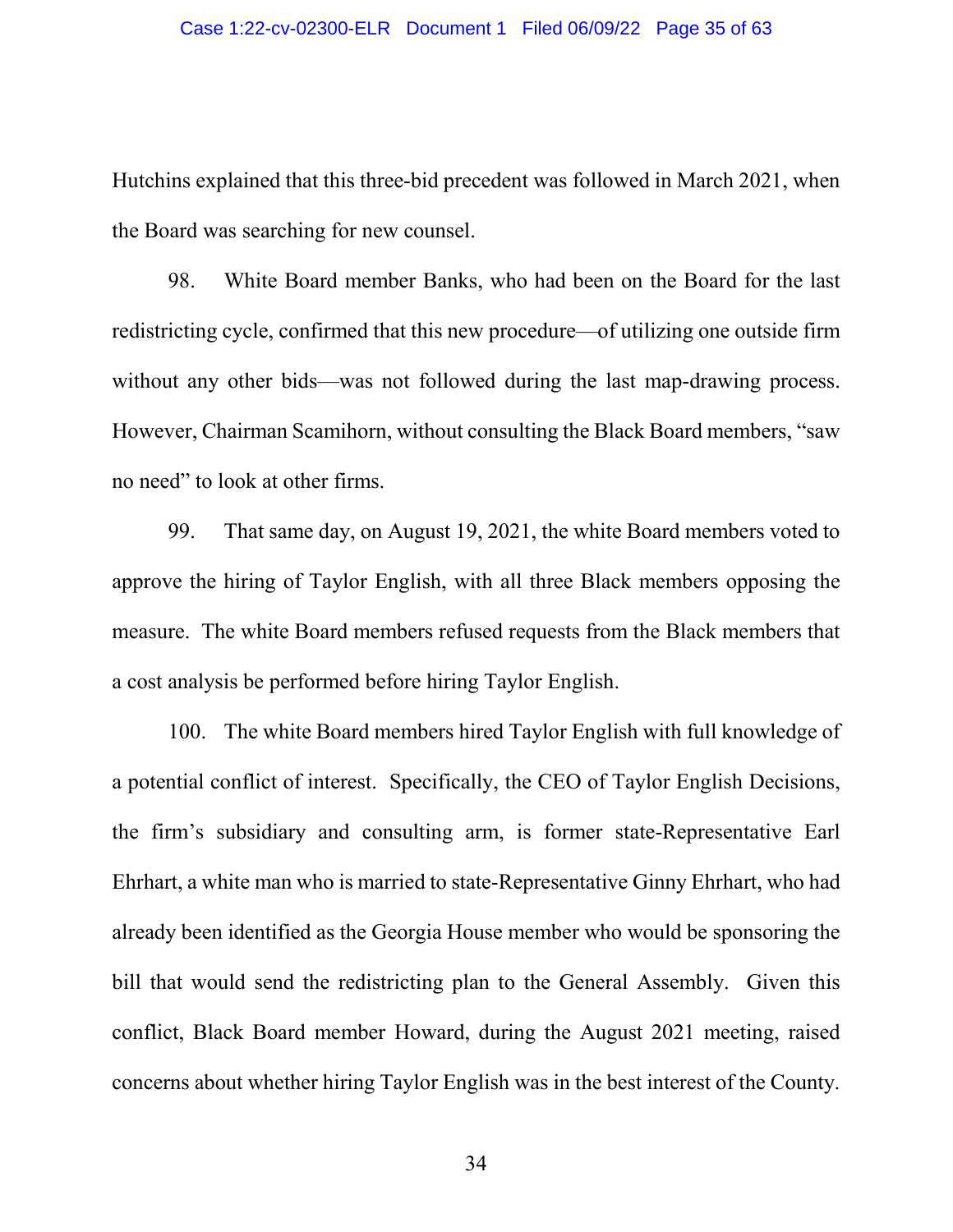Rather than address these concerns, Chairman Scamihorn scolded his fellow Board member for highlighting the conflict—telling Dr. Howard, while raising his voice, to "be careful."

101. Despite this potential conflict of interest, the white Board members hired Taylor English without seeking bids from other companies, in a departure from its normal practices.

102. Upon information and belief, over the course of the next several months, the Black Board members were given less access to Taylor English's mapdrawing process than white Board members.

103. The Board first considered the new map drawn by Taylor English at the December 9, 2021 Board Work Session. Yet, as Superintendent Chris Ragsdale conceded, the new map had only been released to the public and the Black Board members at 8:00 p.m. the night before this meeting—giving the Black members and the public virtually no time review it. *See* Cobb County, *Board Of Education Work Session* (Dec. 9, 2021), at 2:41:40–2:41:55.<sup>[6](#page-53-0)</sup> On top of springing these new districts on the Black Board members, the white majority on the Board, according to Board

 <sup>6</sup> Recordings of Cobb County's Board of Education meetings can be found on the Board's website: *Watch Meetings Online*, COBB SCHOOLS (last visited June 6, 2022), https://www.cobbk12.org/page/8993/watch-meetings-online.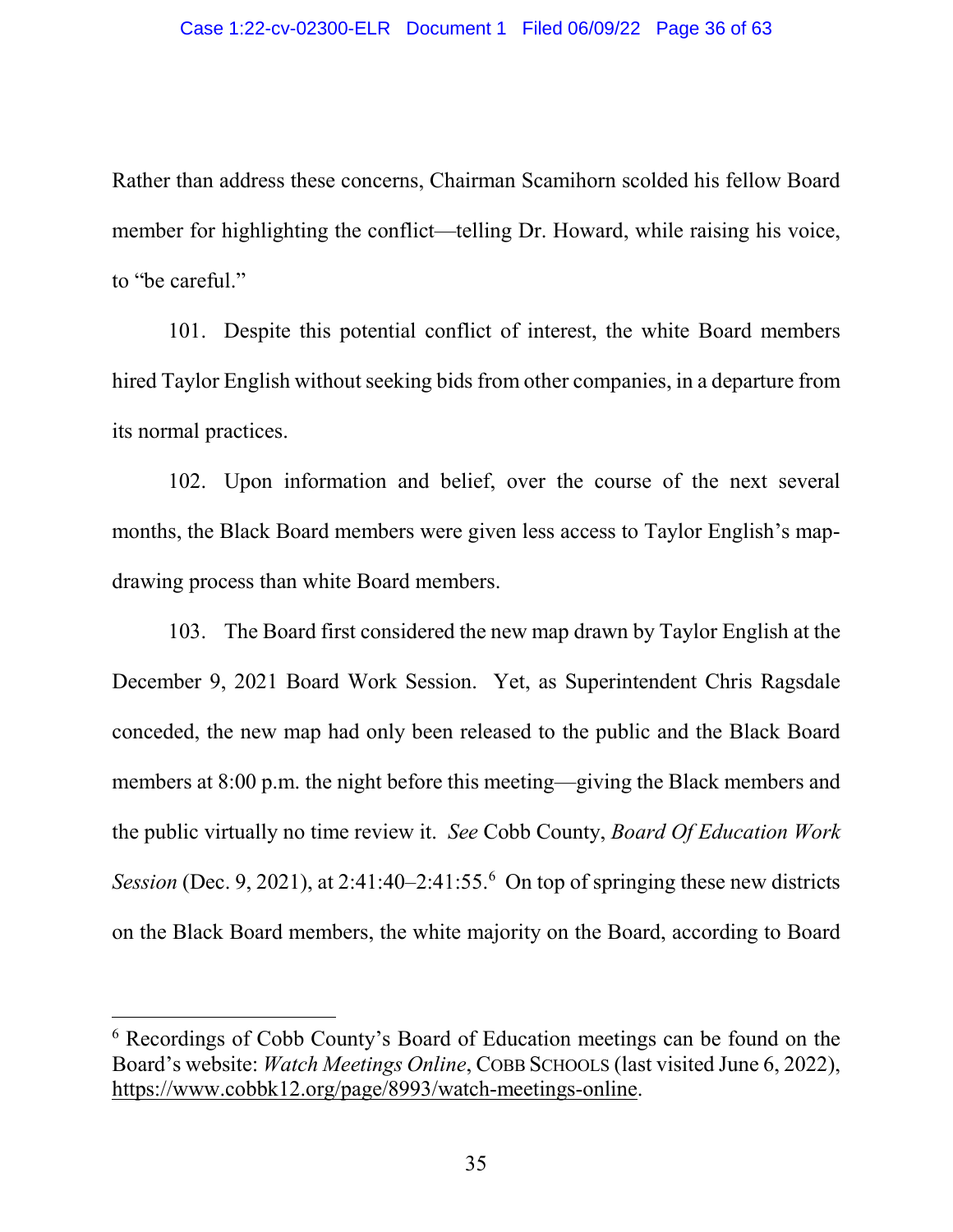member Howard in his December 2021 Facebook video post, did not engage the Black Board members or the Cobb community at all during the process of drawing the new map.

104. Despite giving the Black Board members and members of the community less than a day to review the new districts, the Board approved the Taylor English map at the December 9, 2021 Board Work Session, with the vote splitting along racial lines.

105. Following the December 9, 2021 Work Session, the Board-approved map was submitted to the General Assembly for final approval without, upon information and belief, any involvement or public comment from any constituents, including Black and Latinx communities in the County.

## **B. The General Assembly's Redistricting Process**

106. In Georgia, the General Assembly enacts legislation to approve county school board districts after each decennial census. Historically, the county school board districts that are proposed by the local school board are rubber-stamped by the General Assembly without meaningful debate, so long as the redistricting proposal has received approval from the majority of the local legislative delegation for that county. Board member Davis confirmed this process in a February 2022 socialmedia post. Under this long-standing practice, the process of drawing new maps is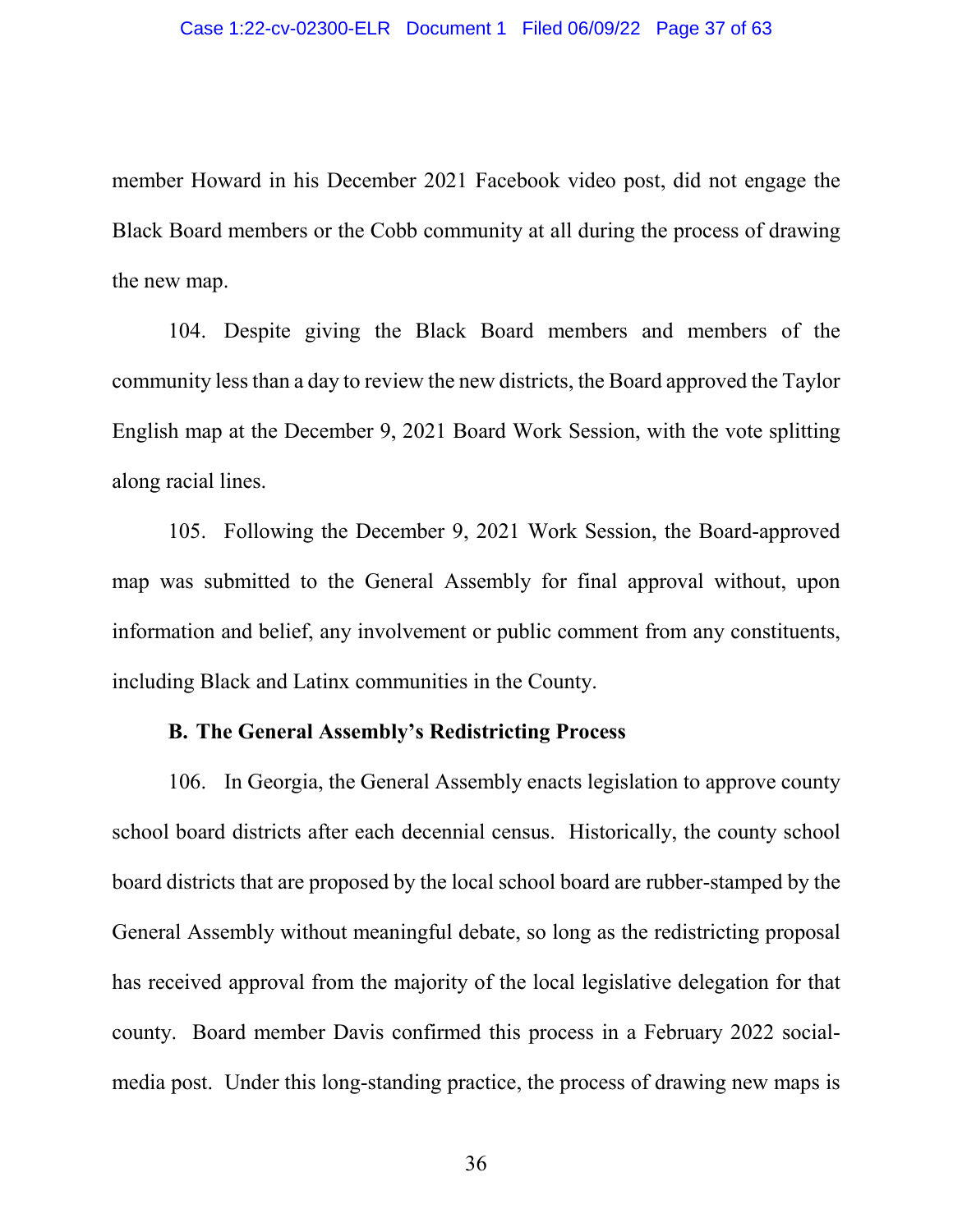left to the representatives most familiar with the affected communities.

107. Since the 2018 elections, the majority of Cobb County's local delegation consists of Black and Latinx-preferred legislators, with state-Representative David Wilkerson, who is Black, serving as chair to the Cobb County legislative delegation. As such, if the normal processes had been followed, Rep. Wilkerson and Cobb County's other Black and Latinx-preferred legislators would have had significant input in the redistricting process for Cobb County's local elections.

108. However, during the 2022 redistricting cycle, the white-preferred majority of the General Assembly decided to depart from Georgia's long-held practice of respecting local prerogatives for local redistricting and began considering Cobb County's redistricting decisions on a statewide basis, drastically minimizing the Cobb County local delegation's role in the process. This dramatic departure is all the more problematic given that it took place in the first redistricting cycle since the 1960s not overseen by the U.S. Justice Department to prevent racial discrimination, after the U.S. Supreme Court in 2013 halted the advance approval requirement known as Section 5 preclearance under the VRA.

109. The conflict over the white majority's power grab from local delegations came to a head during a meeting of the House Governmental Affairs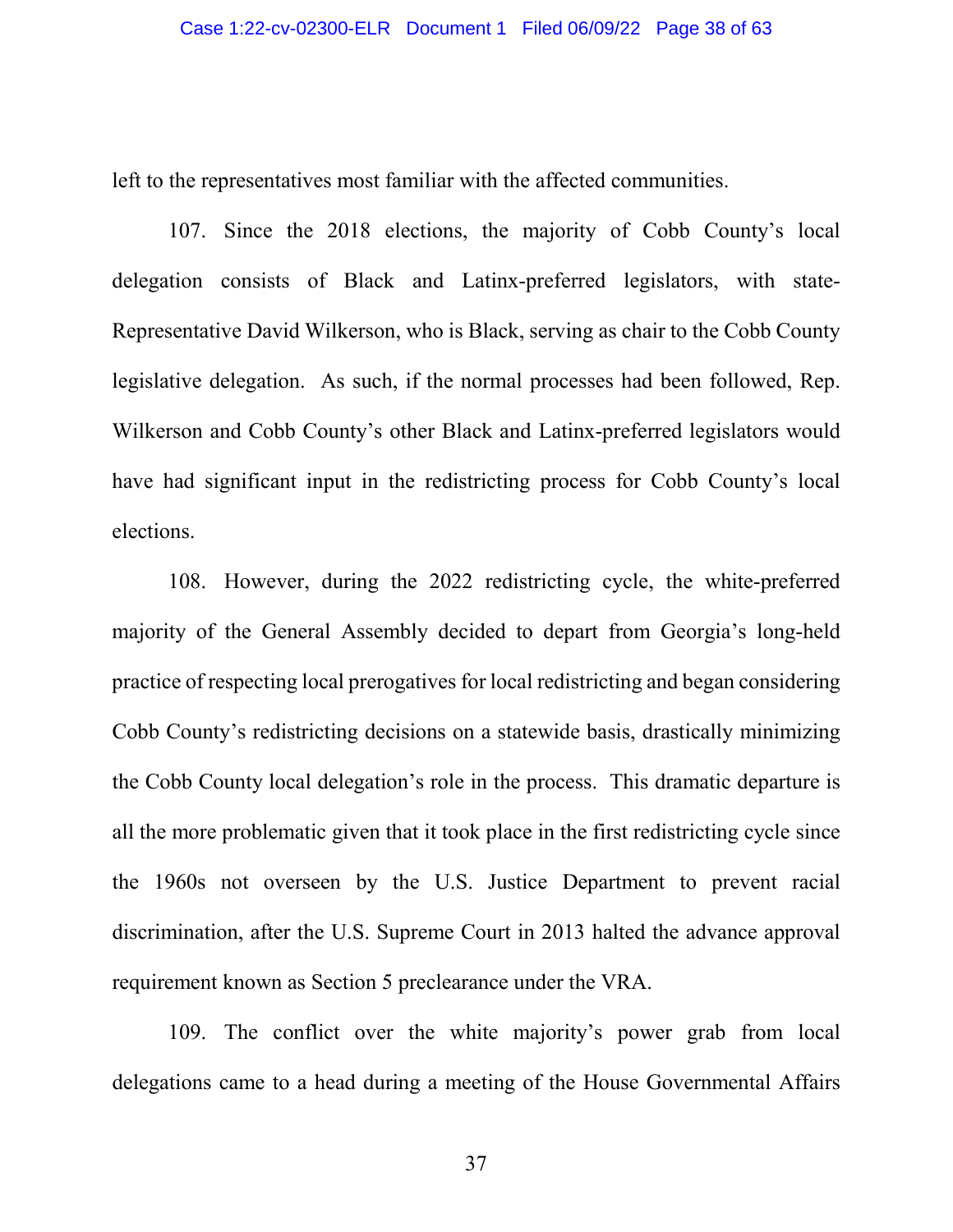Committee held on February 9, 2022. At that meeting, Rep. Wilkerson voiced opposition to the Cobb County School Board Redistricting Plan after noting that no one had agreed to meet with him to discuss the proposed map. In response, state-Representative Darlene Taylor, the white Chairwoman of the Committee, ordered that Rep. Wilkerson's microphone be turned off. When Mr. Wilkerson refused to be silenced in that manner, Chairwoman Taylor called Capitol Police to further discourage Rep. Wilkerson's comments. Ultimately, Rep. Wilkerson was neither arrested nor escorted from the hearing.

110. What is more, Rep. Ginny Ehrhart, the sponsor of HB 1028, conceded during a Georgia House Governmental Affairs Committee hearing on HB 1028 that she did not seek input from Cobb County's local delegation. *See* Georgia House, *Committee on Governmental Affairs* (Feb. 9, 2022), at 0:55:43.0–0:56:06.1, https://vimeo.com/showcase/8988922?video=675573182. To that end, Rep. Ehrhart admitted that she did not attend a January 6, 2022 meeting by local Cobb delegation members on the new school district maps. *See id.* at 0:56:43.9–0:56:53.9. Nor did she seriously consider, according to her testimony, an alternative map drawn by state-Representative Erick Allen, a Black member of Cobb County's delegation. *See id.* at 0:56:25.00–0:56:41.5.

111. As Rep. Shea Roberts explained in the same committee hearing, the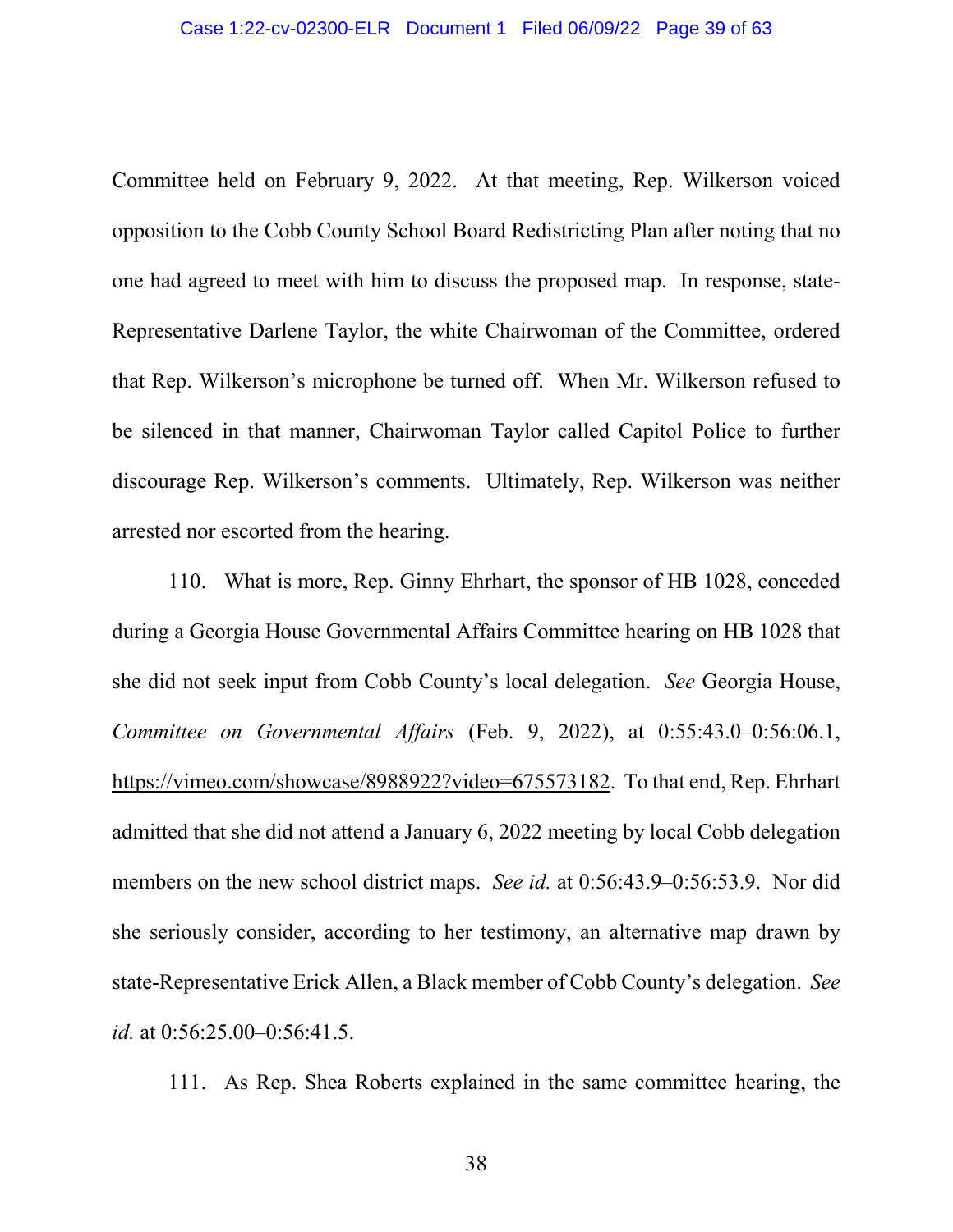#### Case 1:22-cv-02300-ELR Document 1 Filed 06/09/22 Page 40 of 63

decision to bring the new map as a general bill "deviated" from the last redistricting cycle. *See id.* at 0:50:15.00–0:50:30:00. During that last cycle, "*every single* redistricting bill" for county school board redistricting maps was "brought as a local bill." *Id.* (emphasis added). This 2011 process—in which the legislature passed local redistricting maps with prior consideration and approval by local delegations included "over 200 bills." *Id.* at 0:50:32.50–0:50:36.00.

112. Upon information and belief, the Black and Latinx legislative members had no involvement in the drafting of HB 1028 and were not given any opportunity to provide input on the proposed map.

# **V. Race Predominated in the 2021-2022 Map-Drawing Process**

113. In keeping with the other recent actions led by the white Board members, race was at the forefront of the 2022 redistricting process before the Board. In fact, the Board admitted that the use of race, in furtherance of its purported goal of complying with the VRA, predominated its considerations in approving the Redistricting Plan.

114. Similarly, legislative sponsors of the Redistricting Plan also admitted that the use of race, in furtherance of its purported goal of complying with the VRA, predominated its considerations in approving the Redistricting Plan.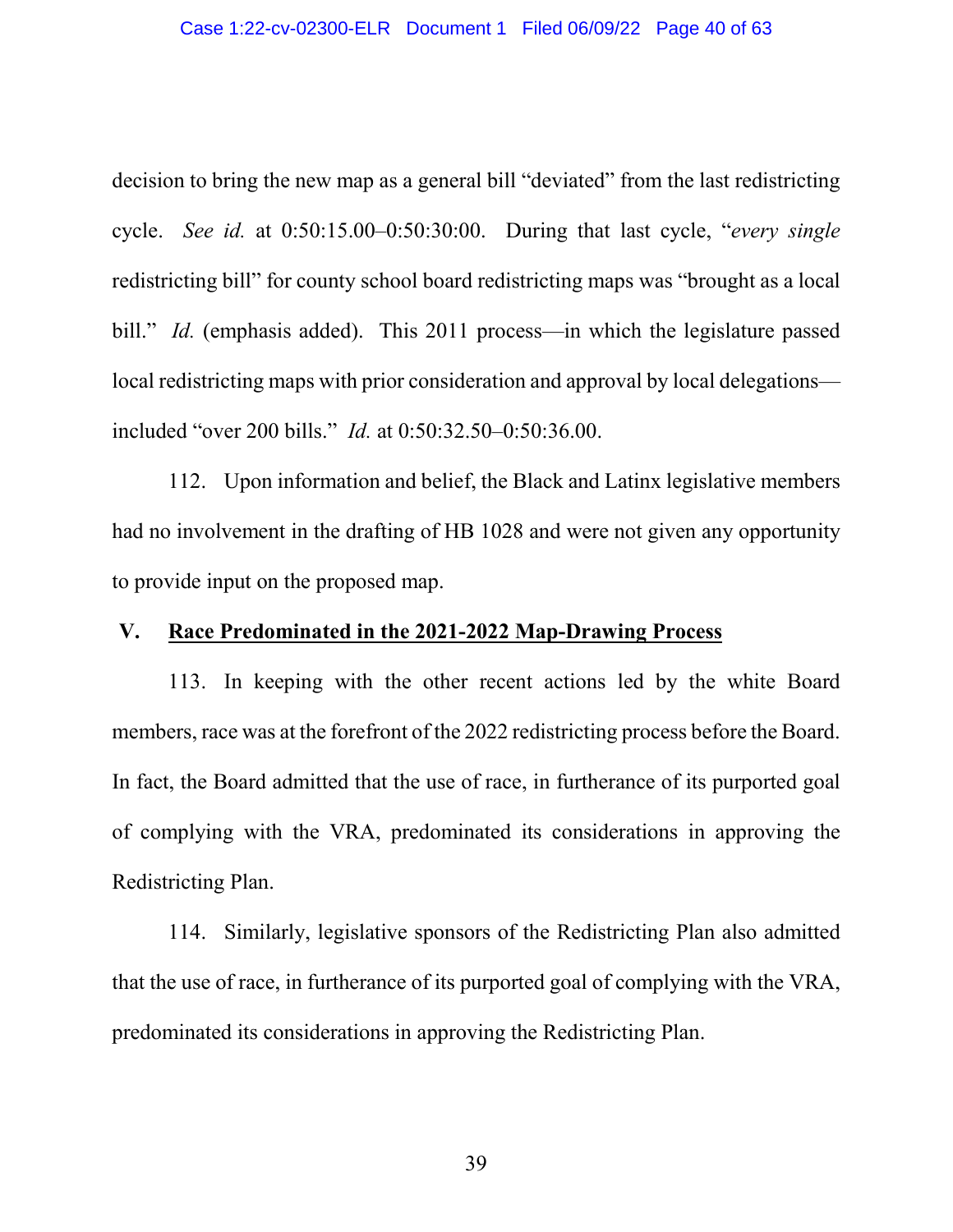115. Upon information and belief, neither the Board nor any of the state legislators conducted a functional analysis of each Challenged District to support the use of race for purposes of VRA compliance.

116. Accordingly, the Challenged Districts reflect the packing of Black and Latinx voters in a manner not justified by the VRA.

# **A. Taylor English Attorney Admits That Race Was Key Consideration in Drawing the Maps**

117. Chairman Scamihorn had identified compliance with the VRA, and the necessary consideration of race for compliance, as a top factor for the "redistricting process" during the July 15, 2021, Board meeting.

118. At the December 9, 2021 Board meeting, Board members questioned Taylor English attorney Bryan Tyson, the lead map drawer, about the proposed new districts. Mr. Tyson's comments on legal compliance mirrored Chairman Scamihorn's statements earlier in the meeting that one of his primary goals for the new map was compliance with the VRA, which includes the consideration of race. *See* Cobb County, *Board Of Education Work Session* (Dec. 9, 2021), at 2:43:40–  $2:44:10.$ 

119. According to Mr. Tyson, his "first" and "most important" goal when drawing the map was legal compliance, including with the VRA. *See id.*, at 2:59:14– 3:00:00. Mr. Tyson then explained to the Board that the VRA required him to draw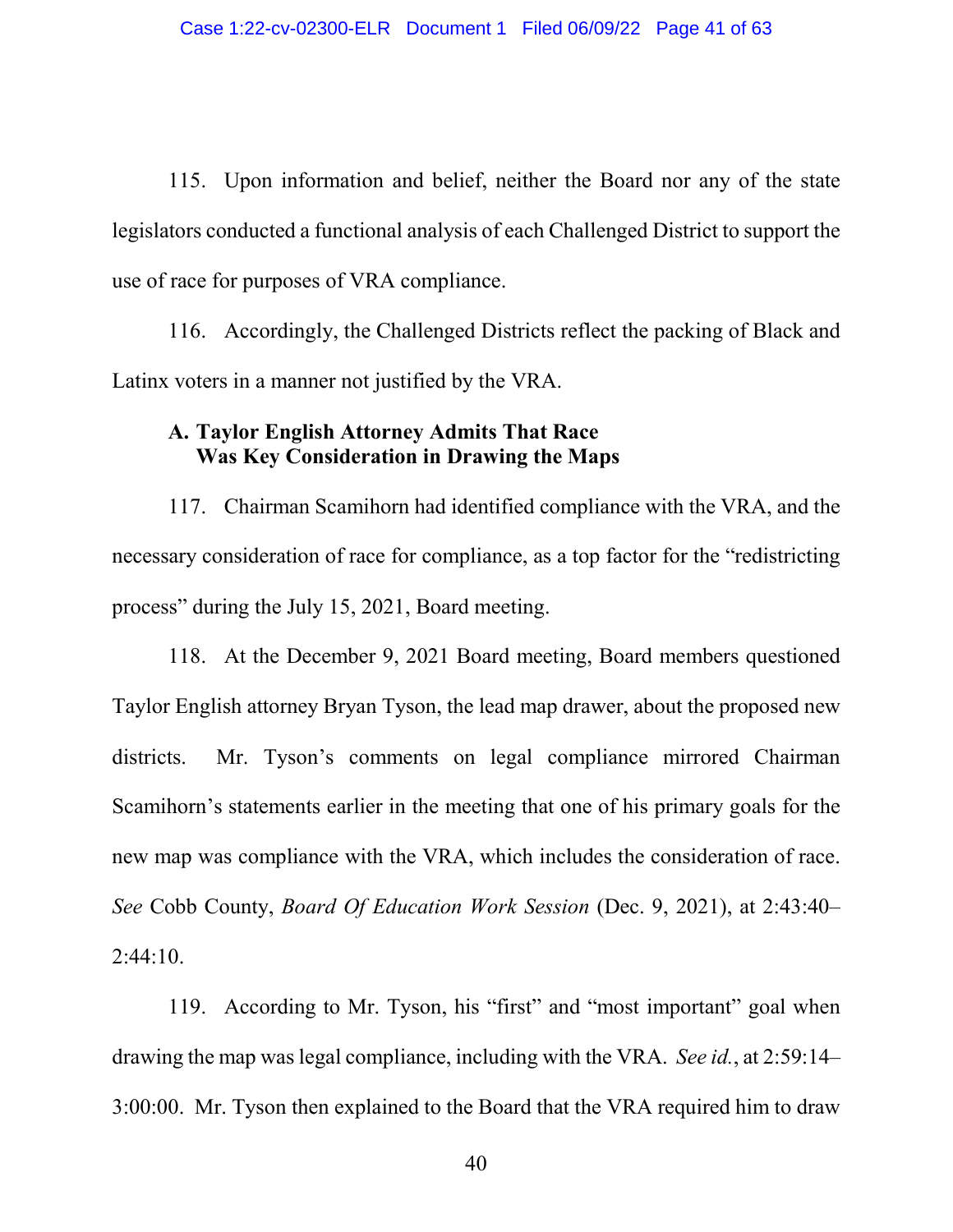"majority-minority districts." *Id*. at 2:59:55–3:00:00. He expanded on this requirement by explaining that, to comply with the VRA, he had to "create districts that are at least 50% of a single race." *Id.* at 3:18:50–3:19:10.

120. Mr. Tyson informed the Board that he drew one single-race "majorityminority district" pursuant to this VRA requirement. *Id*. at 2:59:55–3:00:07. Mr. Tyson stated that he made this decision, in part, by determining that there was "racially polarized voting" in Georgia. *Id*. at 3:00:01–3:00:25. Mr. Tyson also justified his decision to draw at least one "majority-minority district" by pointing to the fact that Cobb County has "a lot of non-white individuals." *Id*. at 3:00:00– 3:00:40.

121. During his testimony before the Board, Mr. Tyson did not discuss conducting any functional analysis of Cobb County, generally, or the Challenged Districts, in particular. He also failed to provide the Board with any data or analysis supporting his general finding of "racially polarized voting . . . in Georgia."

122. Upon information and belief, Mr. Tyson did not analyze for his proposed map whether there was racially polarized voting in each of Cobb County's school districts. Further, upon information and belief, Mr. Tyson did not retain an expert to conduct a functional analysis of each Challenged District to support the use of race for purposes of VRA compliance.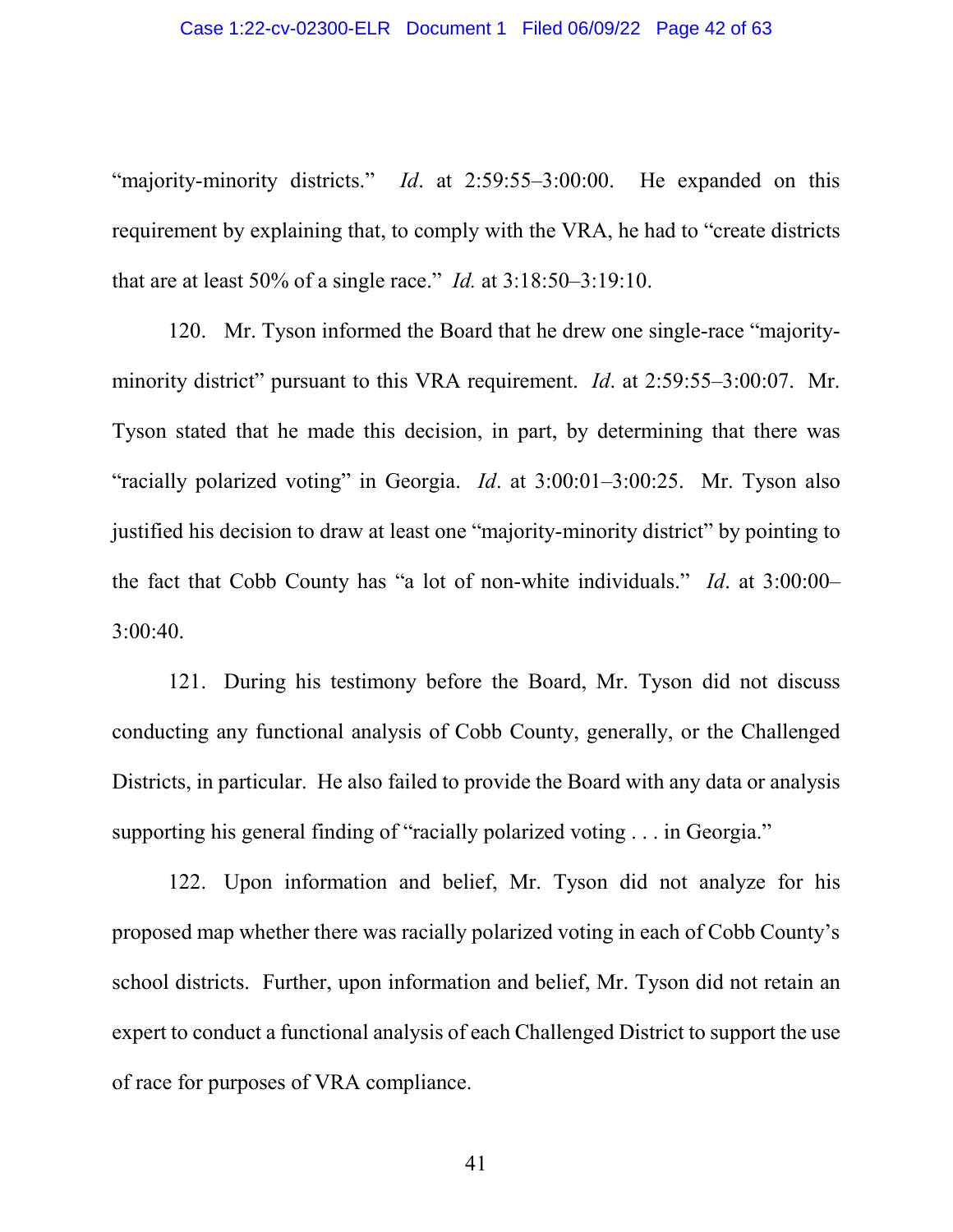123. After Mr. Tyson explained the steps he took to comply with the VRA, he described the secondary interests he considered when drawing the BOE map, such as keeping "communities of interest together," incumbency protection, and making districts "compact." *Id*. at 3:00:40–3:01:45.

## **B. The Legislative Sponsor of the Redistricting Plan Admits That Race Was a Key Consideration in Drawing the Maps**

124. On January 24, 2022, Rep. Ginny Ehrhart, a white legislator, filed a notice of intent to introduce local legislation in accordance with O.C.G.A. § 28-1- 14. On or around January 26, 2022, Rep. Ginny Ehrhart introduced HB 1028, the bill setting forth the Redistricting Plan for Cobb County's Board of Education.

125. In legislative testimony, Rep. Ehrhart confirmed that race was the predominant factor in drawing the Plan.

126. On February 7, 2022, Rep. Ehrhart testified before the Georgia House Governmental Affairs Redistricting and Elections Subcommittee that the "first and foremost" concern in drawing Plan's maps was legal compliance, including the VRA. *See* Georgia House, *House Subcommittee on Governmental Affairs Redistricting and Elections* (Feb. 07, 2022), at 0:26:44:00–0:26:56:00, https://www.youtube.com/watch?v=XNjm5wf7UHI.

127. Rep. Ehrhart repeated that "legal compliance," was the premier concern in drawing the BOE map to the Georgia House Governmental Affairs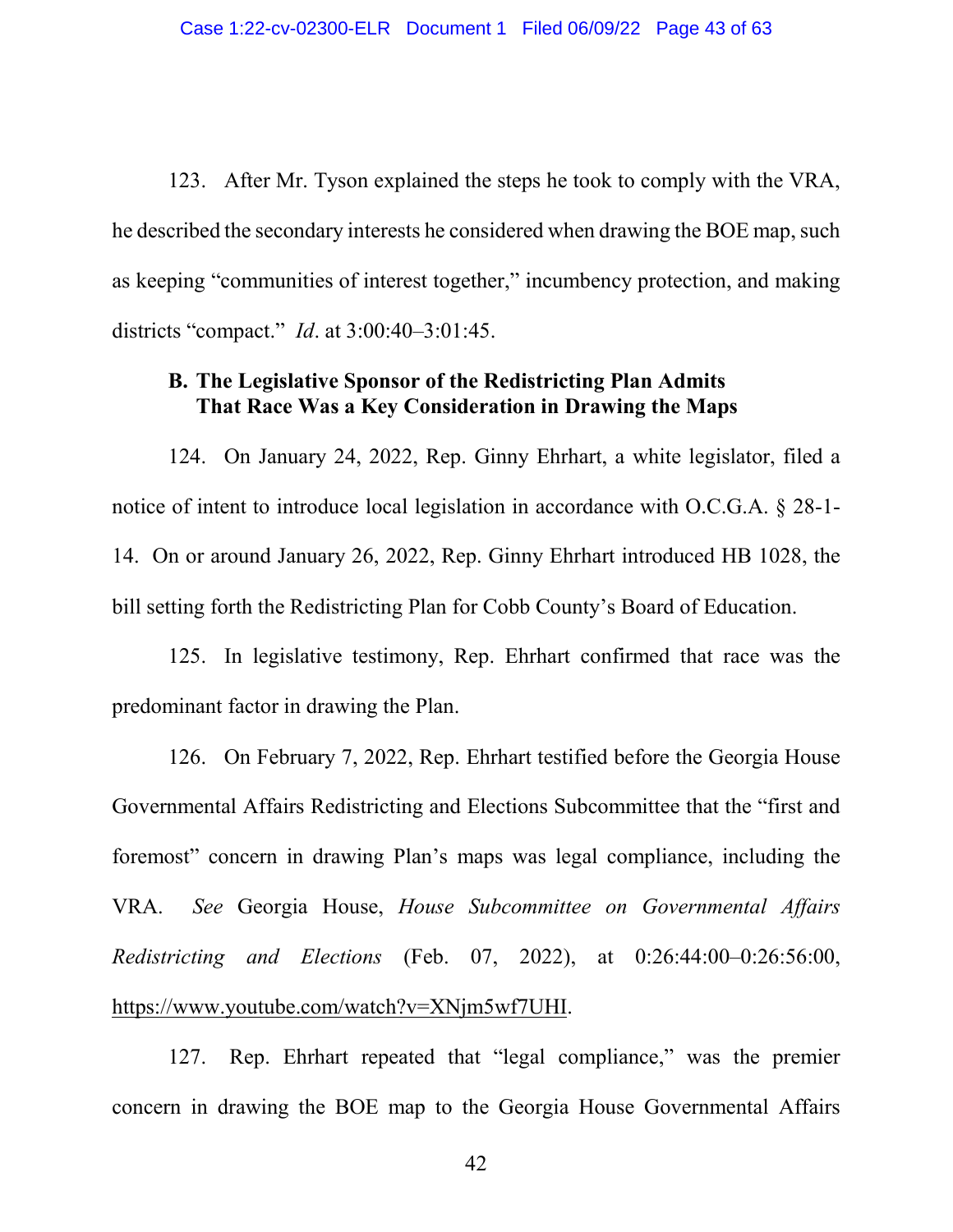Committee two days later, before the Georgia House floor on February 14, 2022, and to the Senate Committee on State and Local Government Operations on February 16, 2022. *See* Georgia House, *House Committee on Governmental Affairs* (Feb. 9, 2022), at 0:43:37:08–0:44:07:00; Georgia House, *House Chamber Day 16* (Feb. 14, 2022), at 2:53:20–2:54:10, https://vimeo.com/showcase/ 8988696?video=676365445; Georgia Senate, *Senate Committee on State and Local Government Operations* (Feb. 16, 2022), at 0:03:03:01–0:03:20:00, https://vimeo.com/showcase/9076396?video=676276648.

128. Such "legal compliance," including compliance with the VRA, necessarily involves the consideration of race.

129. During the February 7, 2022 subcommittee hearing, Rep. Ehrhart clarified her "legal compliance" statement. In response to a question from state-Representative Rhonda Burnough, a Black woman, Rep. Ehrhart explained that compliance with Section 2 of the VRA was "the number one consideration in the drawing" of the maps. Georgia House, *House Subcommittee on Governmental Affairs Redistricting and Elections* (Feb. 07, 2022), at 0:29:42:00–29:54:00. She also described how Mr. Tyson, the map drawer, informed her that complying with Section 2 of the VRA was "a top consideration." *Id*. at 0:30:00–0:30:22.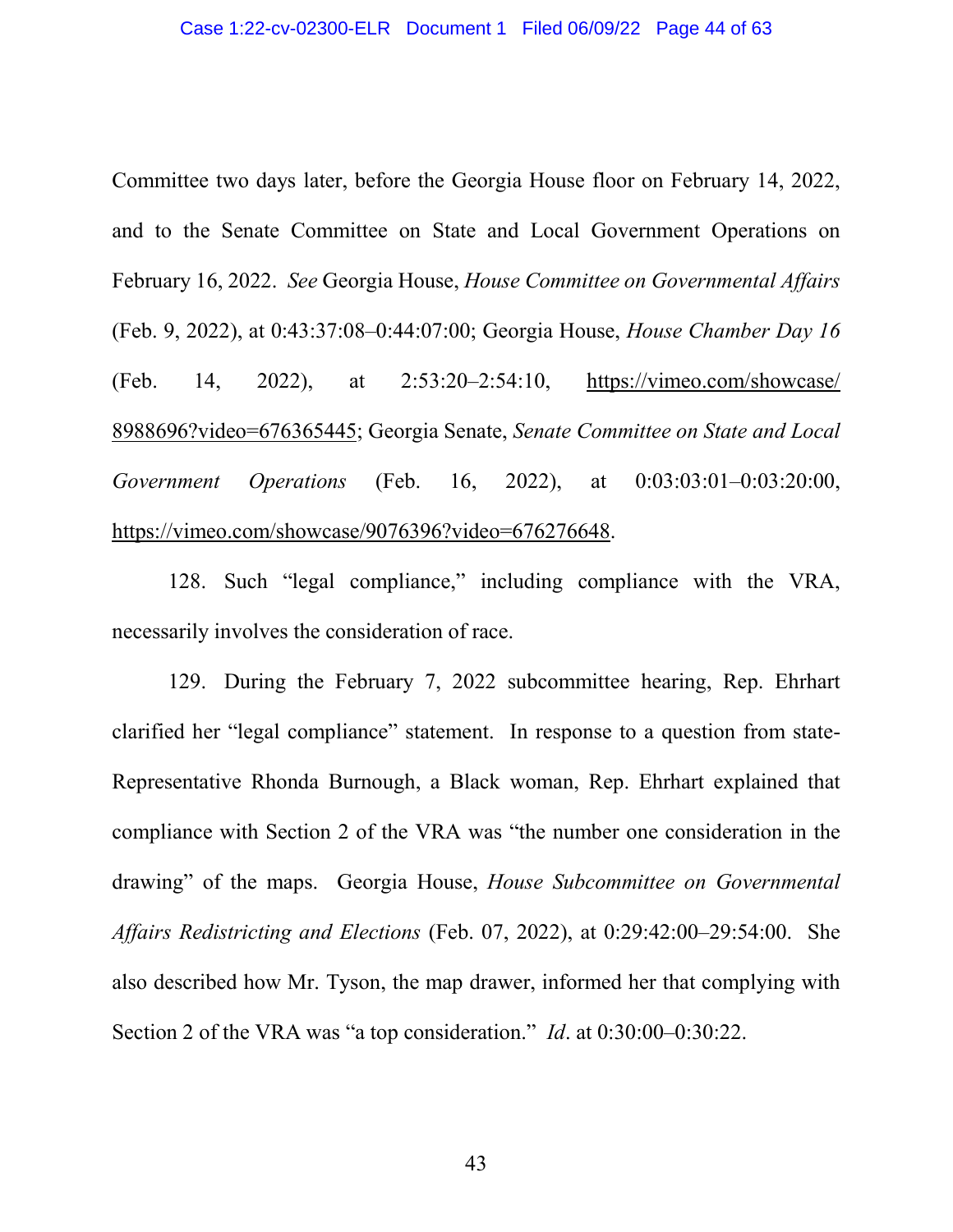130. In addition to touting the map drawer's efforts to comply with the VRA, Rep. Ehrhart documented for the subcommittee how the new BOE map "potentially creates three minority opportunity voting districts." *Id*. at 0:27:00:00– 0:27:12:00. Challenged Districts 2, 3, and 6 are the only majority-minority districts in the Redistricting Plan.

131. Rep. Ehrhart also championed the BOE map's "three minority opportunity voting districts" to the Georgia House Governmental Affairs Committee two days later, on the Georgia House floor on February 14, 2022, and before the Senate Committee on State and Local Government Operations on February 16, 2022. *See* Georgia House, *House Committee on Governmental Affairs* (Feb. 9, 2022), at 0:44:52.00–0:45:00:00; Georgia House, *House Chamber Day 16* (Feb. 14, 2022), at 2:54:15–2:54:25; Georgia Senate, *Senate Committee on State and Local Government Operations* (Feb. 16, 2022), at 0:03:51:01–0:03:57:00.

132. When pressed to define "minority opportunity voting districts" during the Senate Committee hearing on February 16, 2022, Rep. Ehrhart stated that such districts allow "a minority member to win an election." *Id*. at 0:08:10:00– 0:08:29:00. To illustrate the point, she stated that "we have minorities representing those areas [districts two, three, and six] now." *Id*. at 0:08:29:00–0:08:33:00.

133. The resulting three minority opportunity voting districts touted by Rep.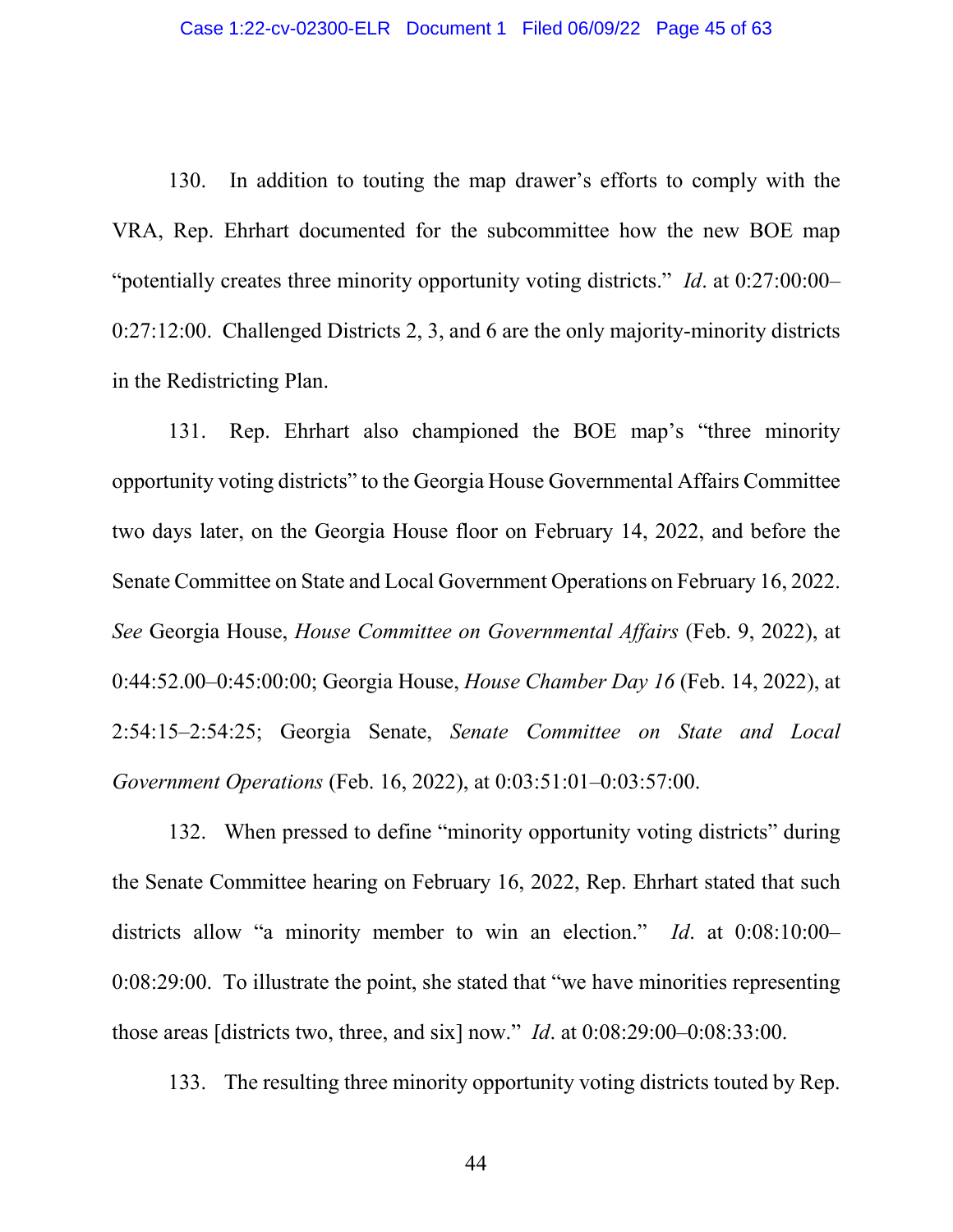Ehrhart to comply with the VRA stand in contrast to Mr. Tyson's explanation that there need be only one single-race majority-minority district to comply with the VRA.

134. According to Rep. Ehrhart's February 7, 2022 testimony, this "first and foremost" concern for legal compliance, including the consideration of race as it pertains to the VRA, took precedence over other redistricting principles, such as keeping "communities of interest" together, incumbency protection, and other traditional redistricting principles. *See* Georgia House, *House Subcommittee on Governmental Affairs Redistricting and Elections* (Feb. 07, 2022), at 0:27:23:00– 27:30:00, 0:28:35:00–0:28:51:00; *see also* Georgia House, *House Committee on Governmental Affairs* (Feb. 9, 2022), at 0:45:07:06–0:45:36:00; Georgia House, *House Chamber Day 16* (Feb. 14, 2022), at 2:54:35–2:55:50; Georgia Senate, *Senate Committee on State and Local Government Operations* (Feb. 16, 2022), at 03:51:01– 0:04:23:00, 0:05:02:03–0:05:27:00.

135. Upon information and belief, Rep. Ehrhart did not analyze H.B. 1028 to determine whether there was racially polarized voting in each of Cobb County's school districts. Further, upon information and belief, Rep. Ehrhart did not retain an expert to conduct a functional analysis of each Challenged District to support the use of race for purposes of VRA compliance.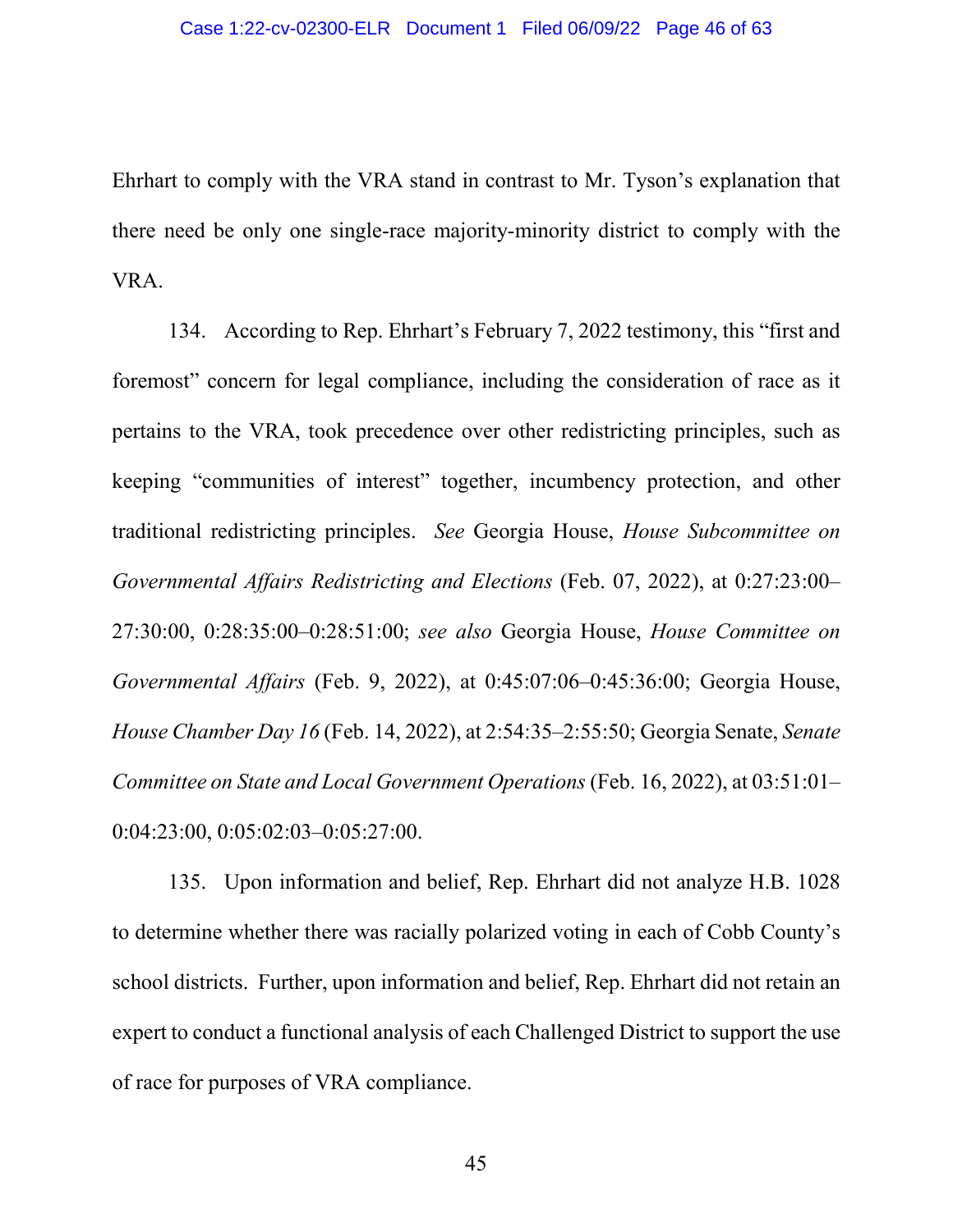# **C. Black Representatives and Board Members Raise Concerns Over "Packing"**

136. Despite Rep. Ehrhart's and Mr. Tyson's insistence that the new map complied with all legal requirements, Black Representatives and Board members expressed concern throughout the map-drawing process that people of color were being "packed" into Districts 2, 3, and 6.

137. State-Representative Renitta Shannon, a Black woman, raised such a concern during the February 9, 2022, Georgia House Governmental Affairs Committee hearing. In questioning Rep. Ehrhart, she expressed alarm that the new map "put more minority voters than what is necessary to comply with the Voting Rights Act" in the so-called "opportunity districts." Georgia House, *House Committee on Governmental Affairs* (Feb. 9, 2022), at 0:46:38.08. Given this, Rep. Shannon feared that the new map was engineered to "dilute the Black vote." *Id.*

138. Later in the hearing, Rep. Shannon repeated her concern that the map was drawn to "dilute the minority voting power in Cobb." *Id.* In particular, Rep. Shannon highlighted that the new map "split the municipalities of Smyrna as well as Kennesaw." *Id.* Rep. Ehrhart, however, could not explain "specifically . . . the thinking behind" the split. *Id.* at 0:54:17:01–0:54:35:00.

139. Board member Tre' Hutchins also expressed concern that the new map was drawn to dilute minority voters. While testifying at the House Governmental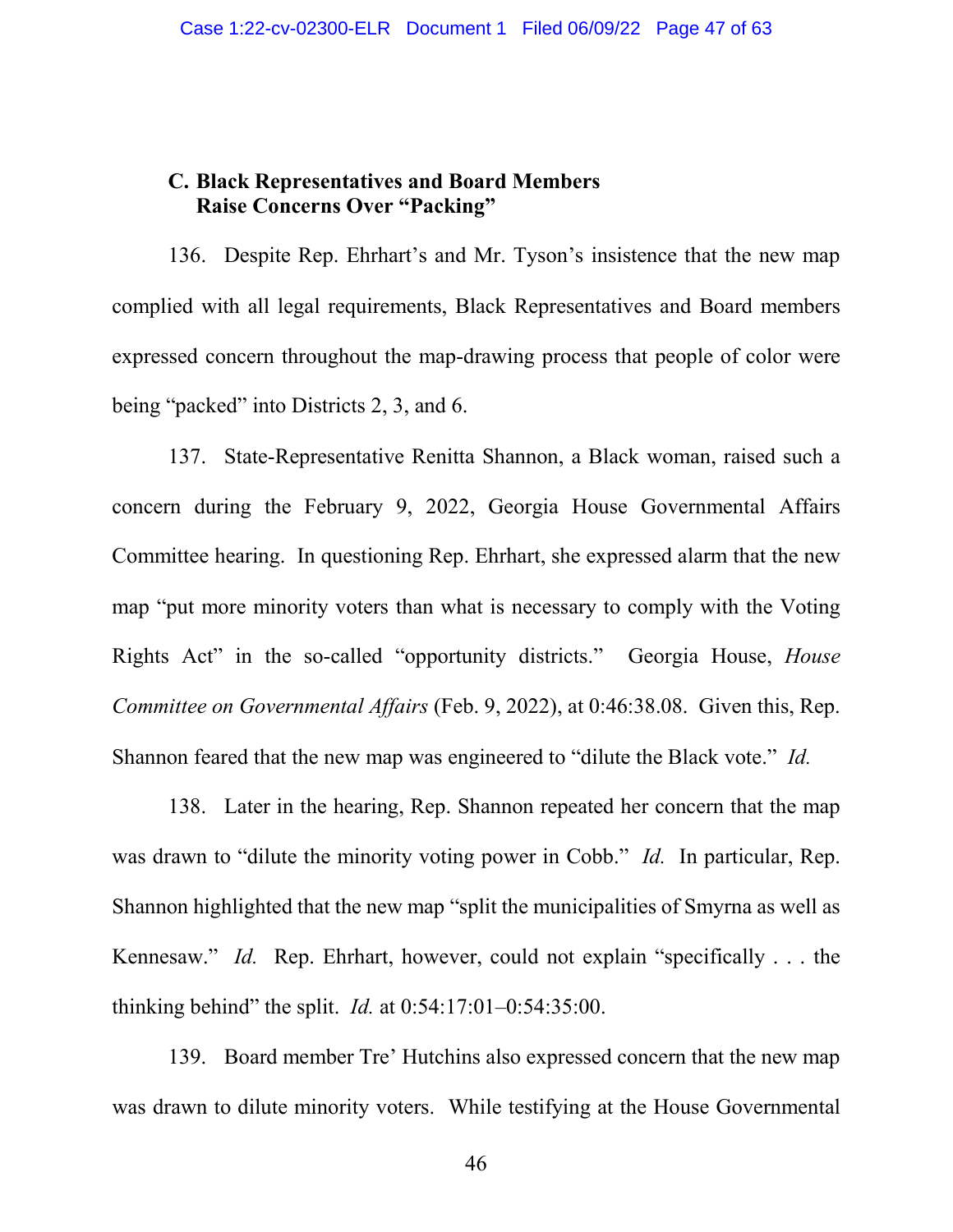Affairs Redistricting and Elections Subcommittee hearing on February 7, 2022, he expressed the view that "Black districts [are] being compacted" in the new map. Georgia House, *House Committee on Governmental Affairs Redistricting and Elections Subcommittee* (Feb. 07, 2022), at 0:34:59:00–0:35:07:00. Specifically, according to Board member Hutchins, "Black and Brown districts [were] being compacted to the southern portion of the county," "especially for those in Post 6." *Id.* This compacting, in turn, will "disrupt<sup>[]"</sup> "communities of interest." *Id.* at 0:34:11:00–0:34:17:00. As an example of this disruption, he pointed to the splitting of South Cobb High School and Pebblebrook High School into different districts, even though they are only "1.7 miles from" each other and "are long-term rivals" in what makes up the south Cobb community. *Id.* at 0:33:53:00–0:34:10:00.

# **D. The Board and the General Assembly Largely Ignored Other Identified Redistricting Criteria and Instead Focused Predominantly on Race**

140. The Board did not form any committees and did not approve, as an entity, any guidelines with respect to redistricting.

141. Instead, according to Rep. Ehrhart's testimony, then Chairman Scamihorn requested that Taylor English draw a map complying with the following criteria:

a. Maintaining local control;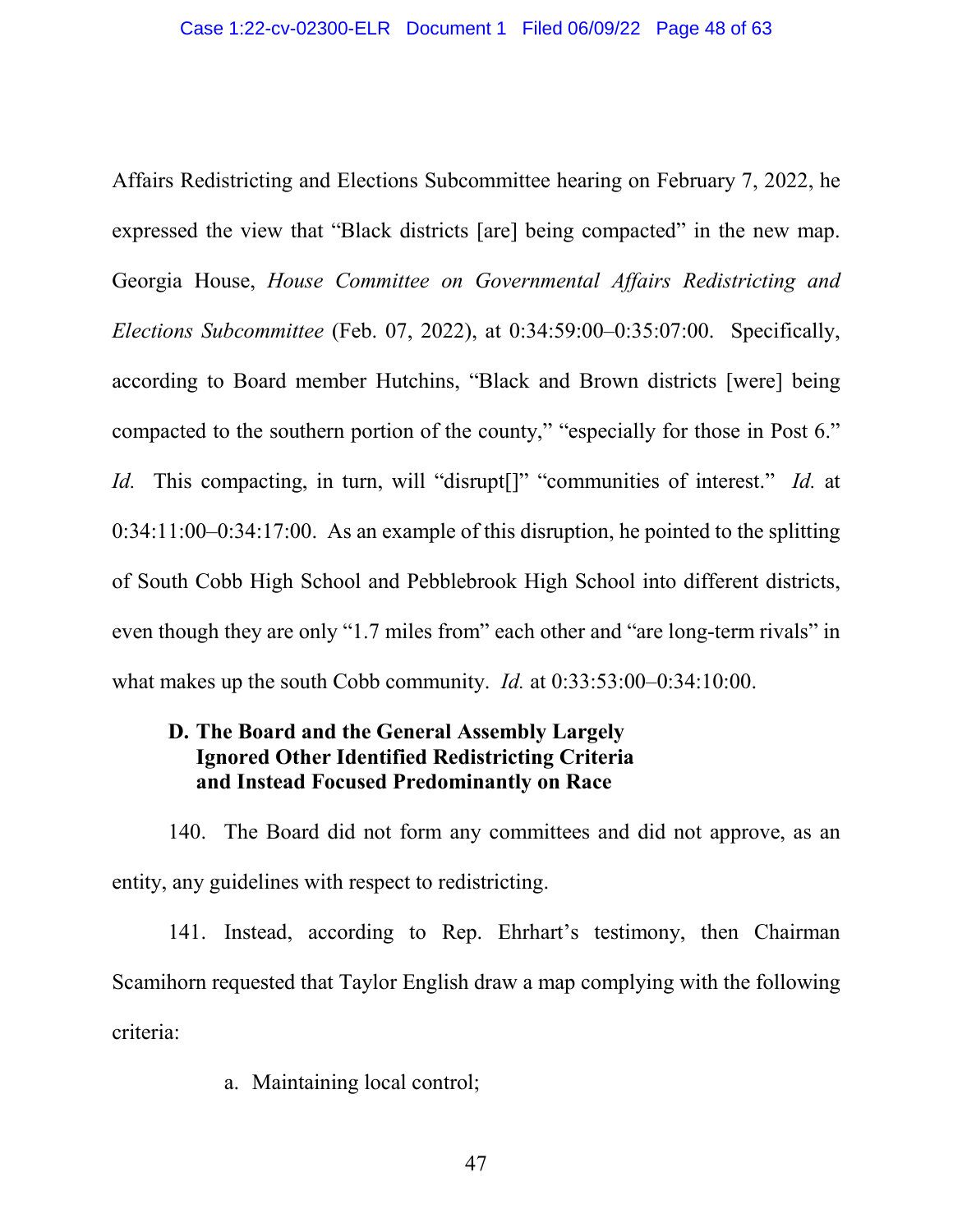- b. Legal compliance, including with the Federal and Georgia constitutions as well as the Voting Rights Act;
- c. Equal representation;
- d. The stability of the seven school posts and the school districts;
- e. Ensuring that each school district has at least two high schools;
- f. Maintaining communities of interest;
- g. Keeping high school attendance zones intact;
- h. School feeder patterns; and
- i. Keeping "eligible" Board members up "for re-election in their same post."

142. These factors, however, differed slightly from the criteria that Mr. Tyson claimed that the Board's Chairman conveyed to him:

- a. Legal compliance, including with the Federal and Georgia constitutions as well as the Voting Rights Act;
- b. Equalizing population;
- c. Having two school districts in each district;
- d. Avoiding the unnecessary pairing of incumbents running for reelection; and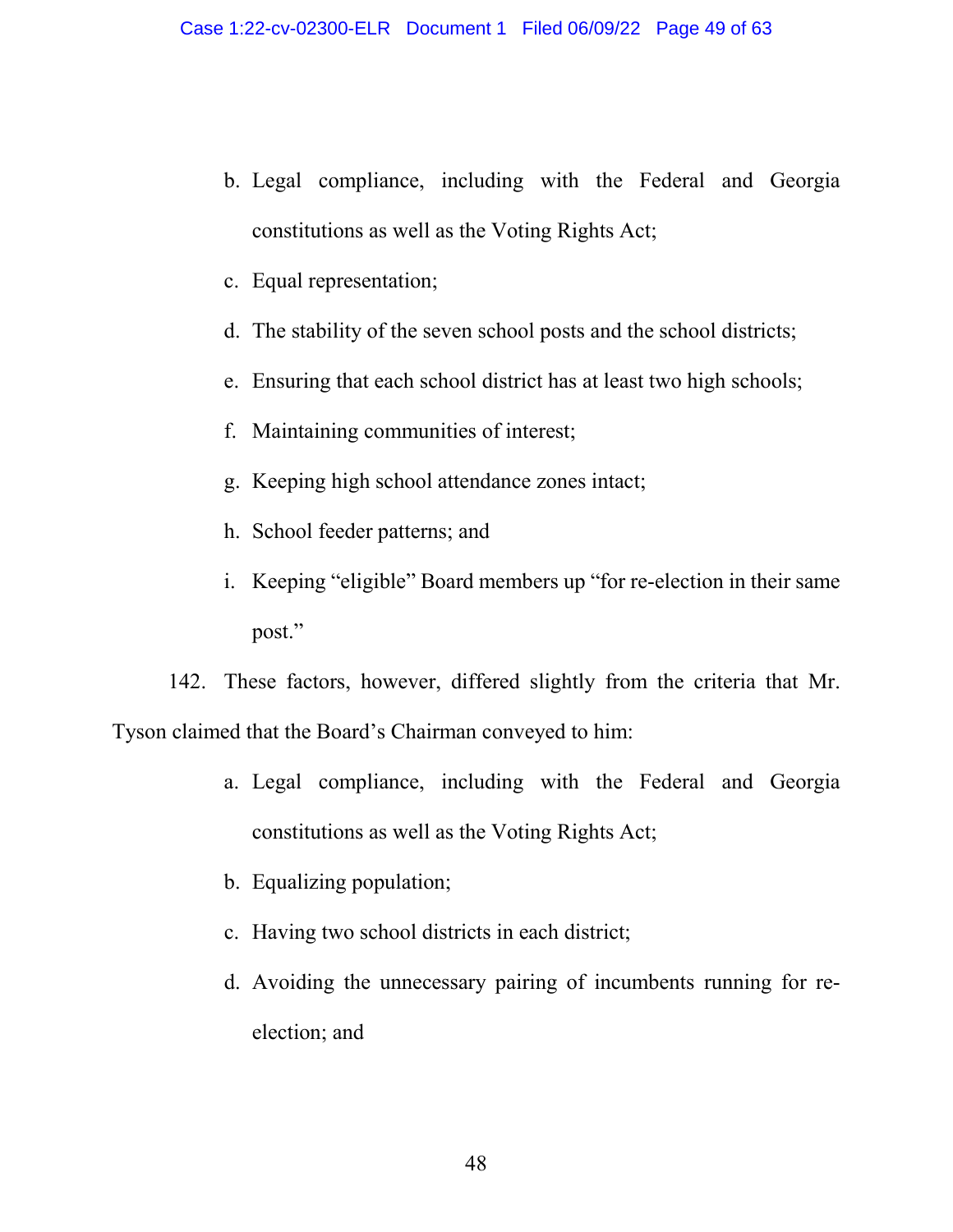e. Keeping communities of interests together and making districts as compact as possible.

143. The General Assembly's Legislative and Congressional Reapportionment Office ("LCRO") also conducts a "technical review" of any redistricting plan submitted to it by a "local governmental entity" for the following:

- a. Compliance with federal and state constitutional requirements for such plans and the federal Voting Rights Act of 1965;
- b. Division of current voting precincts in a manner that could compromise voter anonymity;
- c. Any geographic unassigned areas;
- d. Maintenance of continuous geographic features; and
- e. Any other concerns that the LCRO may deem legally significant.
- 144. According to the LCRO, other traditional criteria include:
	- f. Compactness;
	- g. Contiguity;
	- h. Respecting political boundaries;
	- i. Communities of interest;
	- j. Preserving the cores of prior districts; and
	- k. Incumbent protection.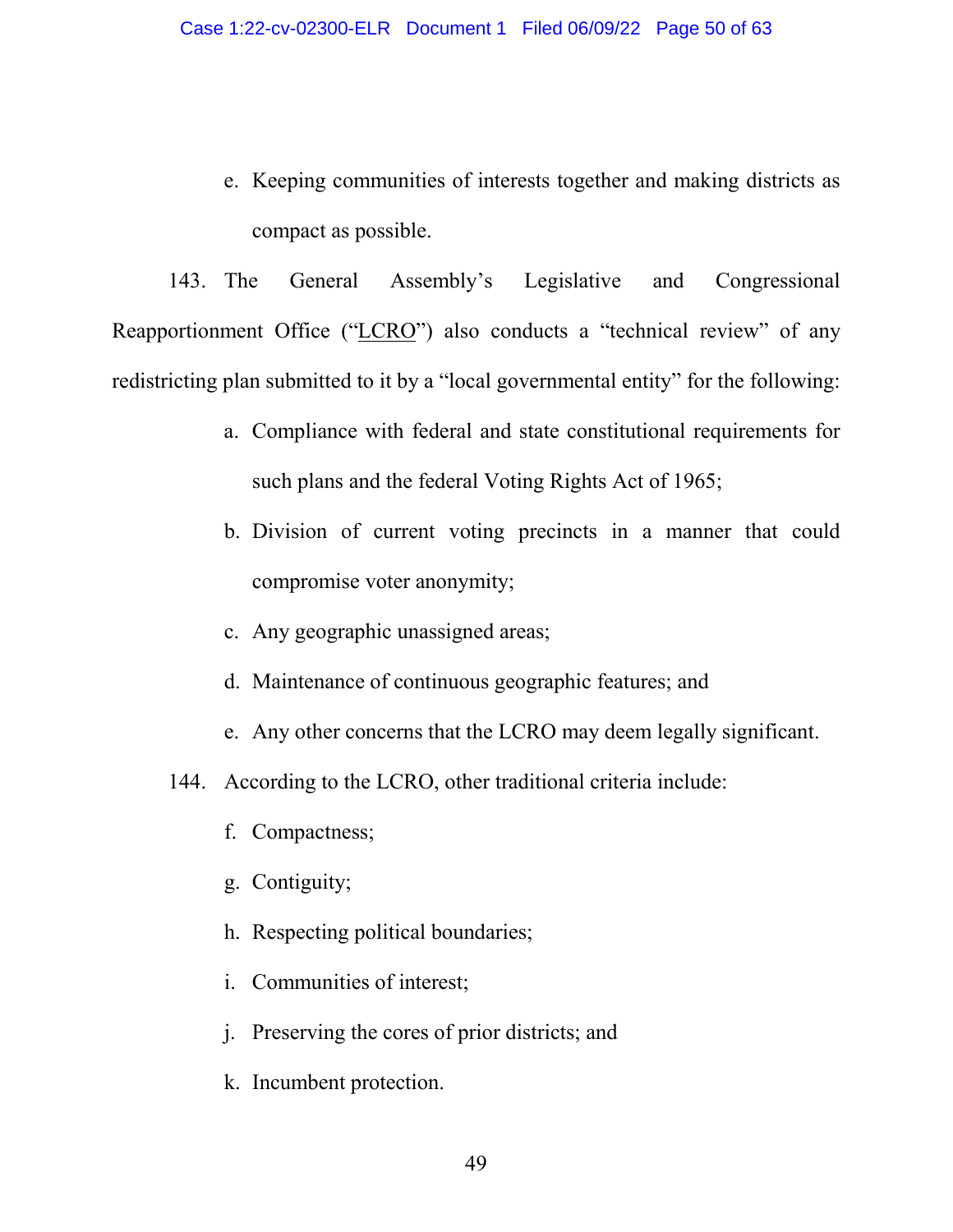And additional criteria include:

- l. Competitiveness;
- m. Prohibition on using partisan data; and

n. Prohibition on favoring a political party, incumbent, or candidate.

145. The Redistricting Plan adopted by the General Assembly did not adhere to the Board's or Rep. Ehrhart's purported redistricting criteria and conflicted with the redistricting guidelines articulated by the LCRO.

146. By subordinating other redistricting criteria, the Plan reflects the use of race as the predominant factor.

# **VI. Voting Districts 2, 3 and 6 Violate the Constitution**

147. The Challenged Districts reflect the use of race as the predominant factor, packing Black and Latinx voters in a manner not justified by the VRA.

148. As shown in the maps directly below, which reflects Black and Latinx voting age population figures by voting district utilizing 2020 census data, the majority of Cobb County's Black and Latinx communities live in the southern half of the County, while most of the County's white population lives in the north.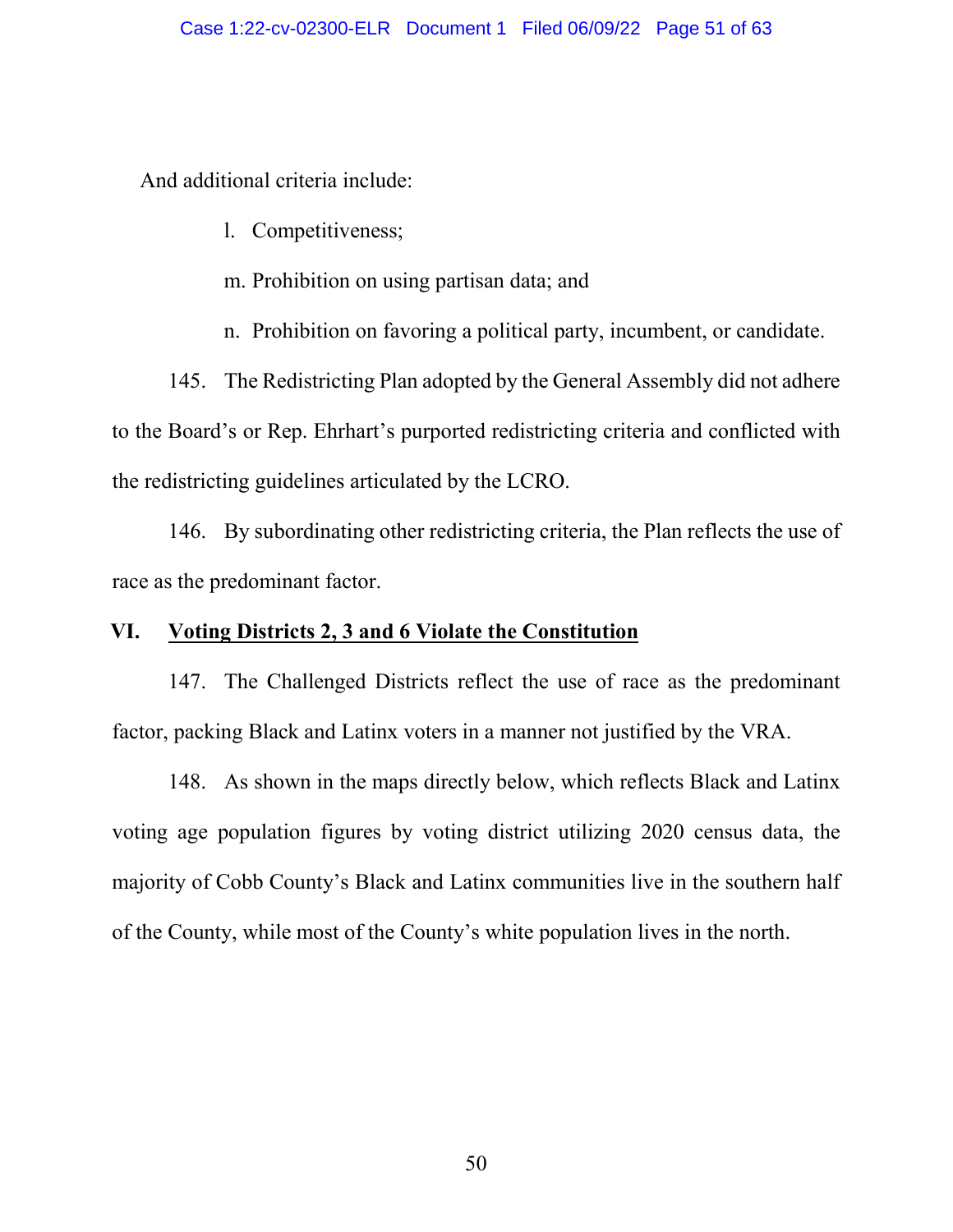

149. Under the previous decade's maps (see "2012 Map" below), Challenged Districts 2, 3 and 6—the districts currently represented by Black Board members—skewed southeastward, including the south central and southeast portions of the County, as well as portions of District 6 due east of Marietta, the city in the center of Cobb. Correspondingly, the white members' districts—Districts 1, 4, 5, and 7—skewed northwestward, with District 7 also encompassing portions of the County west and southwest of Marietta. Under the current map (see "2022 Map" below), the Challenged Districts are now solely in the southern portion of the County where the majority of Cobb County's Black and Latinx communities live. The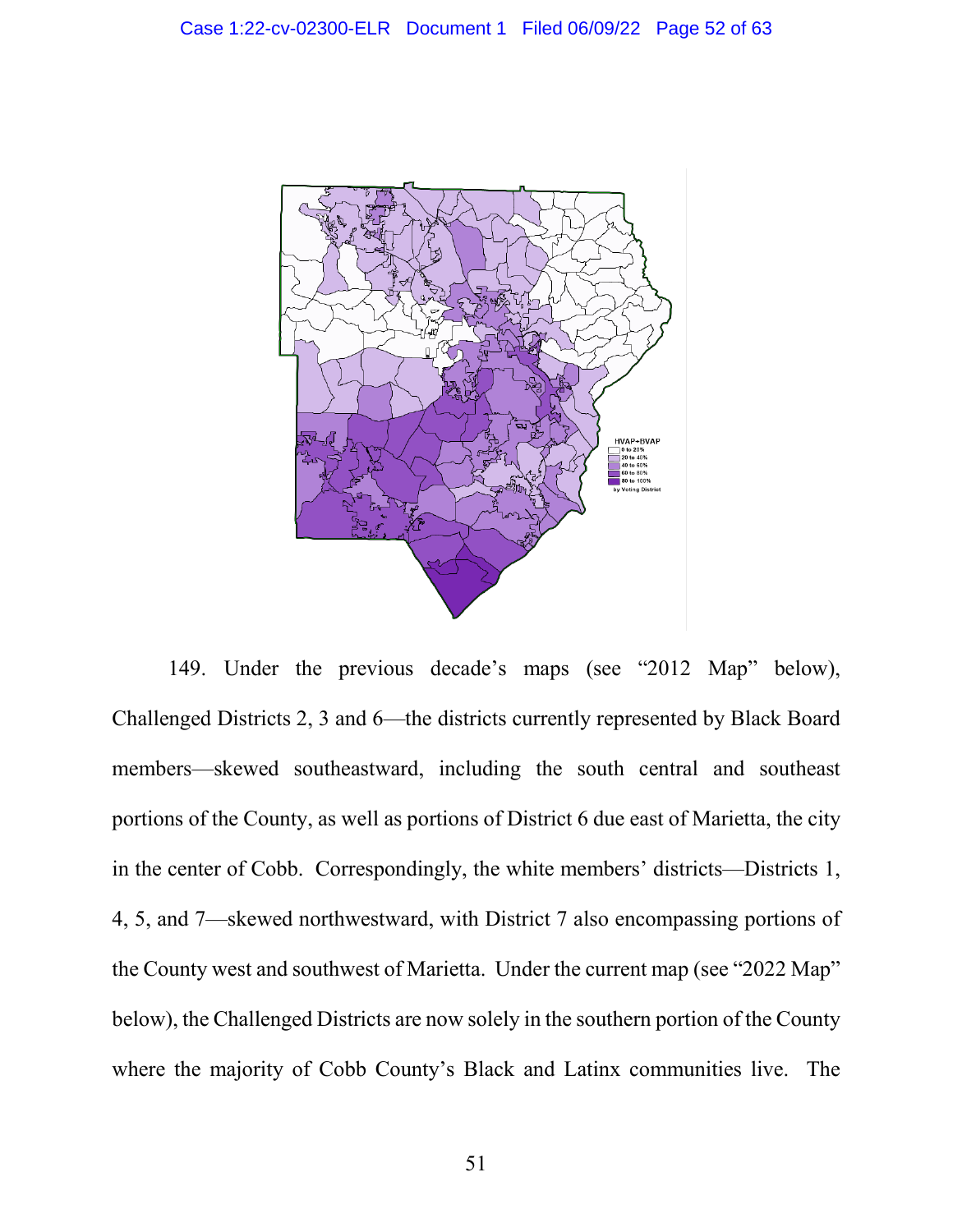border lines superimposed in blue demonstrate how the Challenged Districts were rotated clockwise so Black and Latinx residents could be packed entirely into south Cobb. As a result, District 7—where voters of color were on the cusp of electing a candidate of choice in the 2020 election—was moved significantly further north.





*a. District 2* 

150. Race was the predominant factor in drawing Challenged District 2. In addition to subordinating other redistricting criteria, race was not employed in a narrowly tailored manner to advance compliance with Section 2 of the VRA or any other compelling governmental interest.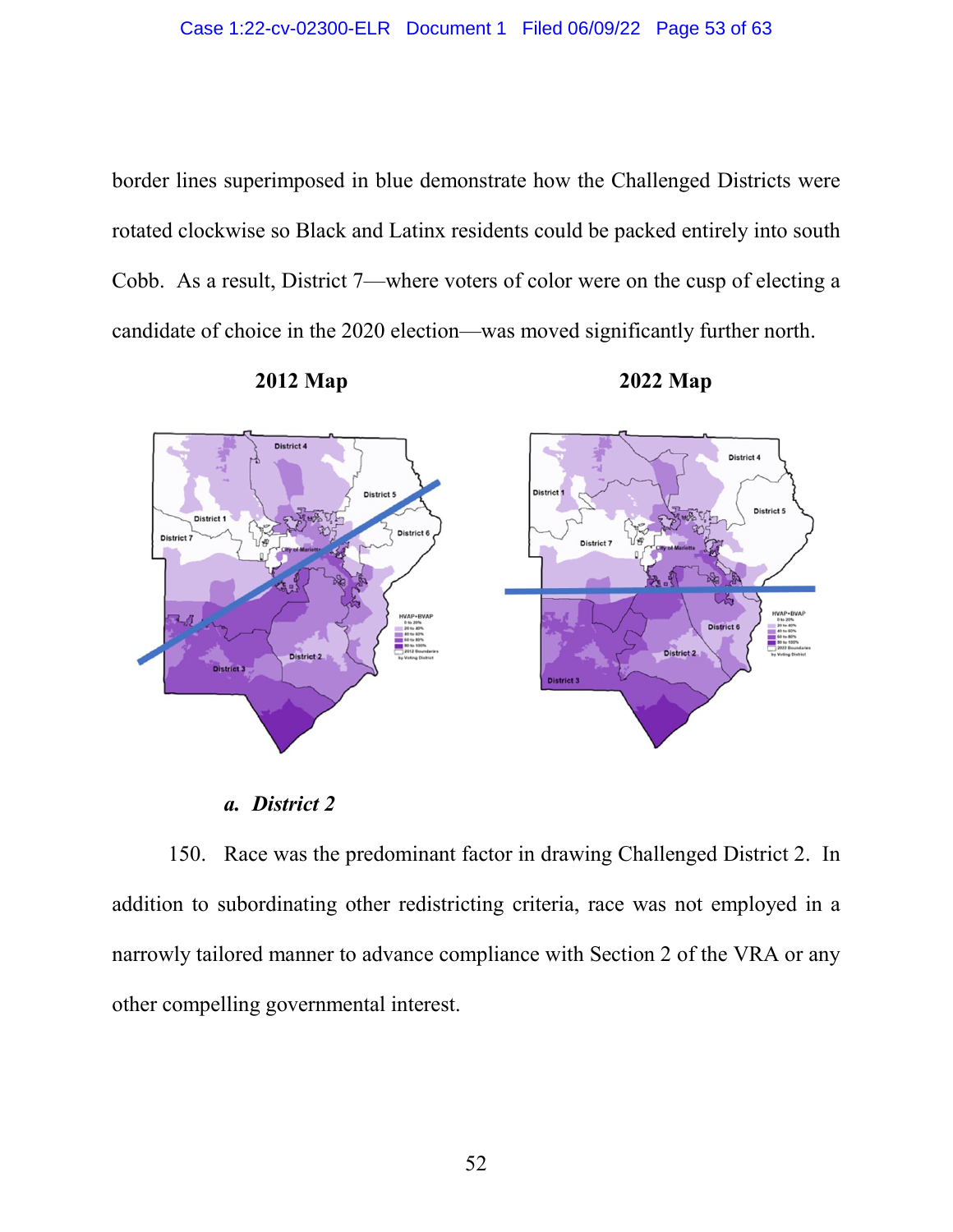151. Challenged District 2 has a Black voting age population ("BVAP")<sup>[7](#page-53-0)</sup> of 35% and a Latinx VAP ("LVAP") of 21%. The non-white VAP in District 2 is  $65\%$ .<sup>[8](#page-53-0)</sup>

152. An RPV analysis—an examination that identifies whether and to what degree voting is racially polarized and analyzes based on votes for Black and Latinxpreferred candidates and turnout percentages across elections what percentage VAP is required for Black and Latinx voters to usually elect candidates of choice in that region—shows that Challenged District 2 is drawn with a BVAP and LVAP that are substantially higher than necessary for Black and Latinx voters to elect their candidates of choice.

153. Upon information and belief, such an analysis was not completed for Challenged District 2 before adopting the district as presented in the Redistricting Plan.

 <sup>7</sup> "VAP" is also measured in the U.S. Census as respondents 18 years or older.

<span id="page-53-0"></span><sup>&</sup>lt;sup>8</sup> "Black VAP," as described here are Census respondents who replied that they were any part Black and 18 years or older. "Latinx VAP" are Census respondents who replied that they were of Hispanic or Latino origin and 18 years or older. "Nonwhite VAP" include all Census respondents 18 years or older except those individuals who responded "No, not Spanish/Hispanic/Latino" and who reported "white" as their race question. *See supra*, at 16-17 n.2, n.3.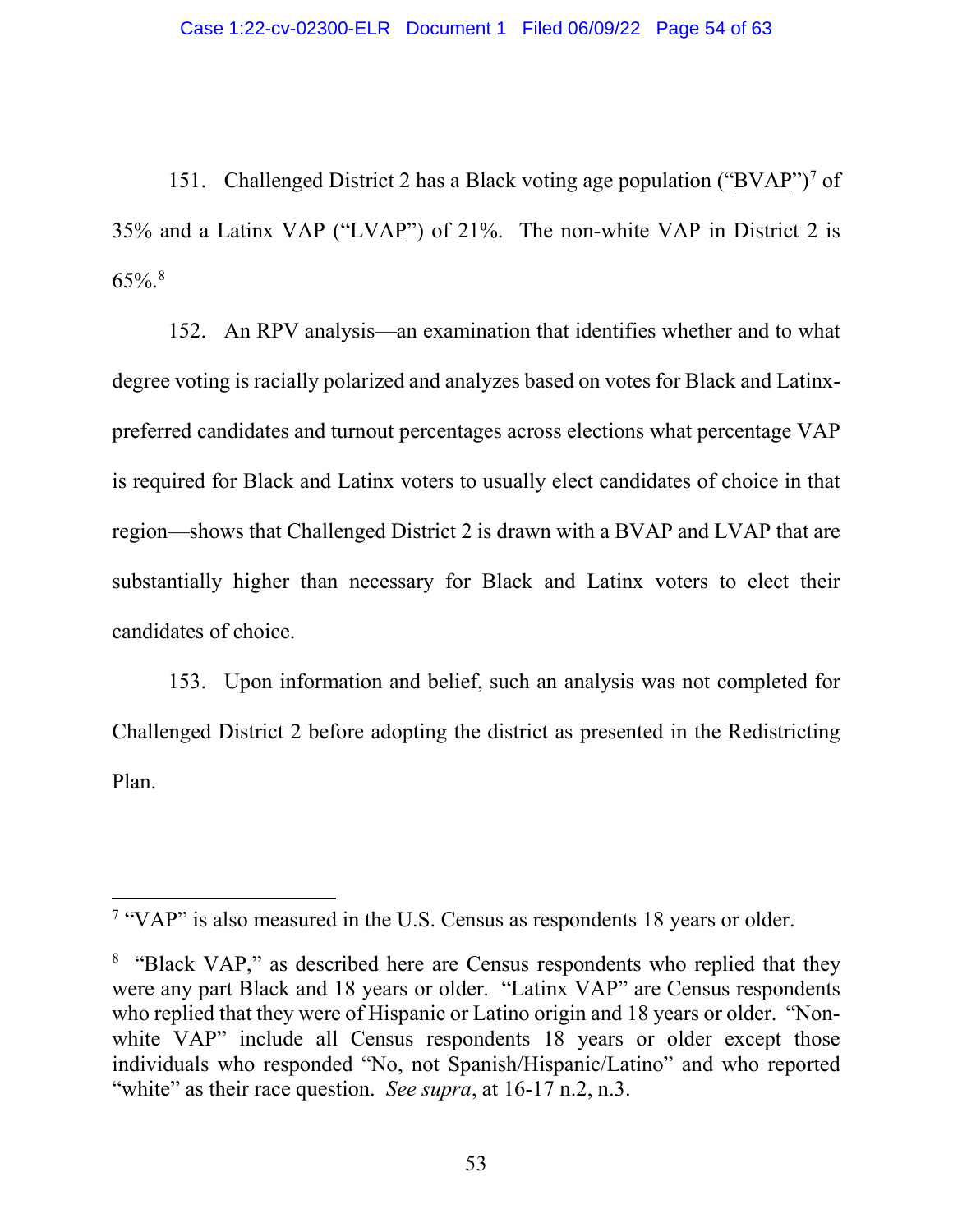#### *b. District 3*

154. Race was the predominant factor in drawing Challenged District 3, and it was not employed in a narrowly tailored manner to advance compliance with Section 2 of the VRA or any other compelling governmental interest.

155. Challenged District 3 has a BVAP of 53% and LVAP of 17%. The non-white VAP in District 3 is 76%.

156. An RPV analysis based on racially polarized voting and turnout statistics in the area show that voting District 3 is drawn with a BVAP and LVAP that are substantially higher than necessary for Black and Latinx voters to elect their candidates of choice.

157. Upon information and belief, such an analysis was not completed for Challenged District 3 before adopting the district as presented in the Redistricting Plan.

### *c. District 6*

158. Race was the predominant factor in drawing Challenged District 6, and it was not employed in a narrowly tailored manner to advance compliance with Section 2 of the VRA or any other compelling governmental interest.

159. Challenged District 6 has a BVAP of 31% and LVAP of 13%. The non-white VAP in District 6 is 57%.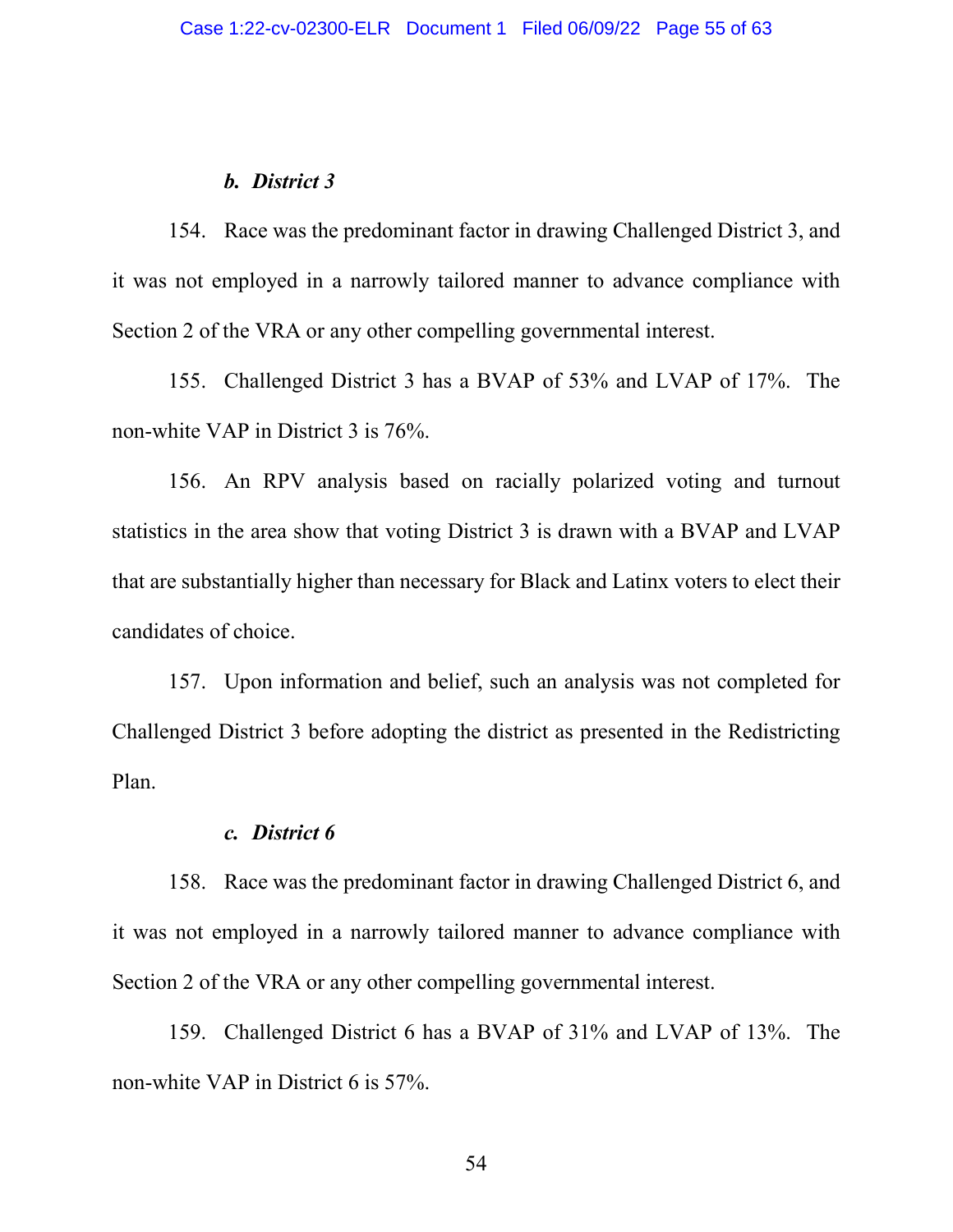160. An RPV analysis shows that Challenged District 6 is drawn with a BVAP and LVAP that are substantially higher than necessary for Black and Latinx voters to elect their candidates of choice.

161. Upon information and belief, such an analysis was not completed for Challenged District 6 before adopting the district as presented in the Redistricting Plan.

## **VII. The Redistricting Plan Disparately Impacts Black and Latinx Voters**

162. Despite population trends that suggest a growing Black and Latinx population in Cobb, the Board and state legislature's packing of Black and Latinx voters into Challenged Districts 2, 3, and 6 entrenches the majority power of white voters.

163. Mr. Tyson admitted during a Board Work Session, that the population distribution did not significantly change district-by-district between the 2010 Census and the 2020 Census. *See* Cobb County, *Board Of Education Work Session* (Dec. 9, 2021), at 2:52:50–2:53:00. Under the current demographics of Cobb County, had District 7 remained as it had been drawn previously in the western/southwestern part of the County, based on an effectiveness analysis and upon information and belief, District 7's white Board member would have been vulnerable to a Black and Latinx-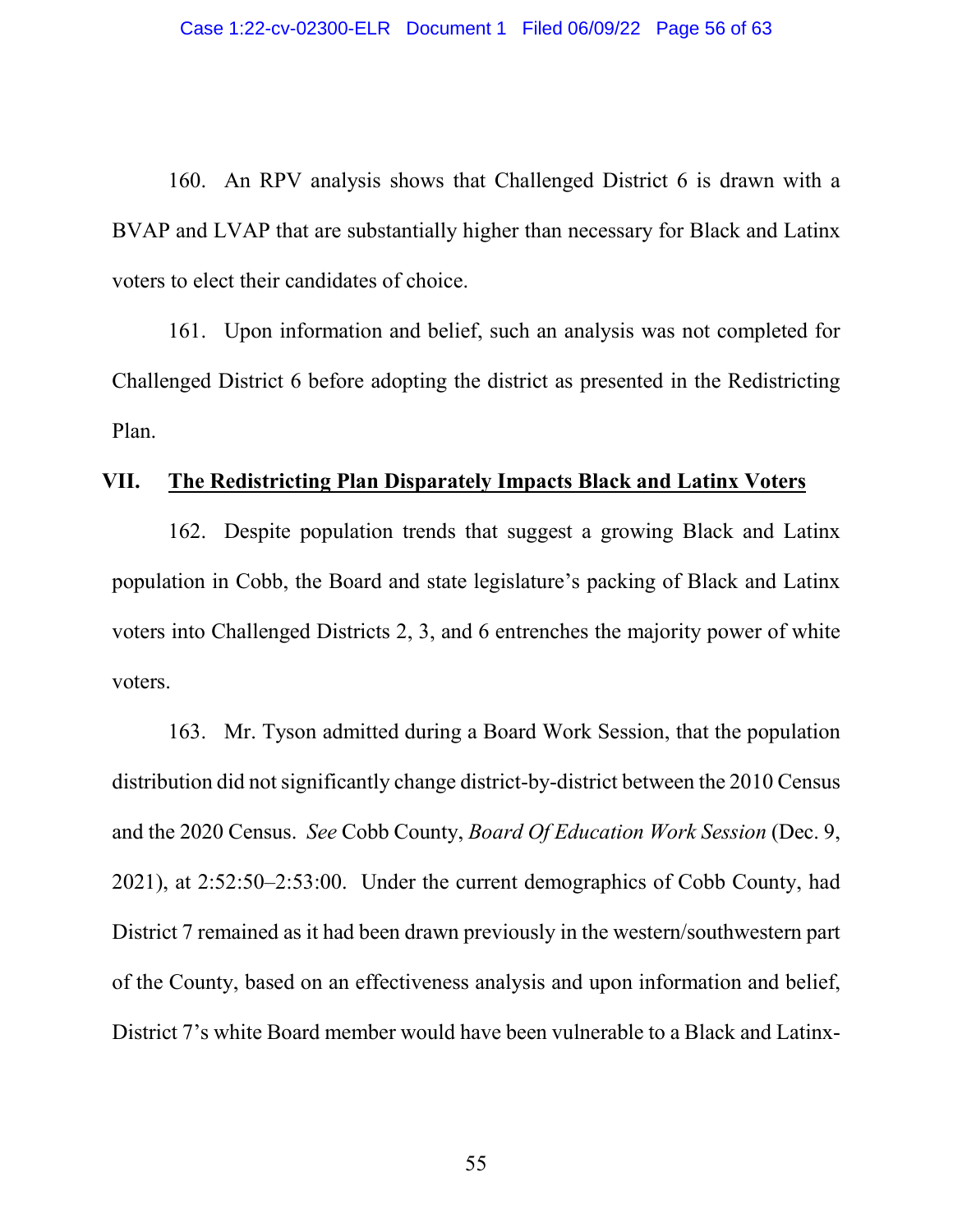#### Case 1:22-cv-02300-ELR Document 1 Filed 06/09/22 Page 57 of 63

preferred challenger. This would have endangered the white majority's 4-3 hold over the Board.

164. To avoid this possibility, the white majority's Redistricting Plan did away with District 6's eastward skew and District 7's western and southwestern areas, replacing them with districts that much more closely track the north/south divide of Cobb County's white and Black/Latinx populations. This was accomplished by rotating each of the Districts clockwise around the hub of Marietta to concentrate the Challenged Districts in the South, without any northward expansions along the spokes of the wheel to the East or West.

165. This strategy of shifting white voters out of Districts 2, 3, and 6 to solidify a white majority on the Board—particularly by shoring up the white majority in District 7—can be seen by comparing the current map to the 2012 map using the 2020 Census data.

166. District 3, moreover, was drawn to pack Black voters to the maximum extent possible in the southern part of Cobb and better effectuate the bleaching of District 7. This packing can also be seen in the legislature's decision to split Kennesaw between Districts 1 and 7 while still effectively preventing Black voters from attaining a majority or near-majority in District 7. In other words, without packing Black voters into District 3, Defendants could not have successfully split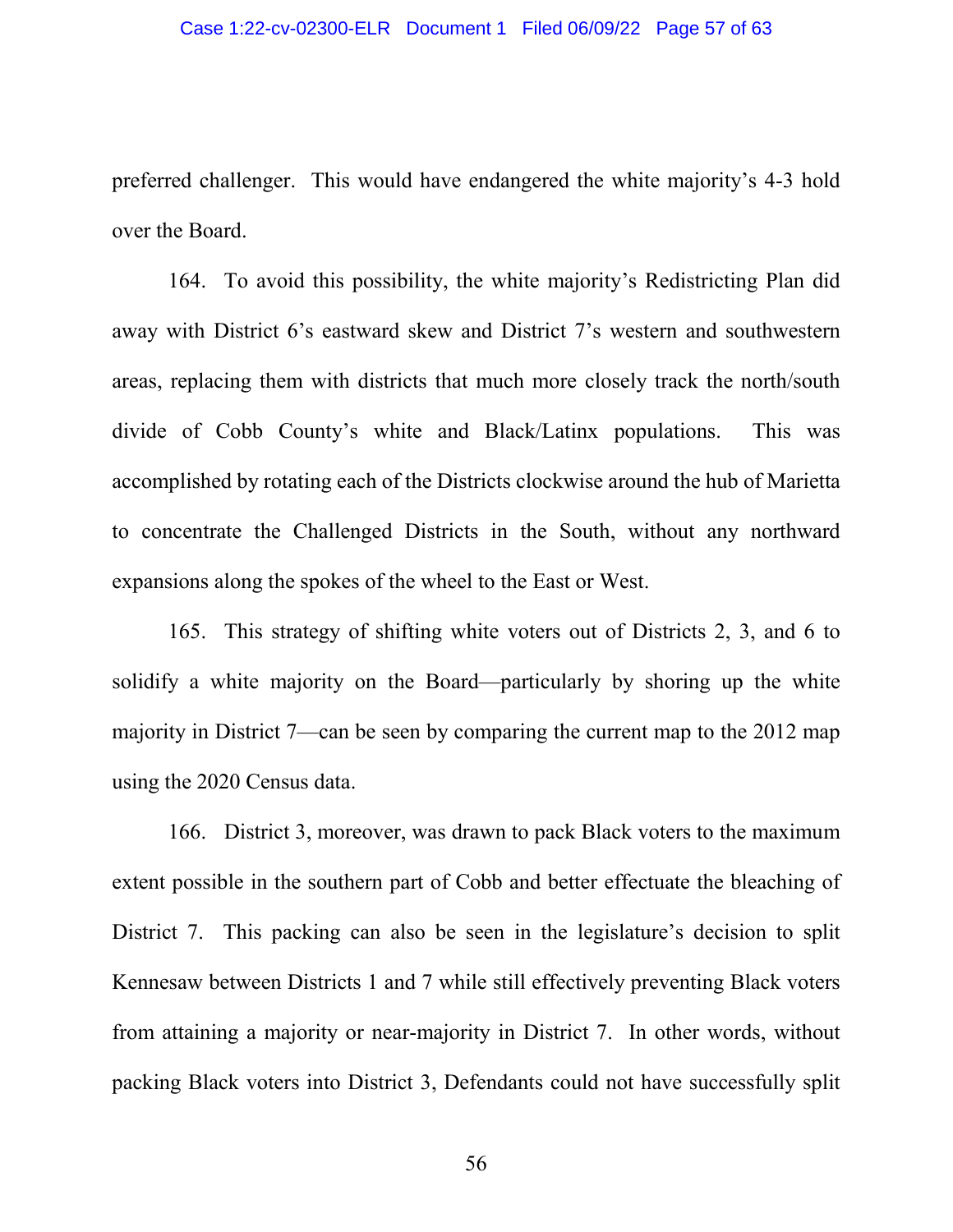Kennesaw and simultaneously maintained white control of District 7.

167. Together, these strategies (i) pack Black and Latinx voters into the 3 southern districts, and (ii) crack Black and Latinx voters between the 4 northern districts, decreasing their concentrations and effectively diluting the voting power of Black and Latinx communities.

168. By drawing the map in this way, white Georgia legislators sought to maintain a white majority on the Board.

## **CLAIM FOR RELIEF**

# **Count One: Racial Gerrymandering HB 1028's violations of the Fourteenth Amendment to the U.S. Constitution U.S. Const. amend. XIV; 42 U.S.C. § 1983**

169. The allegations contained in the preceding paragraphs are alleged as if fully set forth herein.

170. The Fourteenth Amendment to the U.S. Constitution provides in relevant part: "No State shall make or enforce any law which shall abridge the privileges or immunities of citizens of the United States; nor shall any State deprive any person of life, liberty, or property, without due process of law; nor deny to any person within its jurisdiction the equal protection of the laws." U.S. Const. amend. XIV.

171. Cobb County Board of Education Districts 2, 3, and 6 were drawn using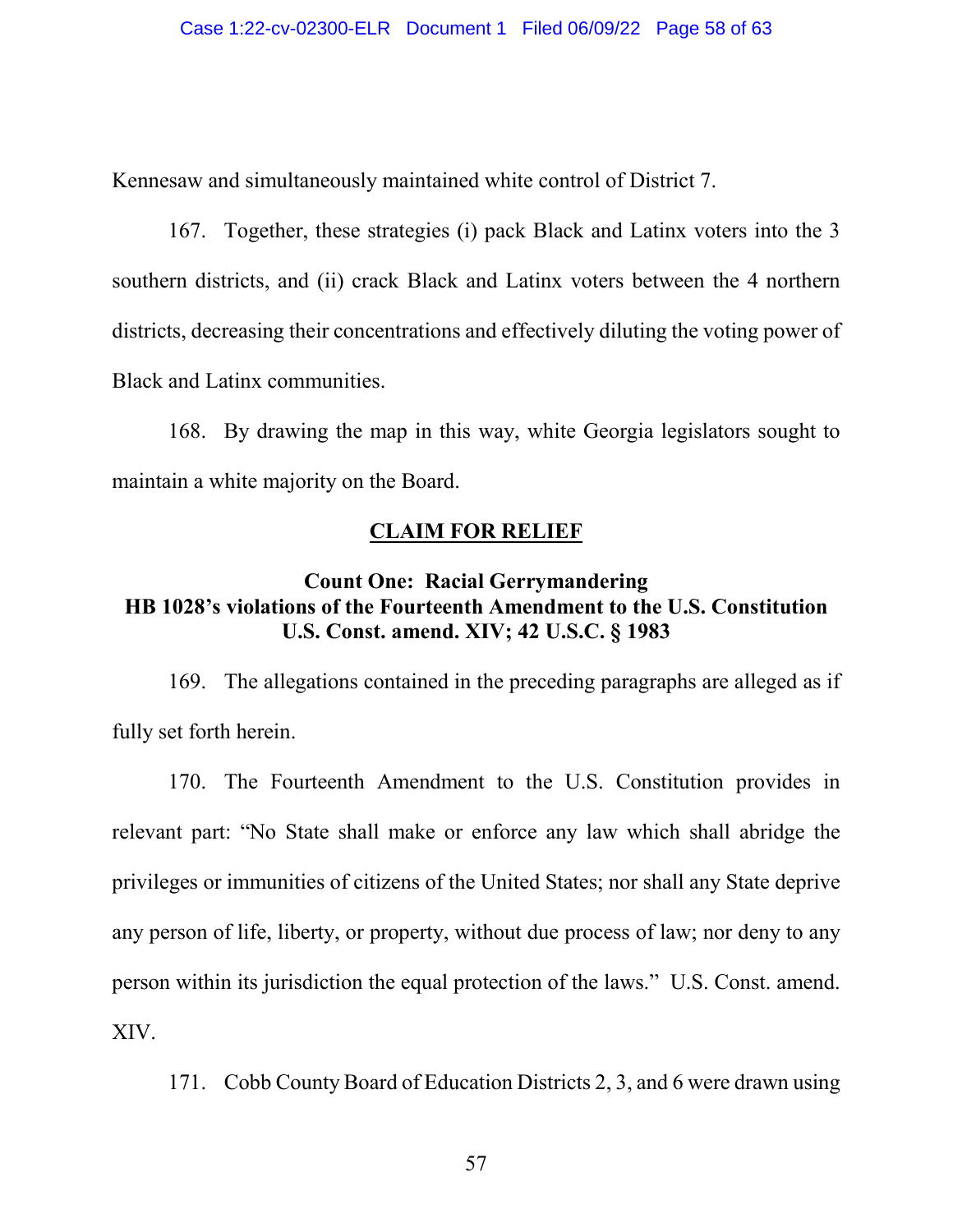race as the predominant factor in determining their boundaries as detailed above.

172. The use of race in the Challenged Districts was not narrowly tailored to advance compliance with Section 2 of the Voting Rights Act or any other compelling government interest, because Black voters and Latinx voters were packed into districts in numbers substantially higher than necessary to elect candidates of choice and without regard for whether racially polarized voting was legally significant in the Challenged Districts.

173. Because these districts separate individuals on the basis of race in a manner not narrowly tailored to advance a compelling governmental interest, they harm Individual Plaintiffs and Organizational Plaintiffs' members who live in the Challenged Districts and violate the rights guaranteed to them by the Equal Protection Clause of the Fourteenth Amendment to the Constitution of the United States.

## **PRAYER FOR RELIEF**

- 174. WHEREFORE, Plaintiffs respectfully request that the Court:
	- a. Declare that Cobb County Board of Education Districts 2, 3, and 6 in violation of the Fourteenth Amendment to the United States Constitution as racial gerrymanders;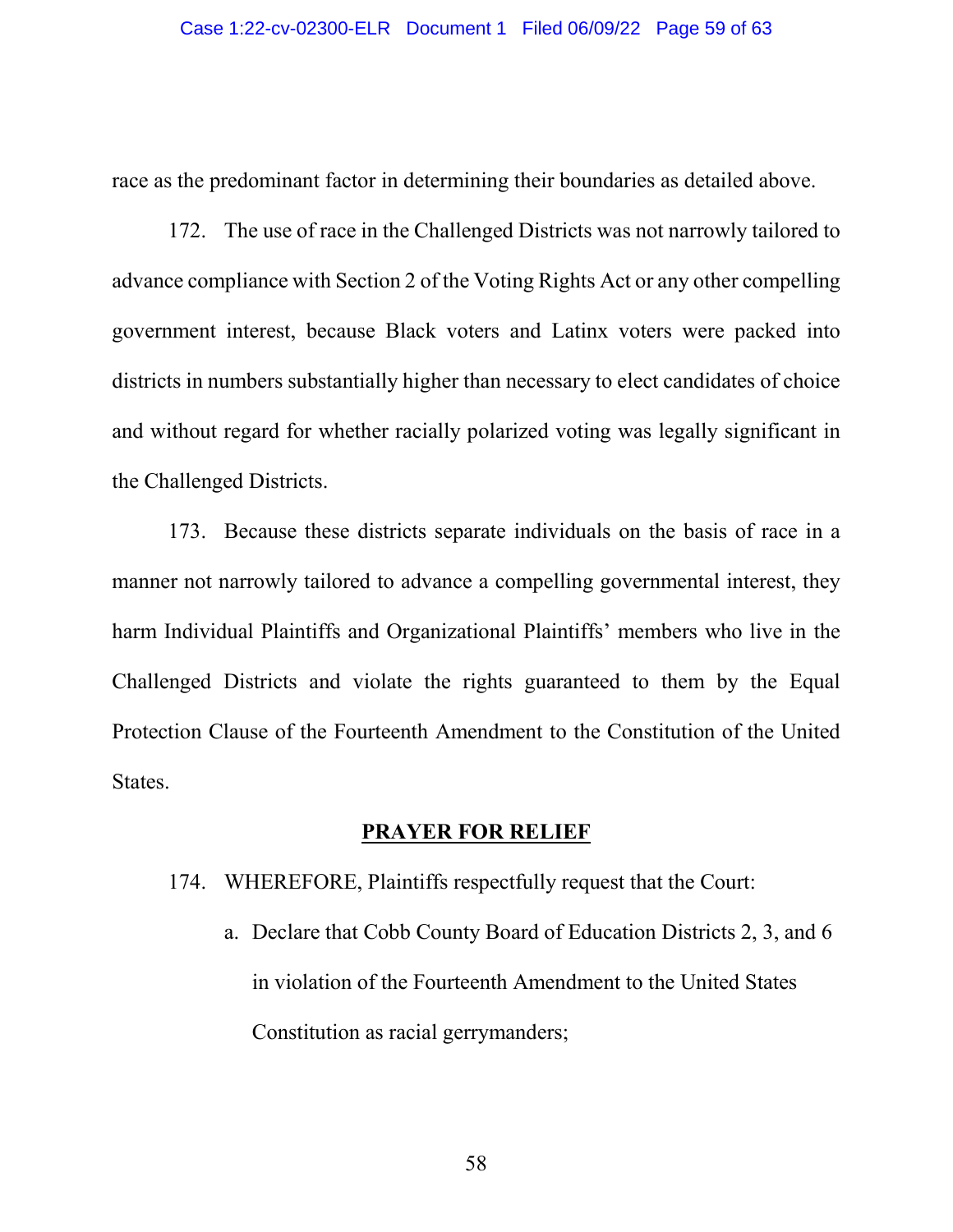- b. Permanently enjoin the Defendants and their agents from holding elections in Districts 2, 3, and 6 as enacted in HB 1028 and any adjoining districts necessary to remedy the constitutional violations;
- c. Set a reasonable deadline for State authorities to adopt and enact a new constitutionally compliant redistricting plan for the Cobb County Board of Education that remedies the unconstitutional racial gerrymanders in Districts 2, 3, and 6 while still complying with Section 2 of the VRA;
- d. Order, if necessary, an interim redistricting plan for the Cobb County Board of Education seats;
- e. Award Plaintiffs their costs, expenses, disbursements, and reasonable attorneys' fees incurred in bringing this suit, in accordance with 52 U.S.C. § 10310(e), 42 U.S.C. § 1988, and as otherwise allowed by law;
- f. Retain jurisdiction over this matter until all Defendants have complied with all orders and mandates of this Court;
- g. Grant such other and further relief as the Court may deem just and proper.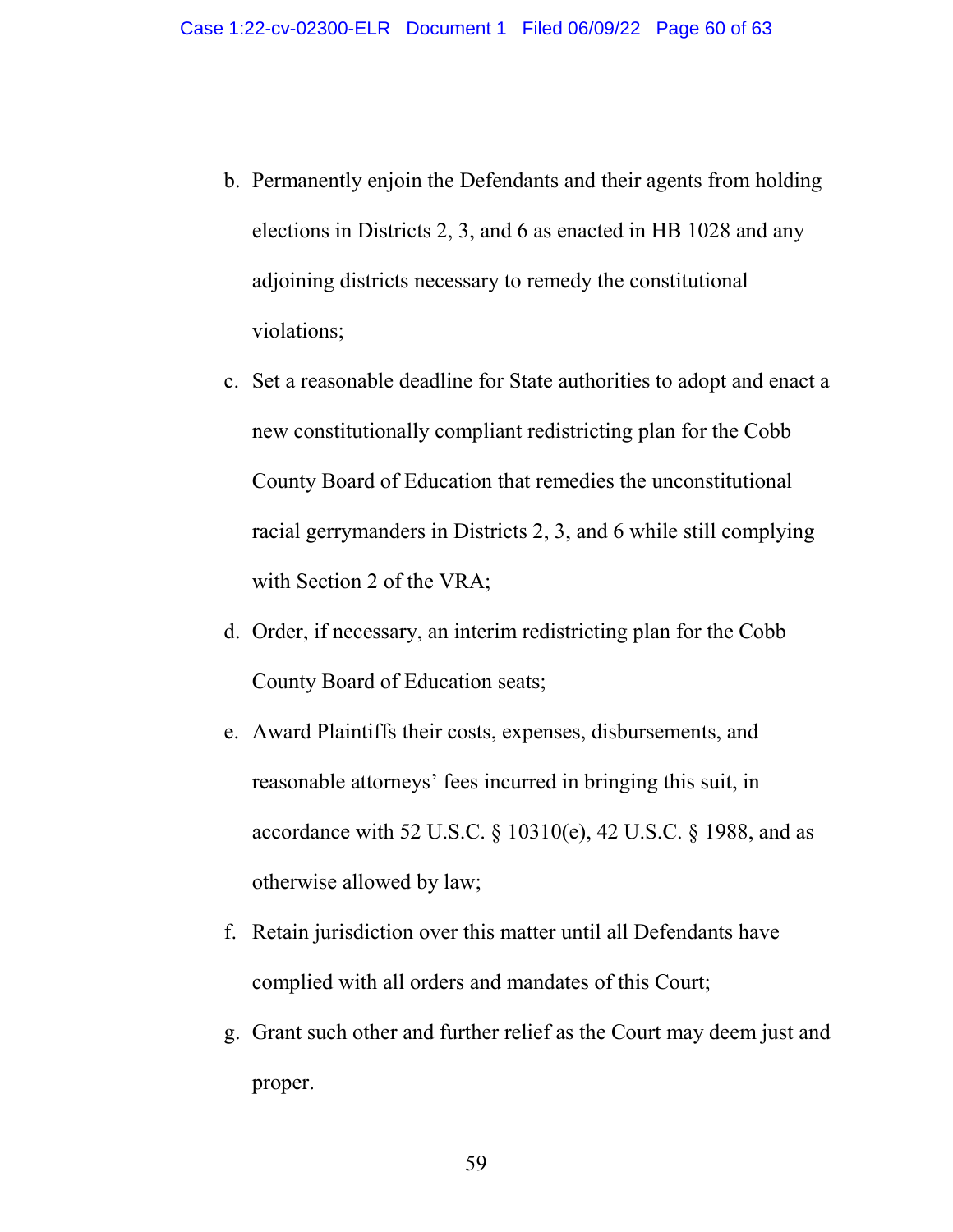Dated this 9th day of June 2022.

Respectfully submitted,

*/s/ Pichaya Poy Winichakul* 

Bradley E. Heard (Ga. Bar No. 342209) Pichaya Poy Winichakul (Ga. Bar No. 246858) Michael Tafelski (Ga. Bar No. 507007) SOUTHERN POVERTY LAW CENTER 150 E. Ponce de Leon Ave., Suite 340 Decatur, Georgia 30030 (404) 521-6700 bradley.heard@splcenter.org poy.winichakul@splcenter.org michael.tafelski@splcenter.org

Jeff Loperfido\* Christopher Shenton\* SOUTHERN COALITION FOR SOCIAL **JUSTICE** 1415 West Highway 54, Suite 101 Durham, NC 27707 (919) 323-3380 jeffloperfido@scsj.org chrisshenton@scsj.org

Rahul Garabadu (Ga. Bar No. 553777) ACLU FOUNDATION OF GEORGIA, INC. P.O. Box 570738 Atlanta, Georgia 30357 (678) 310-3699 rgarabadu@acluga.org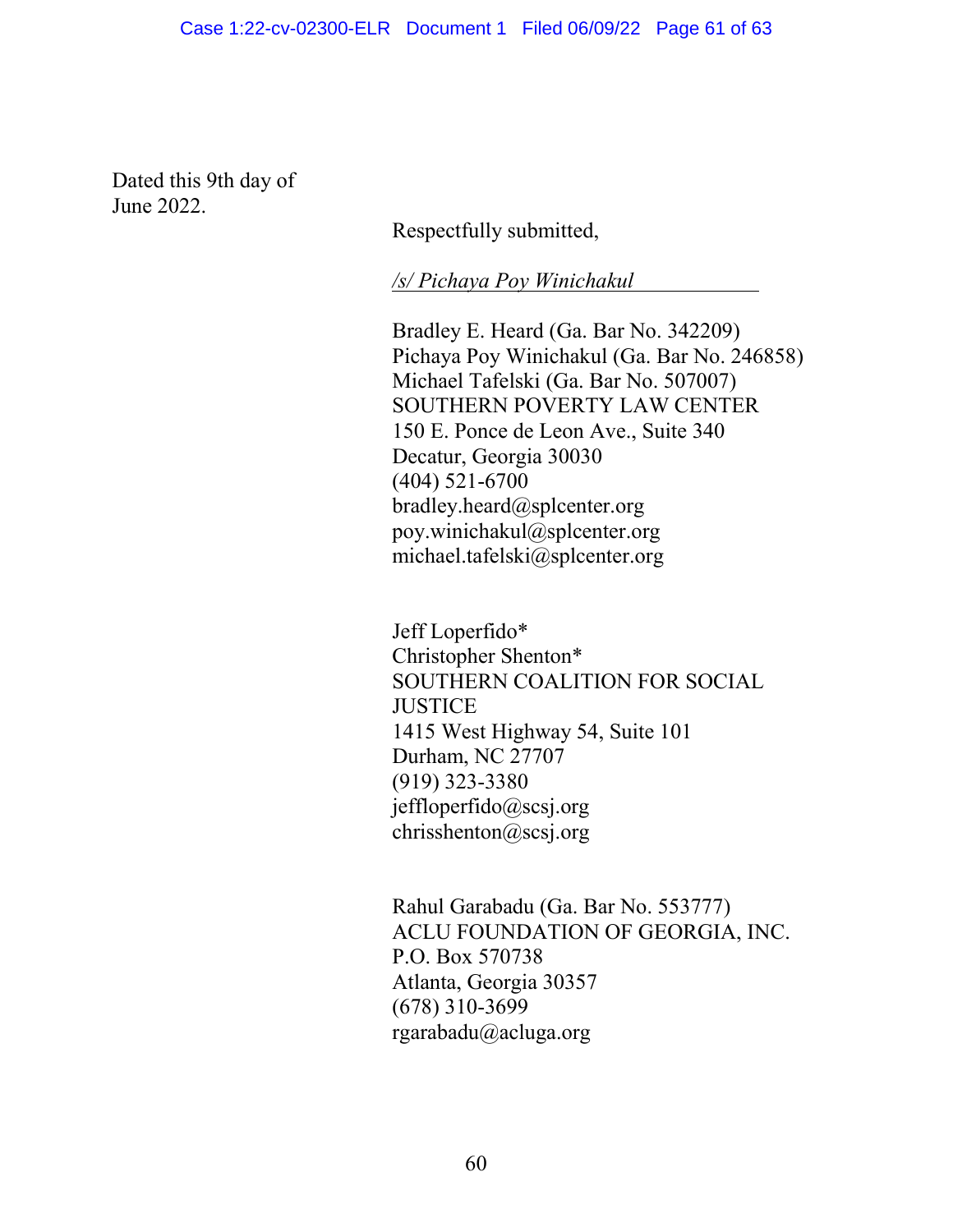Jon Greenbaum\* Ezra D. Rosenberg\* Julie M. Houk\* Sofia Fernandez Gold\* LAWYERS' COMMITTEE FOR CIVIL RIGHTS UNDER LAW 1500 K Street, Suite 900 Washington, DC 20005 (202) 662-8600 jgreenbaum@lawyerscommittee.org erosenberg@lawyerscommittee.org jhouk@lawyerscommittee.org sfgold@lawyerscommittee.org

Douglas I. Koff\* Thomas L. Mott\* Paul Schochet\* Savannah Price\* SCHULTE ROTH & ZABEL LLP 919 Third Avenue New York, New York 10022 (212) 756-2000 Douglas.Koff@srz.com Thomas.Mott@srz.com Paul.Schochet@srz.com Savannah.Price@srz.com

\* *Motion for admission Pro Hac Vice forthcoming*

*Counsel for Plaintiffs Karen Finn, Dr. Jillian Ford, Hylah Daly, Jenne Dulcio, GALEO Latino Community Development Fund, Inc., New Georgia Project Action Fund, League of Women Voters of Marietta-Cobb, and Georgia Coalition For The People's Agenda, Inc.*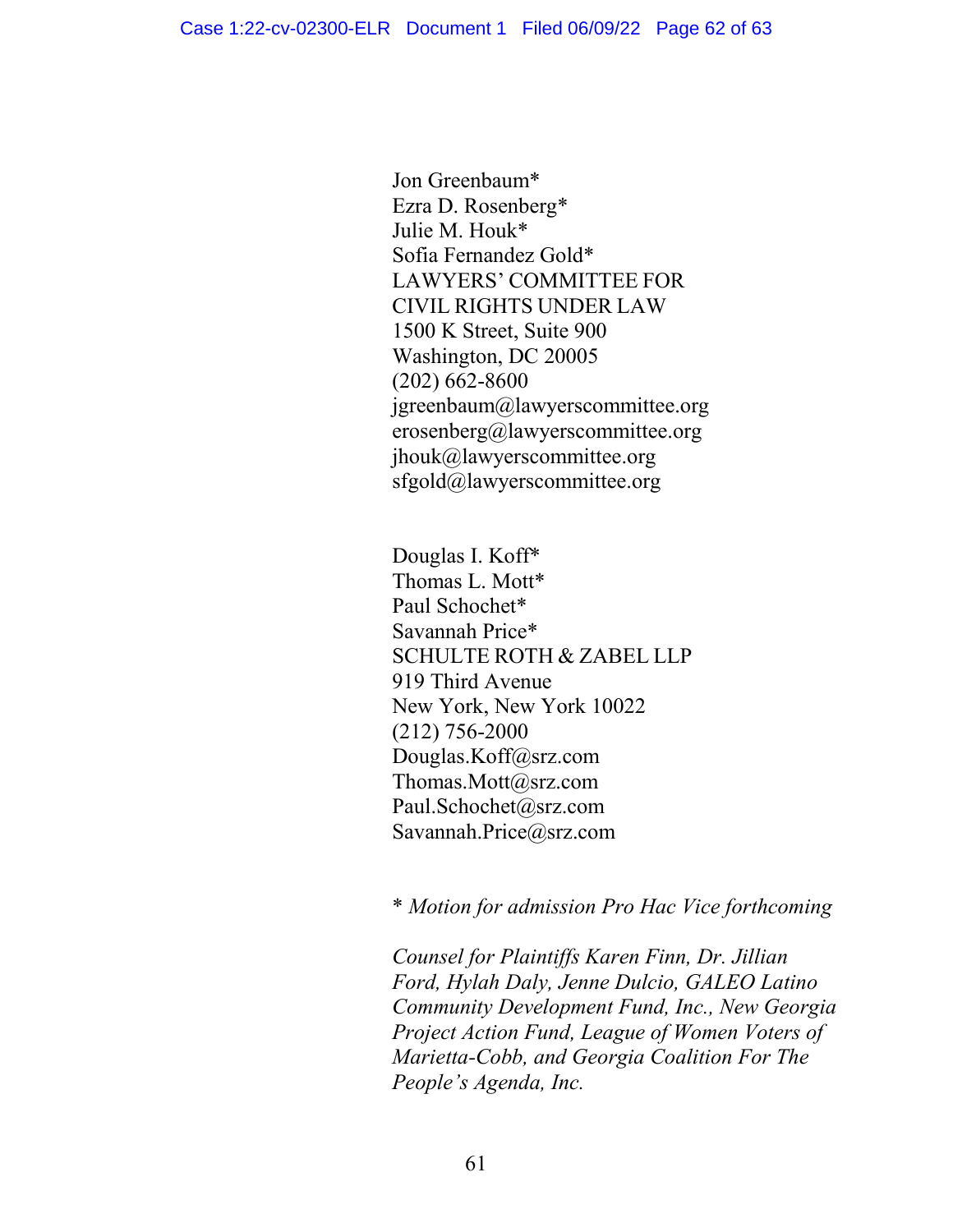*/s/ Caren E. Short* 

Caren E. Short\* (Ga Bar No. 990443) LEAGUE OF WOMEN VOTERS OF THE UNITED STATES 1233 20th Street NW, Suite 500 Washington, DC 20036 202-921-2219 cshort@lwv.org

\* *Admission to Northern District of Georgia pending*

*Counsel for Plaintiff League of Women Voters Marietta-Cobb*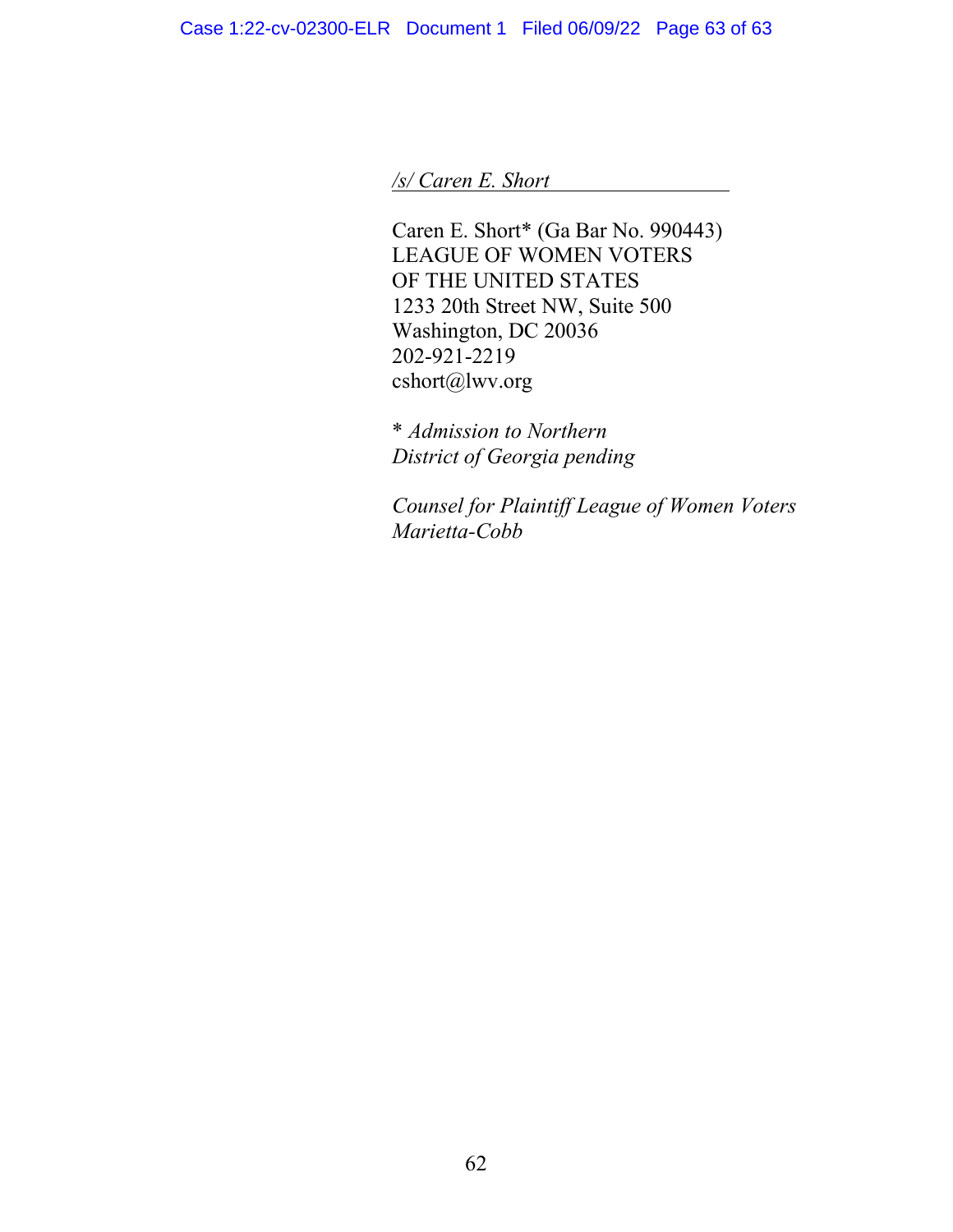#### **JS44 (Rev. 10/2020 NDGA) CIVIL COVER SHEET** Case 1:22-cv-02300-ELR , Document 1 - L Filed 06/09/22<sup>1</sup> Page 1 of 2

**The JS44 civil cover sheet and the information contained herein neither replace nor supplement the filing and service of pleadings or other papers as required by law, except as provided by local rules of court. This form is required for the use of the Clerk of Court for the purpose of initiating the civil docket record. (SEE INSTRUCTIONS ATTACHED)**

| $I.$ (a) PLAINTIFF(S)<br><b>KAREN FINN;</b><br>DR. JILLIAN FORD;<br><b>HYLAH DALY:</b><br>JENNE DULCIO;<br>GALEO LATINO COMMUNITY DEVELOPMENT FUND, INC.;<br>NEW GEORGIA PROJECT ACTION FUND;<br>LEAGUE OF WOMEN VOTERS OF MARIETTA-COBB; and<br>GEORGIA COALITION FOR THE PEOPLES AGENDA, INC. |                                                                                                                                                                                                                                                                                                                                                      | <b>DEFENDANT(S)</b><br>COBB COUNTY BOARD OF ELECTIONS AND<br><b>REGISTRATION and</b><br>JANINE EVELER, in her official capacity as Director of the<br>Cobb County Board of Elections and Registration.                                 |  |  |  |
|-------------------------------------------------------------------------------------------------------------------------------------------------------------------------------------------------------------------------------------------------------------------------------------------------|------------------------------------------------------------------------------------------------------------------------------------------------------------------------------------------------------------------------------------------------------------------------------------------------------------------------------------------------------|----------------------------------------------------------------------------------------------------------------------------------------------------------------------------------------------------------------------------------------|--|--|--|
| (b) COUNTY OF RESIDENCE OF FIRST LISTED<br><b>COBB</b><br><b>PLAINTIFF</b><br>(EXCEPT IN U.S. PLAINTIFF CASES)                                                                                                                                                                                  |                                                                                                                                                                                                                                                                                                                                                      | <b>COUNTY OF RESIDENCE OF FIRST LISTED</b><br><b>COBB</b><br><b>DEFENDANT</b><br>(IN U.S. PLAINTIFF CASES ONLY)                                                                                                                        |  |  |  |
|                                                                                                                                                                                                                                                                                                 |                                                                                                                                                                                                                                                                                                                                                      | NOTE: IN LAND CONDEMNATION CASES, USE THE LOCATION OF THE TRACT OF LAND<br><b>INVOLVED</b>                                                                                                                                             |  |  |  |
| (c) ATTORNEYS (FIRM NAME, ADDRESS, TELEPHONE NUMBER, AND<br><b>E-MAIL ADDRESS)</b><br>Pichaya Poy Winichakul<br>Southern Poverty Law Center<br>150 E. Ponce de Leon Ave., Suite 340<br>Decatur, Georgia 30030<br>(404) 521-6700 - poy.winichakul@splcenter.org                                  |                                                                                                                                                                                                                                                                                                                                                      | <b>ATTORNEYS</b> (IF KNOWN)                                                                                                                                                                                                            |  |  |  |
| <b>II. BASIS OF JURISDICTION</b><br>(PLACE AN "X" IN ONE BOX ONLY)                                                                                                                                                                                                                              |                                                                                                                                                                                                                                                                                                                                                      | <b>III. CITIZENSHIP OF PRINCIPAL PARTIES</b><br>(PLACE AN "X" IN ONE BOX FOR PLAINTIFF AND ONE BOX FOR DEFENDANT)<br>(FOR DIVERSITY CASES ONLY)                                                                                        |  |  |  |
| V<br><b>U.S. GOVERNMENT</b><br><b>FEDERAL QUESTION</b><br>(U.S. GOVERNMENT NOT A PARTY)<br><b>PLAINTIFF</b><br><b>U.S. GOVERNMENT</b><br><b>4 DIVERSITY</b><br>(INDICATE CITIZENSHIP OF PARTIES<br><b>DEFENDANT</b><br>IN ITEM III)                                                             | <b>DEF</b><br><b>PLF</b><br>PLF<br>DEF<br><b>CITIZEN OF THIS STATE</b><br><b>INCORPORATED OR PRINCIPAL</b><br>PLACE OF BUSINESS IN THIS STATE<br><b>CITIZEN OF ANOTHER STAT</b><br>INCORPORATED AND PRINCIPAL<br>PLACE OF BUSINESS IN ANOTHER STATE<br>$\Box_3$<br><b>CITIZEN OR SUBJECT OF A</b><br><b>FOREIGN NATION</b><br><b>FOREIGN COUNTRY</b> |                                                                                                                                                                                                                                        |  |  |  |
| IV. ORIGIN (PLACE AN "X "IN ONE BOX ONLY)<br><b>ORIGINAL</b><br><b>REMOVED FROM</b><br><b>3 REMANDED FROM</b><br><b>PROCEEDING</b><br><b>STATE COURT</b><br><b>APPELLATE COURT</b>                                                                                                              | <b>4 REINSTATED OR</b><br><b>REOPENED</b>                                                                                                                                                                                                                                                                                                            | <b>APPEAL TO DISTRICT JUDGE</b><br><b>TRANSFERRED FROM</b><br><b>MULTIDISTRICT</b><br><b>ANOTHER DISTRICT</b><br><b>6 LITIGATION -</b><br>FROM MAGISTRATE JUDGE<br>(Specify District)<br><b>TRANSFER</b><br><b>JUDGMENT</b>            |  |  |  |
| <b>MULTIDISTRICT</b><br><b>TTIGATION</b><br><b>DIRECT FILE</b>                                                                                                                                                                                                                                  |                                                                                                                                                                                                                                                                                                                                                      |                                                                                                                                                                                                                                        |  |  |  |
| V. CAUSE OF ACTION (CITE THE U.S. CIVIL STATUTE UNDER WHICH YOU ARE FILING AND WRITE A BRIEF STATEMENT OF CAUSE - DO NOT CITE JURISDICTIONAL STATUTES UNLESS DIVERSITY)<br>Districts 2, 3, and 6 as detailed in the Complaint therein.                                                          |                                                                                                                                                                                                                                                                                                                                                      | U.S.Const. amend XIV; 42 U.S.C. § 1983 - Georgia House Bill 1028 violates the Fourteenth Amendment to the U.S.<br>Constitution by using race as the predominant factor in determining the boundaries of Cobb County Board of Education |  |  |  |
| (IF COMPLEX, CHECK REASON BELOW)                                                                                                                                                                                                                                                                |                                                                                                                                                                                                                                                                                                                                                      |                                                                                                                                                                                                                                        |  |  |  |
| 1. Unusually large number of parties.                                                                                                                                                                                                                                                           |                                                                                                                                                                                                                                                                                                                                                      | $\Box$ 6. Problems locating or preserving evidence                                                                                                                                                                                     |  |  |  |
| 2. Unusually large number of claims or defenses.                                                                                                                                                                                                                                                |                                                                                                                                                                                                                                                                                                                                                      | 7. Pending parallel investigations or actions by government.                                                                                                                                                                           |  |  |  |
| 3. Factual issues are exceptionally complex                                                                                                                                                                                                                                                     |                                                                                                                                                                                                                                                                                                                                                      | $\Box$ 8. Multiple use of experts.                                                                                                                                                                                                     |  |  |  |
| 4. Greater than normal volume of evidence.                                                                                                                                                                                                                                                      |                                                                                                                                                                                                                                                                                                                                                      | 9. Need for discovery outside United States boundaries.                                                                                                                                                                                |  |  |  |
| 5. Extended discovery period is needed.                                                                                                                                                                                                                                                         |                                                                                                                                                                                                                                                                                                                                                      | $\Box$ 0. Existence of highly technical issues and proof.                                                                                                                                                                              |  |  |  |
| <b>CONTINUED ON REVERSE</b>                                                                                                                                                                                                                                                                     |                                                                                                                                                                                                                                                                                                                                                      |                                                                                                                                                                                                                                        |  |  |  |
| FOR OFFICE USE ONLY                                                                                                                                                                                                                                                                             |                                                                                                                                                                                                                                                                                                                                                      |                                                                                                                                                                                                                                        |  |  |  |
| AMOUNT \$<br>RECEIPT #                                                                                                                                                                                                                                                                          | APPLYING IFP                                                                                                                                                                                                                                                                                                                                         | MAG. JUDGE (IFP)                                                                                                                                                                                                                       |  |  |  |

| NECETT       | AIVIUUIN I J | ALL LING ILL          | MAU. JUDUE (HT)        |
|--------------|--------------|-----------------------|------------------------|
| <b>JUDGE</b> | MAG. JUDGE   | <b>NATURE OF SUIT</b> | <b>CAUSE OF ACTION</b> |
|              | (Referral)   |                       |                        |